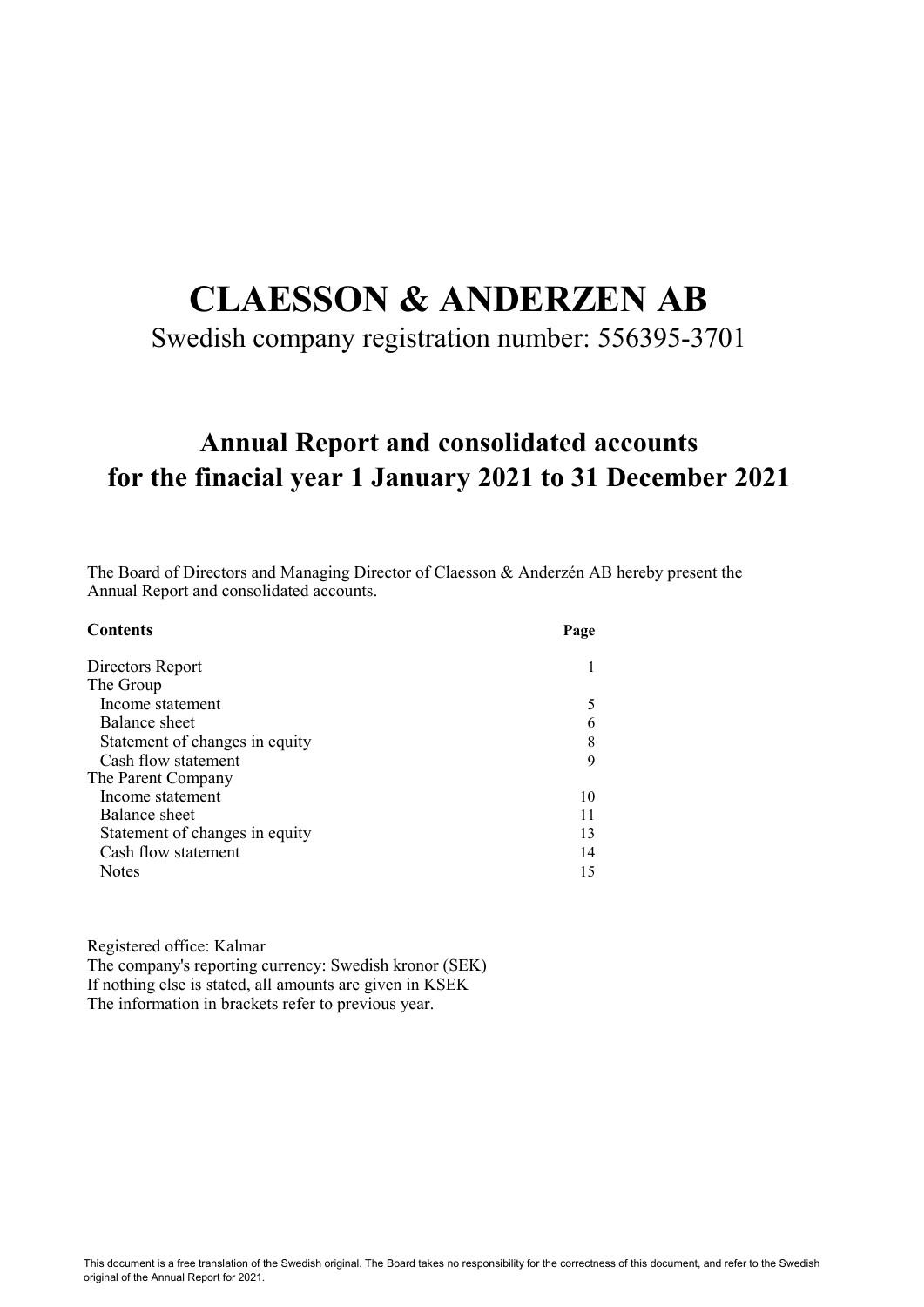## DIRECTORS REPORT

#### Information about the operations

The Group carries on investment company activities in different sectors and in different geographic markets. During the year, these activities covered property-related activities, such as real estate management, property development and trade in real estate, but also agricultural activities, financial activities as well as activities in the energy sector. The operations are carried out both by wholly owned and partly owned companies, which comprise both unlisted and listed companies in several countries. The companies consolidated in the group are the real estate company CA Fastigheter AB with subsidiaries and the agricultural holding company BZK Grain Alliance AB, with subsidiaries in Ukraine. Of the non-consolidated holdings, the Group's ownership in the listed company Catella AB (publ) is the largest. The holding amounts to 48.7% and is reported as an associated company. CA Fastigheter AB mainly operates in Sweden and Germany. In total, the property portfolio comprises 668,000 sq.m. of leaseable area as well as a large number of real estate development projects under construction.

#### Foreign branch office

The operations in Berlin are carried on through a Swedish subsidiary. The services that need to be procured for the operations are bought locally.

#### Financial position and performance for the Group

The result of the property operations has continued to increase in 2021. During 2021 and 2020, significant investments have been made, which increased the managed volumes and thus the operating surplus. An improved occupancy rate has also contributed to the improvement in earnings. The Group's results from project operations have increased significantly in 2021 compared to the previous year, when the business included a large proportion of projects intended for the Group's own property management. The results of the project activities relate to projects in Stockholm, Kalmar and Lomma. Results from property sales refer to the sale of a commercial property in Borgholm.

The results of agricultural activities for 2021 were very strong. World market prices for cereals have continued to rise in 2021 and are the main reason for the increase in earnings. Investments in storage capacity in recent years, operational efficiencies and a good harvest outcome in 2021 have also contributed to the good result. Following the end of the financial year, Ukraine has suffered another invasion by Russia on 24 February 2022, which, at the time of the submission of this annual report, continues to be wreaking havoc and humanitarian suffering. It is with great dismay that the CA Group today is following the development of Ukraine, its people and including employees and their families. Several of the operations' land areas, warehouses and other assets are located adjacent to the epicenter of the war, mainly as the regions of Kyiv and Chernigov. This means that since the outbreak of war, no operational activities have been carried out. In addition to the assets of the business in the form of mainly warehouses and drying plants, as well as machinery and equipment, stocks of cereals and inputs with a value of approximately SEK 350 million remained at the same time. The CA Group's Board of Directors and executive management are of the opinion that there is a clear risk that the business may be adversely affected. The assessment is that the value of inventories and inputs may be difficult to meet, which is why a write-down of SEK 350 million is deemed appropriate. This view is not shared by the Group's auditor with reference to the applicable accounting rules, so impairment for the financial year 2021 is not allowed. This forces the Board of Directors and management not to carry out the write-down that is deemed justified.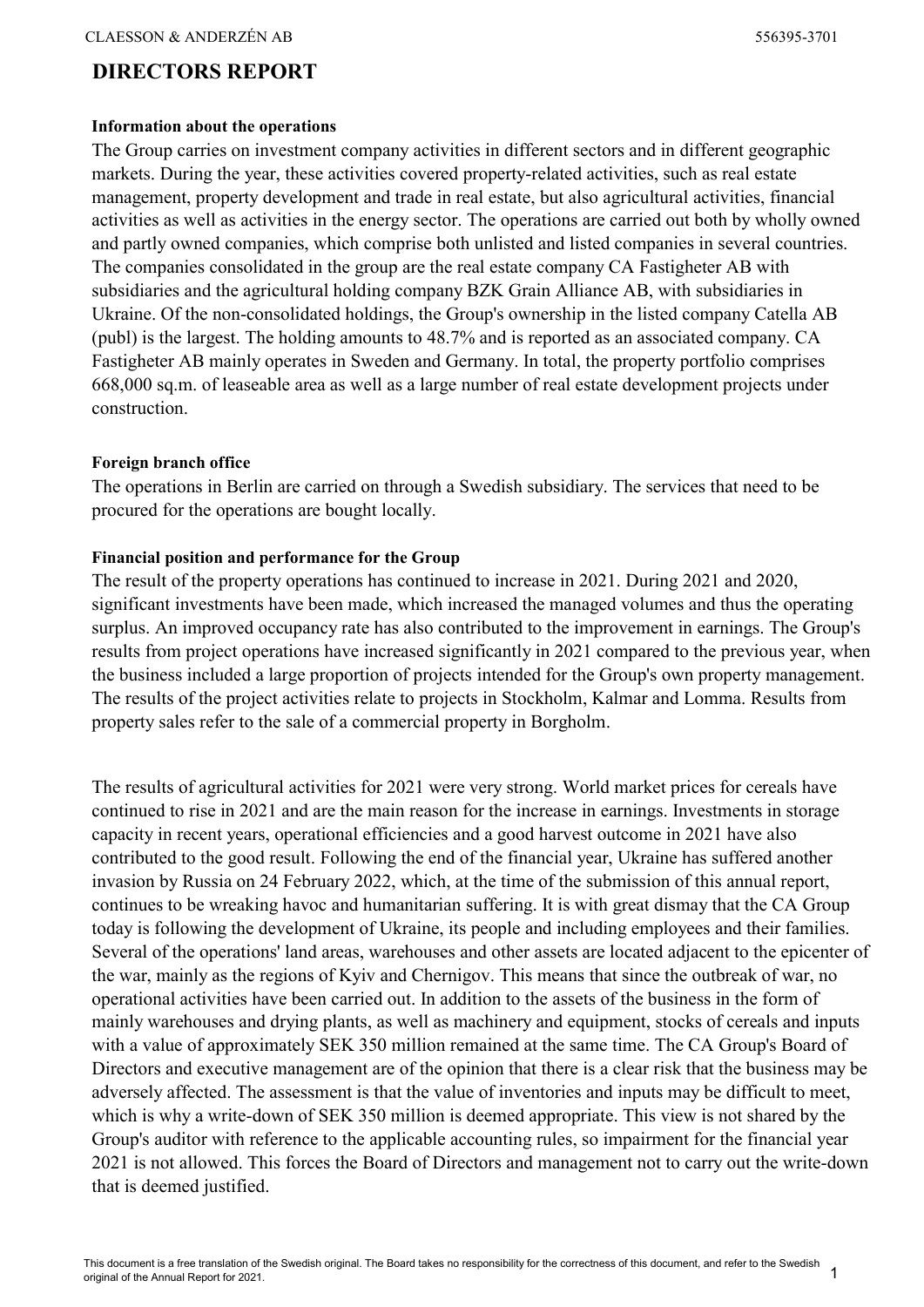The Group's holding in Catella AB (publ) is recognized as an associated company. Catella AB's earnings have increased in 2021 compared to the previous year and the move towards a property-focused company has continued. The Group's net financial items remain positive. In 2021, the Group's average loan interest rate has fallen and the return from the equity portfolio has been good.

| $\cdots$ $\cdots$                             | 2021    | 2020    | 2019    | 2018     | 2017     |
|-----------------------------------------------|---------|---------|---------|----------|----------|
| Rental income                                 | 710 037 | 669 025 | 625 952 | 586 627  | 600 698  |
| Operating surplus                             | 456 008 | 434 699 | 392 314 | 360 328  | 380 891  |
| Profit/loss property operations               | 314 202 | 315 487 | 273 362 | 259 326  | 275 284  |
| Profit/loss property sales and project        |         |         |         |          |          |
| operations                                    | 186 348 | 37418   | 296 525 | 314 952  | 265 535  |
| Profit/loss agricultural operations*          | 361 463 | 68 412  | 560     | 114 969  | 26 240   |
| Profit/loss from associated companies         | 92 971  | 190 622 | 30 223  | $-48004$ | 98 923   |
| Profit/loss after financial items             | 794 082 | 342 690 | 402 816 | 296 719  | 326 585  |
| Equity ratio, $\%$ (=equity / total assets)** | 42,2%   | 40,2%   | 40,6%   | 42,3%    | 37,9%    |
| Cash flow                                     | 420 021 | 54 571  | 5 1 5 8 | 1 4 4 2  | $-18062$ |
| Occupancy - area %                            | 93,2%   | 92,6%   | 93,7%   | 92,6%    | 92,2%    |
| Average interests on loan 31 Dec              | 1,99%   | 2,15%   | 2,30%   | 2,75%    | 2,68%    |
| Number of employees                           | 1 1 4 8 | 1 1 8 5 | 1 277   | 1 3 0 1  | 1 342    |

#### Multi-year review for the Group

\* See comments regarding events after the balance sheet date described elsewhere in the annual report.

\*\* Reported equity ratio excluding surplus values in the real estate portfolio.

#### Multi-year review for the Parent Company

|                                               | 2021     | 2020     | 2019   | 2018     | 2017   |
|-----------------------------------------------|----------|----------|--------|----------|--------|
| Profit/loss after financial items             | $-17456$ | $-10452$ | 89 588 | $-10475$ | 99 514 |
| Equity ratio, $\%$ (=equity / total assets)** | 19,7%    | 37,8%    | 37,5%  | 35,8%    | 46,6%  |
| Cash flow                                     | 28       | $-4$     |        | 149      | $-212$ |
| Number of employees                           |          |          |        |          |        |

\*\* Reported equity ratio excluding surplus values in the real estate portfolio.

#### Significant events in the financial year

The housing market has been strong in 2021. Two condominium projects on Södermalm, which are the Group's largest to date in Stockholm, have been completed. In Kalmar, sales and construction have started on three more condominium projects in the Varvsholmen district.

The Group is engaged in agricultural operations in the central parts of Ukraine. Despite political and economic difficulties for the country, our agricultural activity has been able to operate under relatively unchanged conditions for most of the financial year. The deteriorating geopolitical situation at the end of the year has had an impact on the business and the development is worrying. See also notes 26 and 42.

The associated company Catella Project Capital Gmbh (formerly Nordic Seeding Gmbh), in which the Group's holding amounts to 40%, has acquired 50 % of a centrally located property in Düsseldorf. The total investment is estimated at EUR 250 million, of which the Group's share amounts to 20%.

During 2021, the subsidiary CA Fastigheter AB (publ) issued a green bond. The issue amount is SEK 500 million with a framework of SEK 1,000 million. The bond has a maturity of three years and is listed on the FWB Frankfurter Wertpapierbörse in Frankfurt, the application has been made for listing on Nasdaq in Stockholm. CA Fastigheter AB (publ) received the credit rating BBB- in 2021 by the rating agency Nordic Credit Rating.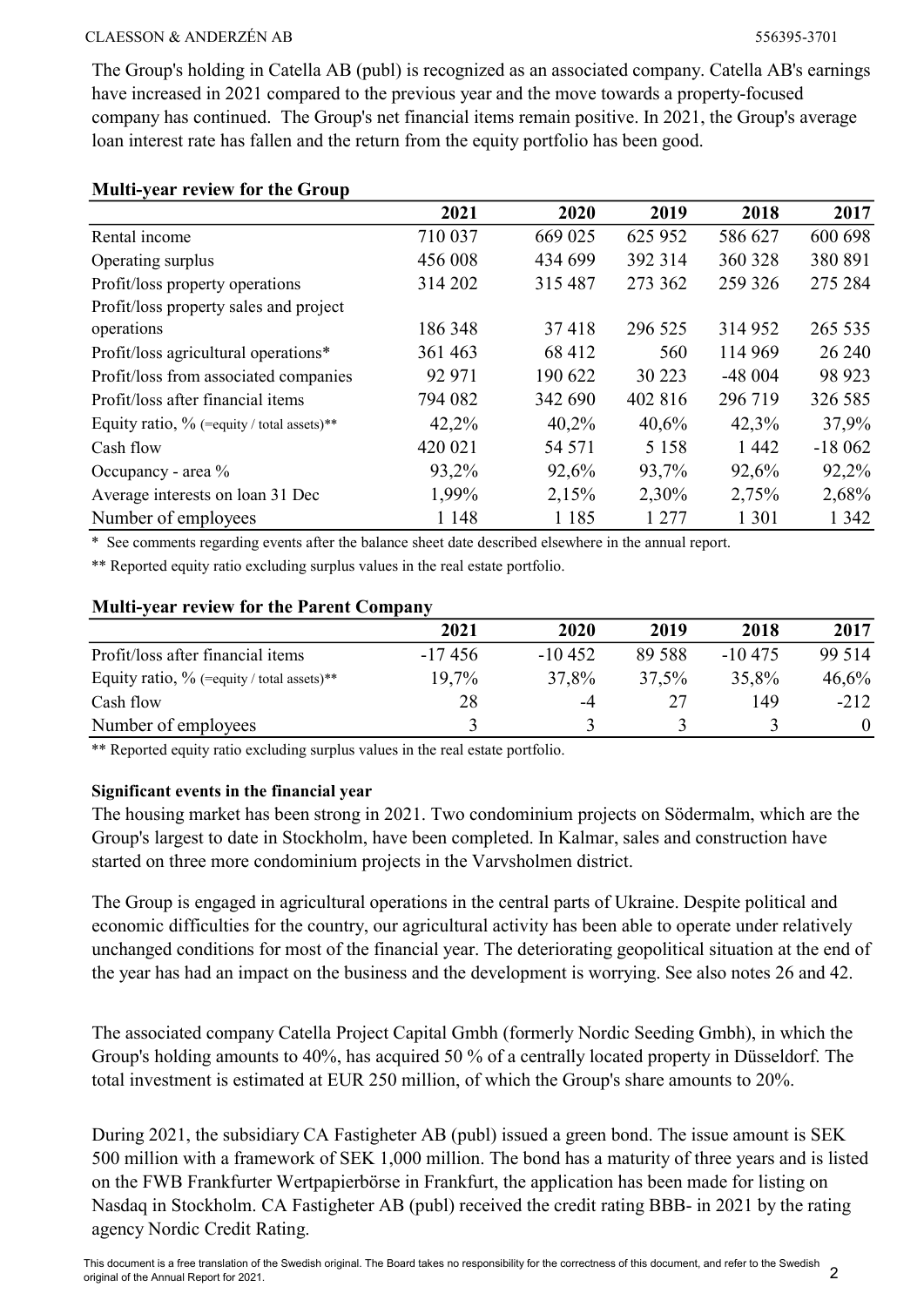#### Future progress

The Group's main business will continue to be managing and refining existing real estate portfolio, property development for sale as well as for own portfolio, as well as developing property portfolio through acquisitions as divestments. In addition, financial investment activities will continue both through listed and unlisted companies. The future of the agricultural activity is currently highly uncertain. In the long term, however, there should be no doubt that Ukraine will continue to play an important role in the global production of cereals.

| Ownership            | Number of | Number of |
|----------------------|-----------|-----------|
| <b>Name</b>          | shares    | votes     |
| Johan Claesson       | 294 750   | 294 750   |
| Wellsford S.A        | 294 750   | 294 750   |
| Fastighets AB Bremia | 69 471    | 69 471    |
|                      | 658 971   | 658 971   |

#### Employees

The Group has had an average of 1,148 (1,185) employees during the year, most of which are employed in agricultural operations.

#### Environment

The Group's goal is to always take environmental impact into account in the daily work. For the property operations, it means, among other things, that we continuously work to reduce energy use through operational optimization as well as investments in energy efficient technology. In 2021, the real estate business adopted a green framework and, on the basis of that it issued a green bond. In 2021, work to obtain certification according to ISO 14001 has been carried out and certification is obtained during January 2022. For agricultural activities, sustainable production is a prerequisite for maintaining a longterm profitable business. A well-balanced mix of crops is achieved through crop rotation and a continuous control and follow-up of the status of the soil. By running a laboratory in-house and with our own employed agronomists, we have great opportunities to achieve good results. Our internal production system allows us to follow up in detail all stages of production to ensure that we comply with both internal and external environmental requirements.

#### Risk

The Group's total property portfolio have a positive letting of estates and the vacancy level has been low over an extended period of time. In the residential property holdings the vacancy degree at the end of year 2021 was 3.3%. The diversification of tenants in the commercial property holdings is positive and therefore, the risks are well spread.

#### The use of financial instruments

A real-estate firm's single biggest cost is the interest expense and the market rate of interest can quickly change. The group has got a maintained financial policy which regulates the relationship between completely floating interest rates and restricted interest rates. The policy also regulates the distribution between lenders and the overdue structure of the liability portfolio. All of the options and securities purchasing occur through the underlying liability portfolio.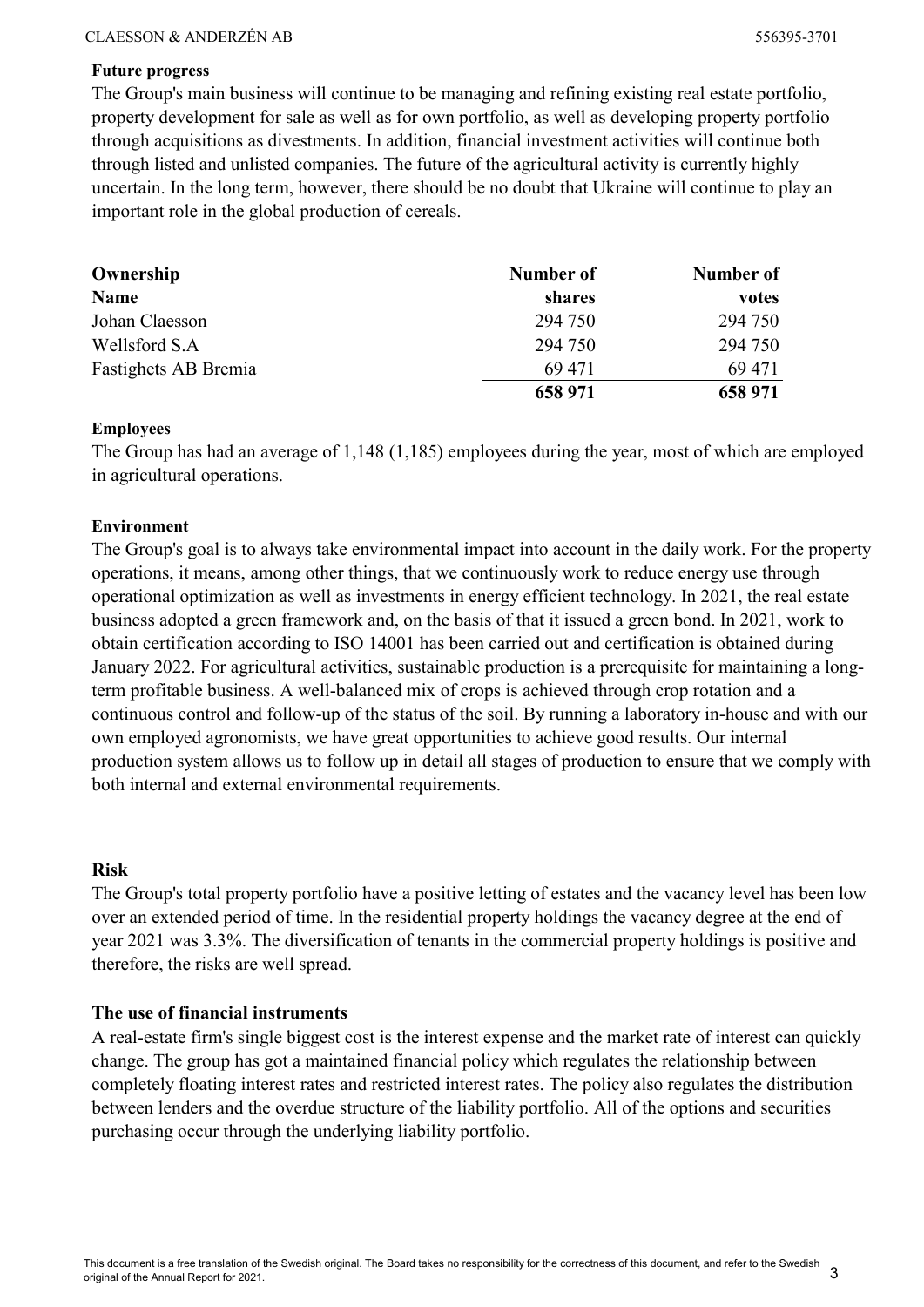#### Proposed appropriation of profits

| The Board proposes that the unappropriated earnings (SEK) : |            |  |  |  |
|-------------------------------------------------------------|------------|--|--|--|
| Profit brought forward                                      | 99 922 871 |  |  |  |
| Profit for the year                                         | $-6473803$ |  |  |  |
|                                                             | 93 449 068 |  |  |  |
| are appropriated as follows:                                |            |  |  |  |
| divided to the shareholders                                 | 40 000 000 |  |  |  |
| carried forward                                             | 53 449 068 |  |  |  |
|                                                             | 93 449 068 |  |  |  |
|                                                             |            |  |  |  |

The Board of Directors is proposed to be authourized to decide on the date on which payment is due.

The Board considers that the proposal complies with the prudence rule in Chapter 17 § 3 of the Companies Act, the following statement: The Board believes that the dividend is justifiable considering the demands of business, scope and risks place on the size of the equity capital, the company's consolidation requirements, liquidity and position in general.

The profit from the operations and the Company's financial status at the end of the financial year, are shown in the following Income Statement and Balance Sheet, as well as in the information contained in the Notes to the accounts.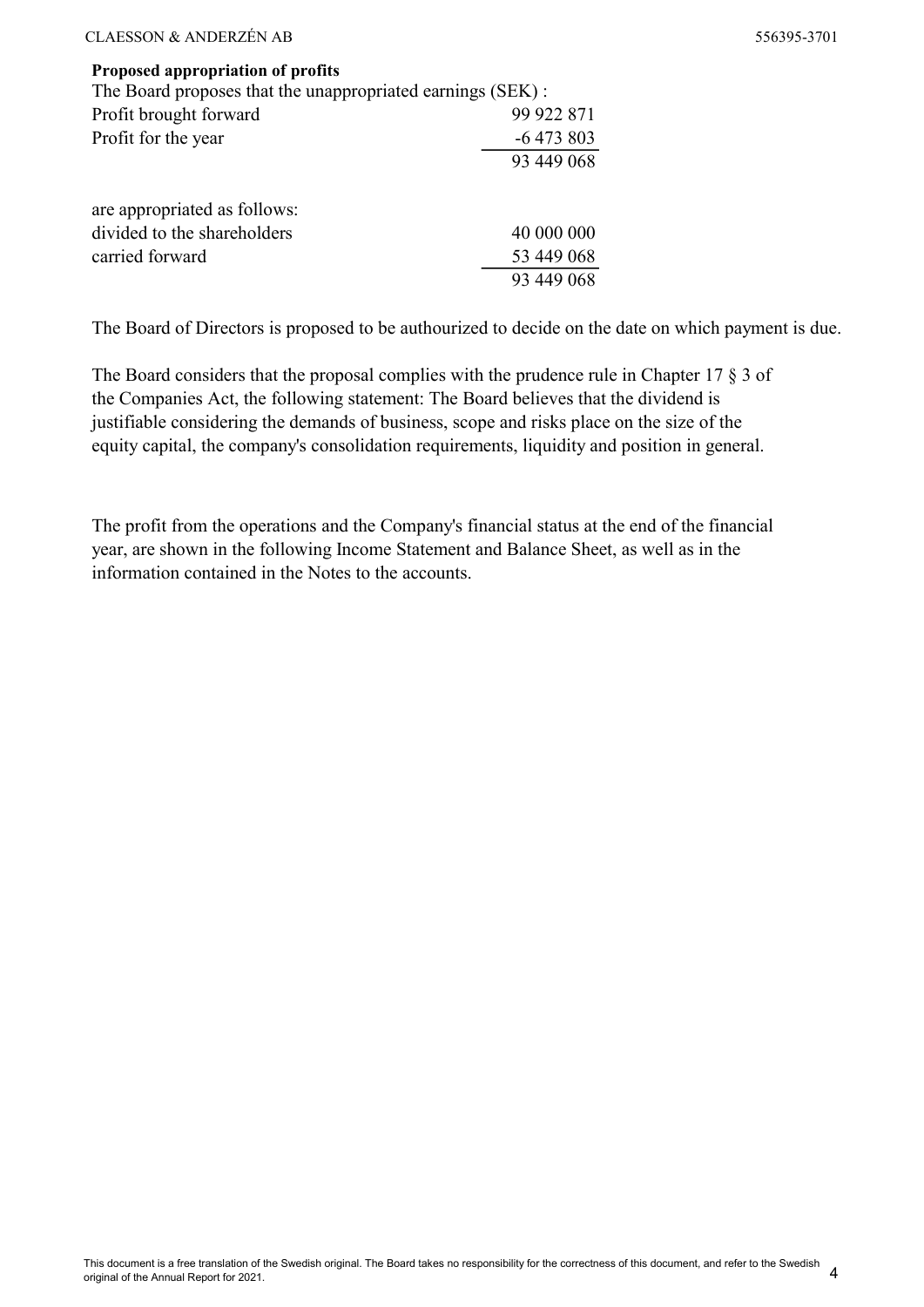## CONSOLIDATED INCOME STATEMENT

|                                                   | <b>Note</b>    |                         | 2021      | 2020      |
|---------------------------------------------------|----------------|-------------------------|-----------|-----------|
| Rental income, income of administration           | 1              |                         | 710 037   | 669 025   |
| Operating costs                                   | $\overline{2}$ |                         | $-159110$ | $-144130$ |
| Maintenance costs                                 |                |                         | $-69807$  | $-65055$  |
| Property tax                                      |                |                         | $-25112$  | $-25141$  |
| <b>Operating surplus property business</b>        |                |                         | 456 008   | 434 699   |
| Depreciation, write-down                          | 3              |                         | $-141806$ | $-119212$ |
| <b>Gross profit or loss property business</b>     |                |                         | 314 202   | 315 487   |
| Property sales and project operations             |                |                         |           |           |
| Property sales                                    | 4              |                         | 24 844    | 27 987    |
| Project operations                                | 5              |                         | 161 504   | 9431      |
| Profit/loss property sales and project operations |                |                         | 186 348   | 37418     |
| Agricultural operations *                         | 6              |                         |           |           |
| Net turnover                                      |                |                         | 568 112   | 444 855   |
| Costs of operations                               | 9,             | 10                      | $-178905$ | $-345277$ |
| Depreciation operations                           | 3              |                         | $-27744$  | $-31166$  |
| Profit/loss agricultural operations               |                |                         | 361 463   | 68 412    |
| Other operations                                  |                |                         |           |           |
| Conference and Event Operations                   | 3              | 9, 10<br>$\overline{7}$ | 218       | $-4414$   |
| Oil and gas exploration                           | $\overline{3}$ | 8                       | $-5412$   | $-49323$  |
| Profit/loss other operations                      |                |                         | $-5194$   | $-53737$  |
| Management and administrations costs              | 9              | 10                      | $-97732$  | $-84927$  |
| <b>Operating profit/loss</b>                      |                |                         | 759 087   | 282 653   |
| Financial items                                   |                |                         |           |           |
| Profit/loss from shares in associated companies   | 11             |                         | 92 971    | 190 622   |
| Profit/loss on securities and receivables         |                |                         |           |           |
| held as fixed assets                              | 12             |                         | 18886     | 4 1 7 7   |
| Interest income and similar items                 | 13             |                         | 61 113    | $-1137$   |
| Interest expenses                                 |                |                         | $-133564$ | $-129486$ |
| Other financial expenses                          | 14             |                         | $-4411$   | $-4139$   |
| Total financial items                             |                |                         | 34 995    | 60 037    |
| Profit/loss after financial items                 |                |                         | 794 082   | 342 690   |
| Current tax                                       | 16             |                         | $-18310$  | $-10904$  |
| Deferred tax                                      | 16             |                         | 24 973    | $-31610$  |
| Net profit/loss for the year                      |                |                         | 800 745   | 300 176   |
| Net profit attributable to                        |                |                         |           |           |
| <b>Parent company shareholders</b>                |                |                         | 716 776   | 299 592   |
| <b>Minority shareholders</b>                      |                |                         | 83 969    | 584       |

\* See comments regarding events after the balance sheet date described elsewhere in the annual report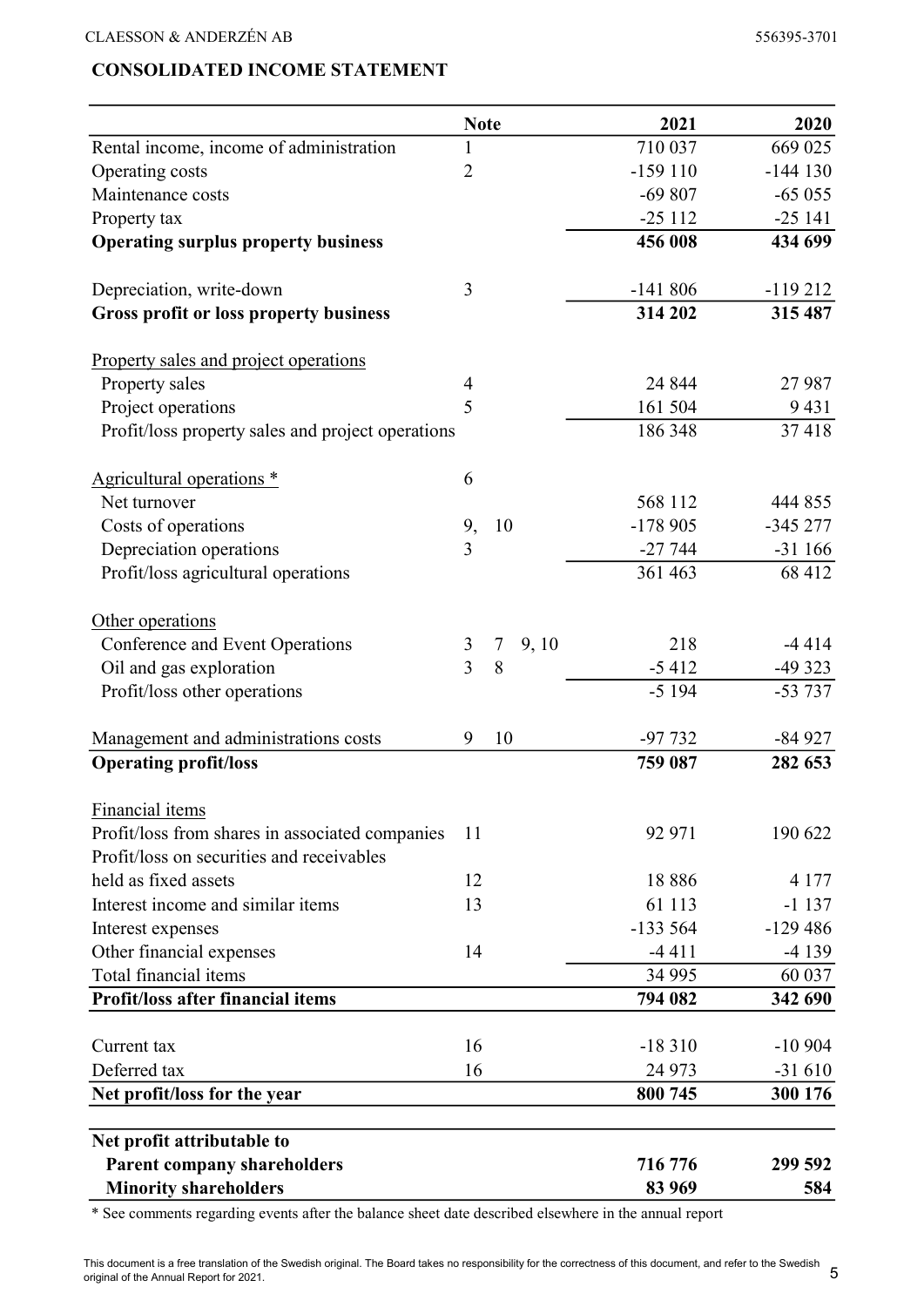|                                                     | <b>Note</b> | 2021-12-31  | 2020-12-31    |
|-----------------------------------------------------|-------------|-------------|---------------|
| <b>ASSETS</b>                                       |             |             |               |
| <b>Fixed assets</b>                                 |             |             |               |
| Intangible assets                                   |             |             |               |
| Other intangible assets                             | 17          | 846         | 755           |
| Tangible assets                                     |             |             |               |
| Buildings, land, and land improvements              | 18 36       | 7 215 170   | 6 700 445     |
| Machinery and equipment                             | 19          | 303 249     | 233 504       |
|                                                     |             | 7 5 18 4 19 | 6 9 3 9 9 4 9 |
| Financial assets                                    |             |             |               |
| Shares and participations in associated companies   |             |             |               |
| and jointly controlled companies                    | 21 38       | 1 041 587   | 917811        |
| Other shares and participations                     | 22          | 419 497     | 373 647       |
| Promissory note receivables associated companies 24 |             | 186 944     | 6 3 7 2       |
| Promissory note receivables                         | 25          | 163 067     | 526 298       |
| Deferred tax asset                                  | 31          | 3 2 4 3     | 1866          |
| Other long-term receivables                         |             | 64 675      | 50 778        |
|                                                     |             | 1879013     | 1 876 772     |
| <b>Total fixed assets</b>                           |             | 9 398 278   | 8 811 476     |
| <b>Current assets</b>                               |             |             |               |
| <i>Inventories</i>                                  |             |             |               |
| Finished products and goods for resale              | 26          | 614 469     | 243 595       |
| Buildings held for resale                           |             |             |               |
| Development properties                              | 27 39       | 540 447     | 632 658       |
| Current receivables                                 |             |             |               |
| Accounts receivables                                |             | 11 346      | 15 196        |
| Receivables from associated and                     |             |             |               |
| jointly controlled companies                        |             | 7216        | 1844          |
| Tax assets                                          |             | 3           | 38            |
| Other receivables                                   |             | 165858      | 78 140        |
| Prepaid expenses and accrued income                 | 28          | 101 993     | 91 180        |
|                                                     |             | 286 416     | 186 398       |
| Current investments                                 | 29          | 359 426     | 238 296       |
| Cash and bank balance                               | 29          | 603 984     | 174 455       |
| <b>Total current assets</b>                         |             | 2 404 742   | 1 475 402     |
| <b>TOTAL ASSETS</b>                                 |             | 11 803 020  | 10 286 878    |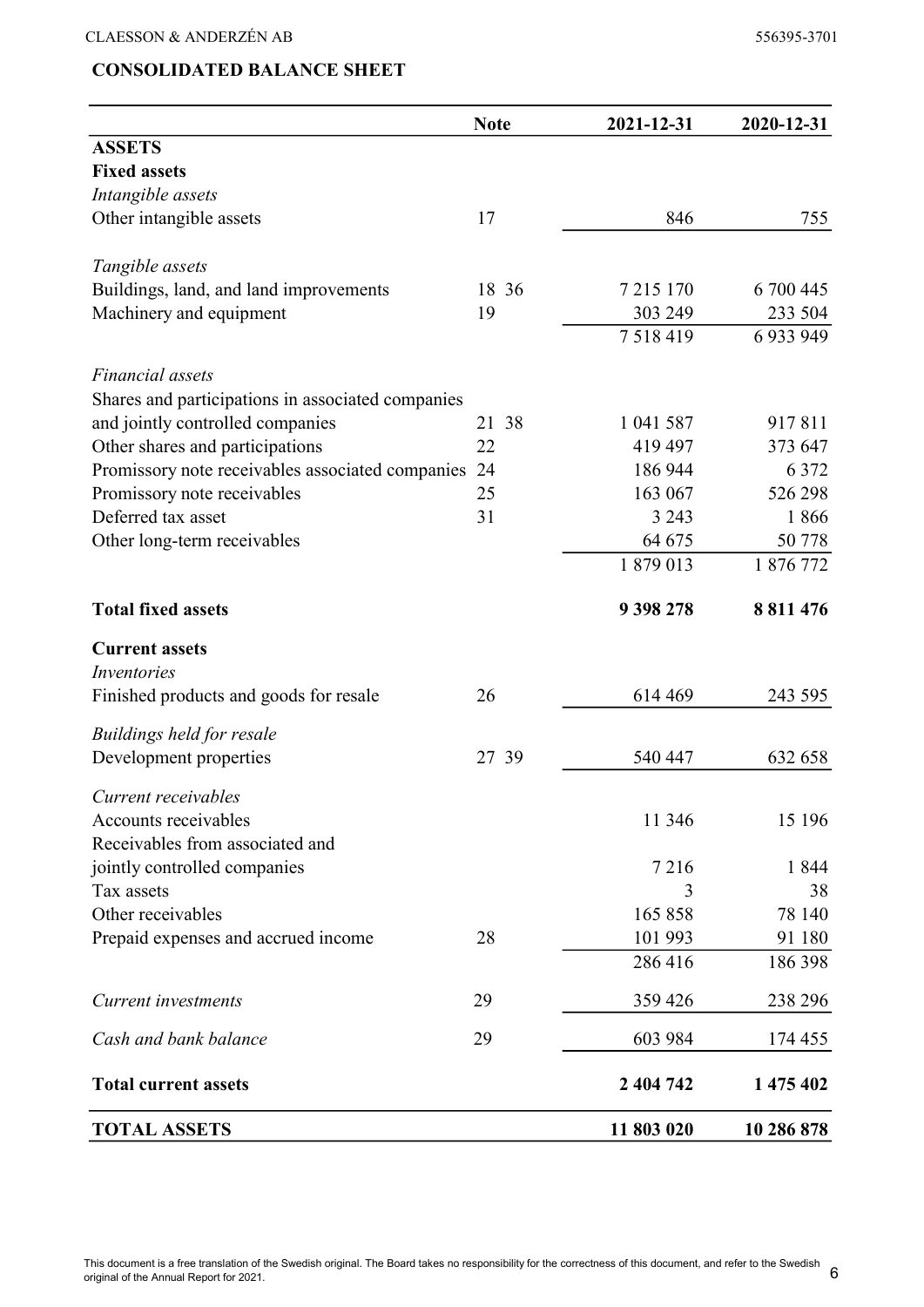## CONSOLIDATED BALANCE SHEET

|                                                    | <b>Note</b> | 2021-12-31    | 2020-12-31 |
|----------------------------------------------------|-------------|---------------|------------|
| <b>EQUITY AND LIABILITIES</b>                      |             |               |            |
| <b>Equity</b>                                      | 30          |               |            |
| Share capital (658.971 shares)                     |             | 65 897        | 65 897     |
| Other capital                                      |             | 53 701        | 57 556     |
| Other equity including net profit                  |             | 4 850 086     | 4 000 015  |
| Equity attributable to parent company shareholders |             | 4 9 6 9 6 8 4 | 4 123 468  |
| Minority share                                     |             | 13 047        | 9 5 3 4    |
| <b>Total equity</b>                                |             | 4 982 731     | 4 133 002  |
| <b>Provisions</b>                                  |             |               |            |
| Deferred tax                                       | 31          | 70 788        | 93 0 36    |
|                                                    |             | 70 788        | 93 036     |
| <b>Long-term liabilities</b>                       |             |               |            |
| Liabilities to credit institutions                 | 32          | 5 428 637     | 5 328 782  |
| Bond                                               | 32          | 495 417       |            |
| Other liabilities                                  | 33          | 202 071       | 152 466    |
|                                                    |             | 6 126 125     | 5 481 248  |
| <b>Current liabilities</b>                         |             |               |            |
| Liabilities to credit institutions                 | 32          | 62 294        | 56 407     |
| Accounts payable                                   |             | 160 918       | 136 362    |
| Tax liabilities                                    | 34          | 18 060        | 19 073     |
| Other liabilities                                  |             | 226 837       | 251 390    |
| Accrued expenses and deferred income               | 35          | 155 267       | 116 360    |
|                                                    |             | 623 376       | 579 592    |
| <b>TOTAL SHAREHOLDERS'</b>                         |             |               |            |
| <b>EQUITY AND LIABILITIES</b>                      |             | 11 803 020    | 10 286 878 |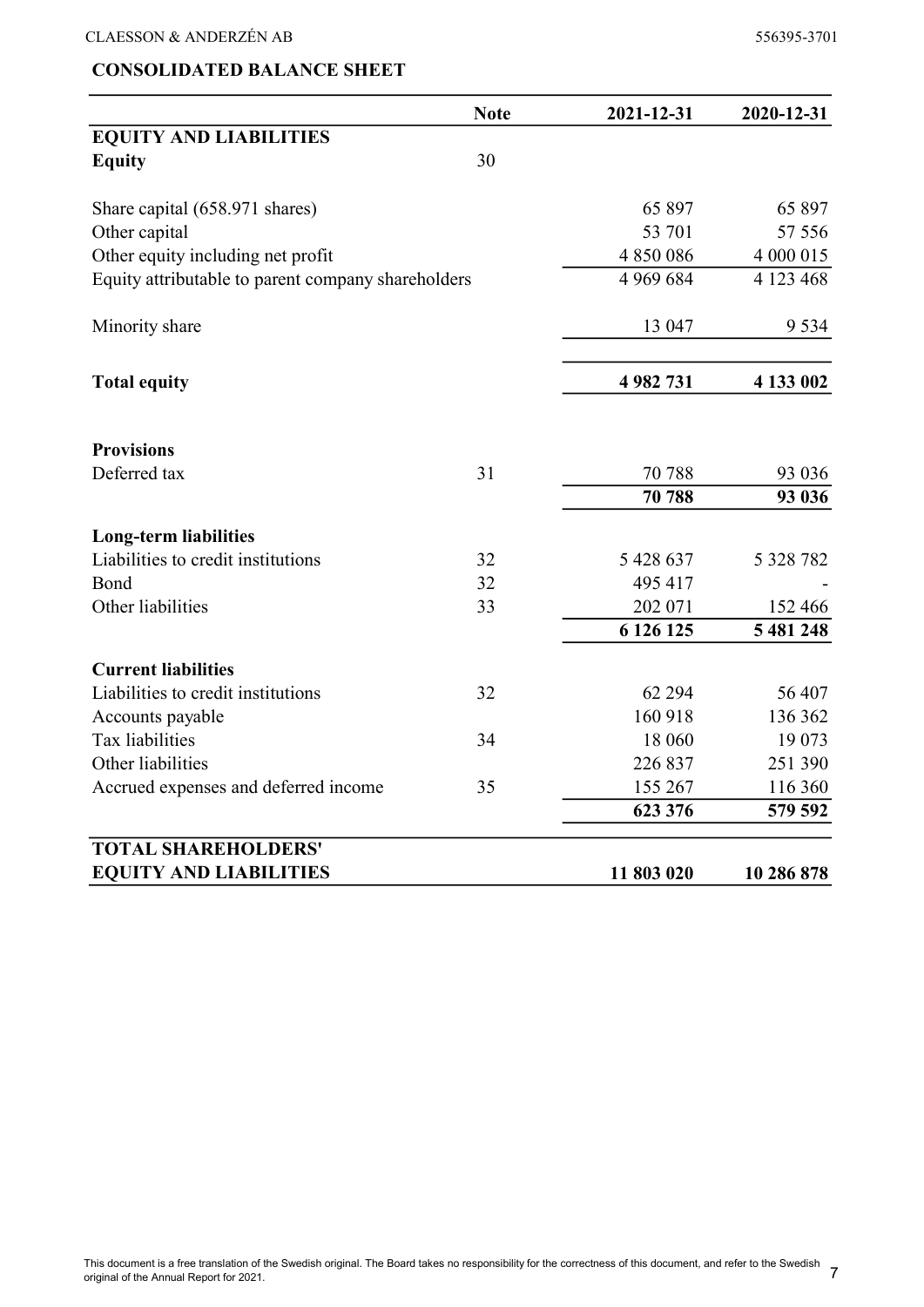## STATEMENT OF CHANGES IN GROUP'S EQUITY

|    |                                                                                     | Share<br>capital | Other<br>capital | Retained<br>earnings etc. | Minority<br>shareholding | Total            |
|----|-------------------------------------------------------------------------------------|------------------|------------------|---------------------------|--------------------------|------------------|
|    | <b>Opening balance equity</b><br>2020-01-01                                         | 65 897           | 53 415           | 3 939 940                 | 35 116                   | 4 094 369        |
|    | Displacement between unristricted and<br>restricted shareholder's equity            |                  | 4 1 4 0          | $-4140$                   |                          | $\boldsymbol{0}$ |
|    | Items reported in the comprehensive income of<br>associated companies applying IFRS |                  |                  | $-33826$                  |                          | $-33826$         |
|    | Translation difference                                                              |                  |                  | $-161551$                 | $-26166$                 | $-187717$        |
|    | <sup>1)</sup> Dividends to shareholders                                             |                  |                  | $-40000$                  |                          | $-40000$         |
|    | Profit/loss for the year                                                            |                  |                  | 299 592                   | 584                      | 300 176          |
|    | <b>Closing balance equity</b><br>2020-12-31                                         | 65897            | 57 556           | 4 000 015                 | 9534                     | 4 133 002        |
|    | Displacement between unristricted and<br>restricted shareholder's equity            |                  | $-3855$          | 3855                      |                          | $\boldsymbol{0}$ |
|    | Items reported in the comprehensive income of<br>associated companies applying IFRS |                  |                  | 51 854                    |                          | 51854            |
|    | Shareholder contribution minority                                                   |                  |                  |                           | 10 064                   | 10 064           |
|    | Adjustment acquisition minority                                                     |                  |                  | 20 316                    | $-110316$                | $-90000$         |
|    | Translation difference                                                              |                  |                  | 97 269                    | 20 546                   | 117815           |
| 2) | Dividends to shareholders                                                           |                  |                  | $-40000$                  | $-750$                   | -40 750          |
|    | Profit/loss for the year                                                            |                  |                  | 716 776                   | 83 969                   | 800 745          |
|    | <b>Closing balance equity</b><br>2021-12-31                                         | 65897            | 53 701           | 4850086                   | 13 048                   | 4 982 731        |

<sup>1)</sup> At the Annual General Meeting on March 6, 2020, a dividend of SEK 40 million was decided.

<sup>2)</sup> At the Annual General Meeting on March 10, 2021, a dividend of SEK 40 million was decided.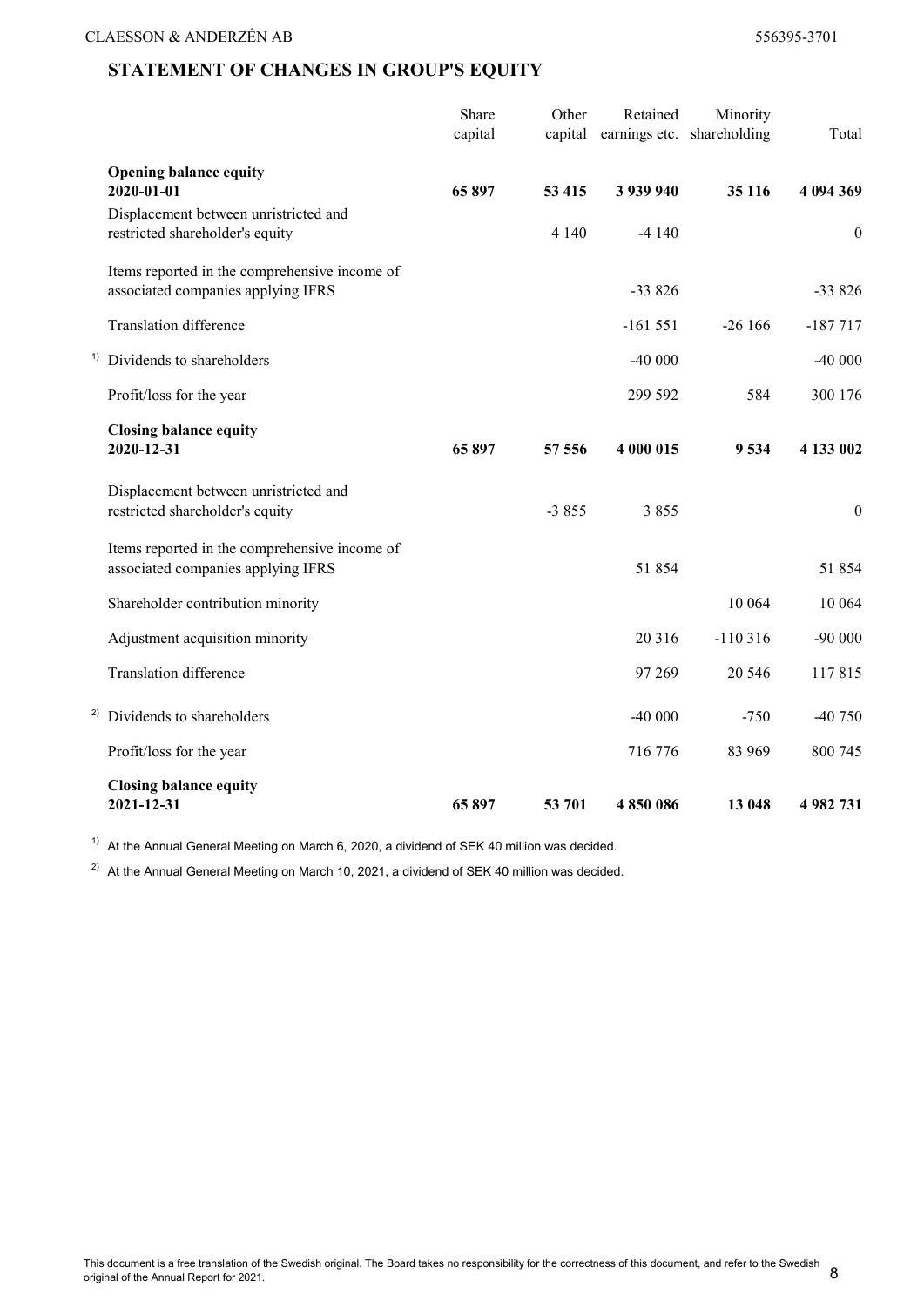## CONSOLIDATED STATEMENT OF CASH FLOWS

| <b>Operating activities</b><br>Operating profit/loss before financial items<br>759 087<br>282 653<br>Profit/loss from shares in associated companies<br>92 971<br>190 622<br>Profit/loss other securities<br>23 706<br>4 4 7 7<br>Interest income<br>61 113<br>$-1137$<br>$-133565$<br>$-129486$<br>Interest expenses<br>Other financial items<br>$-4411$<br>$-4139$<br>No affect on cash flow |
|------------------------------------------------------------------------------------------------------------------------------------------------------------------------------------------------------------------------------------------------------------------------------------------------------------------------------------------------------------------------------------------------|
|                                                                                                                                                                                                                                                                                                                                                                                                |
|                                                                                                                                                                                                                                                                                                                                                                                                |
|                                                                                                                                                                                                                                                                                                                                                                                                |
|                                                                                                                                                                                                                                                                                                                                                                                                |
|                                                                                                                                                                                                                                                                                                                                                                                                |
|                                                                                                                                                                                                                                                                                                                                                                                                |
|                                                                                                                                                                                                                                                                                                                                                                                                |
|                                                                                                                                                                                                                                                                                                                                                                                                |
| $-26884$<br>$-26884$<br>Profit/loss on property sales                                                                                                                                                                                                                                                                                                                                          |
| 170 005<br>150 795<br>Depreciation                                                                                                                                                                                                                                                                                                                                                             |
| Tax paid<br>$-19288$<br>$-5409$                                                                                                                                                                                                                                                                                                                                                                |
| <b>Cash flow from operating activities</b>                                                                                                                                                                                                                                                                                                                                                     |
| before working capital changes<br>922 734<br>461 492                                                                                                                                                                                                                                                                                                                                           |
| Cash flow from working capital changes                                                                                                                                                                                                                                                                                                                                                         |
| Increase/decrease in stock<br>$-223663$<br>$-250529$                                                                                                                                                                                                                                                                                                                                           |
| Increase/decrease in current receivables<br>$-100052$<br>280 055                                                                                                                                                                                                                                                                                                                               |
| $-121130$<br>$-7811$<br>Increase/decrease in current investments                                                                                                                                                                                                                                                                                                                               |
| Increase/decrease in current liabilities<br>53 483<br>29 7 20                                                                                                                                                                                                                                                                                                                                  |
| 531 372<br>512 927<br><b>Cash flow from operating activities</b>                                                                                                                                                                                                                                                                                                                               |
|                                                                                                                                                                                                                                                                                                                                                                                                |
| <b>Investing activities</b>                                                                                                                                                                                                                                                                                                                                                                    |
| $-701766$<br>$-416081$<br>Investment in tangible fixed assets                                                                                                                                                                                                                                                                                                                                  |
| Change in shares in associated companies<br>$-75412$<br>$-50931$                                                                                                                                                                                                                                                                                                                               |
| Acquisition minority<br>$-96068$                                                                                                                                                                                                                                                                                                                                                               |
| Sales of tangible fixed assets<br>41 850<br>117 000                                                                                                                                                                                                                                                                                                                                            |
| 168 762<br>Change in long-term receivables<br>$-215413$                                                                                                                                                                                                                                                                                                                                        |
| Other changes in financial fixed assets<br>$-50670$<br>$-31337$                                                                                                                                                                                                                                                                                                                                |
| <b>Cash flow from investing activities</b><br>-713 304<br>-596 762                                                                                                                                                                                                                                                                                                                             |
|                                                                                                                                                                                                                                                                                                                                                                                                |
| <b>Financing activities</b>                                                                                                                                                                                                                                                                                                                                                                    |
| Change in long-term liabilities<br>642 703<br>178 406                                                                                                                                                                                                                                                                                                                                          |
| Paid dividend<br>$-40750$<br>$-40000$                                                                                                                                                                                                                                                                                                                                                          |
| <b>Cash flow from financing activities</b><br>601 953<br>138 406                                                                                                                                                                                                                                                                                                                               |
|                                                                                                                                                                                                                                                                                                                                                                                                |
| Cash flow for the year<br>420 021<br>54 571                                                                                                                                                                                                                                                                                                                                                    |
| Exchange rate differences in cash and cash equivalents<br>9 5 0 8<br>$-5143$                                                                                                                                                                                                                                                                                                                   |
| Cash and cash equivalents at the beginning of the year<br>125 027<br>174 455                                                                                                                                                                                                                                                                                                                   |
| Cash and cash equivalents at the end of the year<br>603 984<br>174 455                                                                                                                                                                                                                                                                                                                         |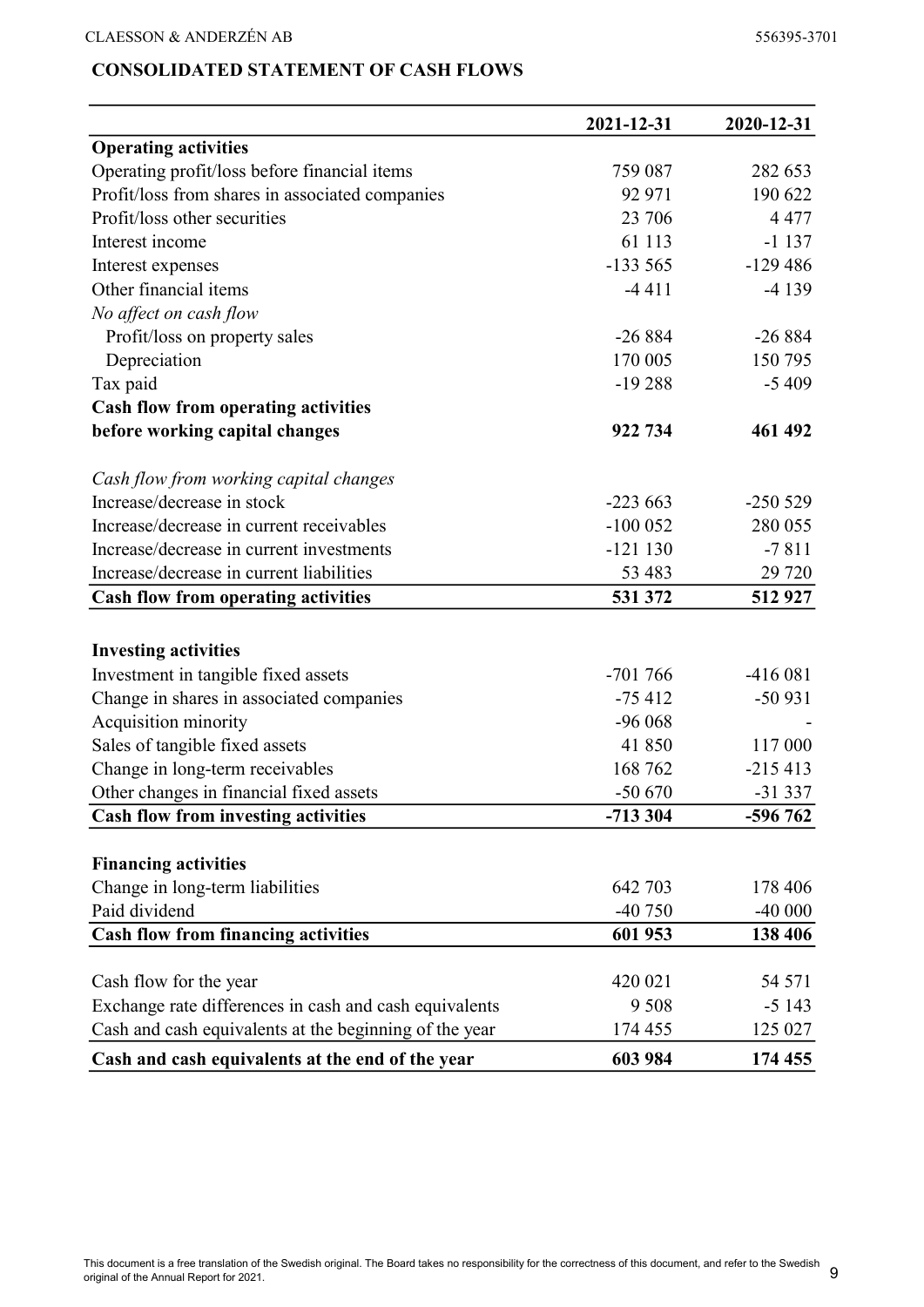## PARENT COMPANY INCOME STATEMENT

|                                           | <b>Note</b> | 2021     | 2020     |
|-------------------------------------------|-------------|----------|----------|
| Net sales                                 |             | 74       |          |
| Management and administrations costs      | 10<br>9     | $-12315$ | $-11189$ |
| <b>Operating profit/loss</b>              |             | $-12241$ | $-11189$ |
| Financial items                           |             |          |          |
| Profit/loss on securities and receivables |             |          |          |
| held as fixed assets                      | 12          | 5819     | 5819     |
| Interest income and similar items         | 13          | 1787     | 1667     |
| Other financial items                     | 14          | $-12821$ | $-6749$  |
| Total financial items                     |             | $-5215$  | 737      |
| <b>Profit/loss after financial items</b>  |             | $-17456$ | $-10452$ |
| Appropriations                            | 15          | 10 9 82  | 10 440   |
| Current tax                               | 16          | $\theta$ | 0        |
| Deferred tax                              | 16          | 0        | 0        |
| Net profit/loss for the year              |             | $-6474$  | $-12$    |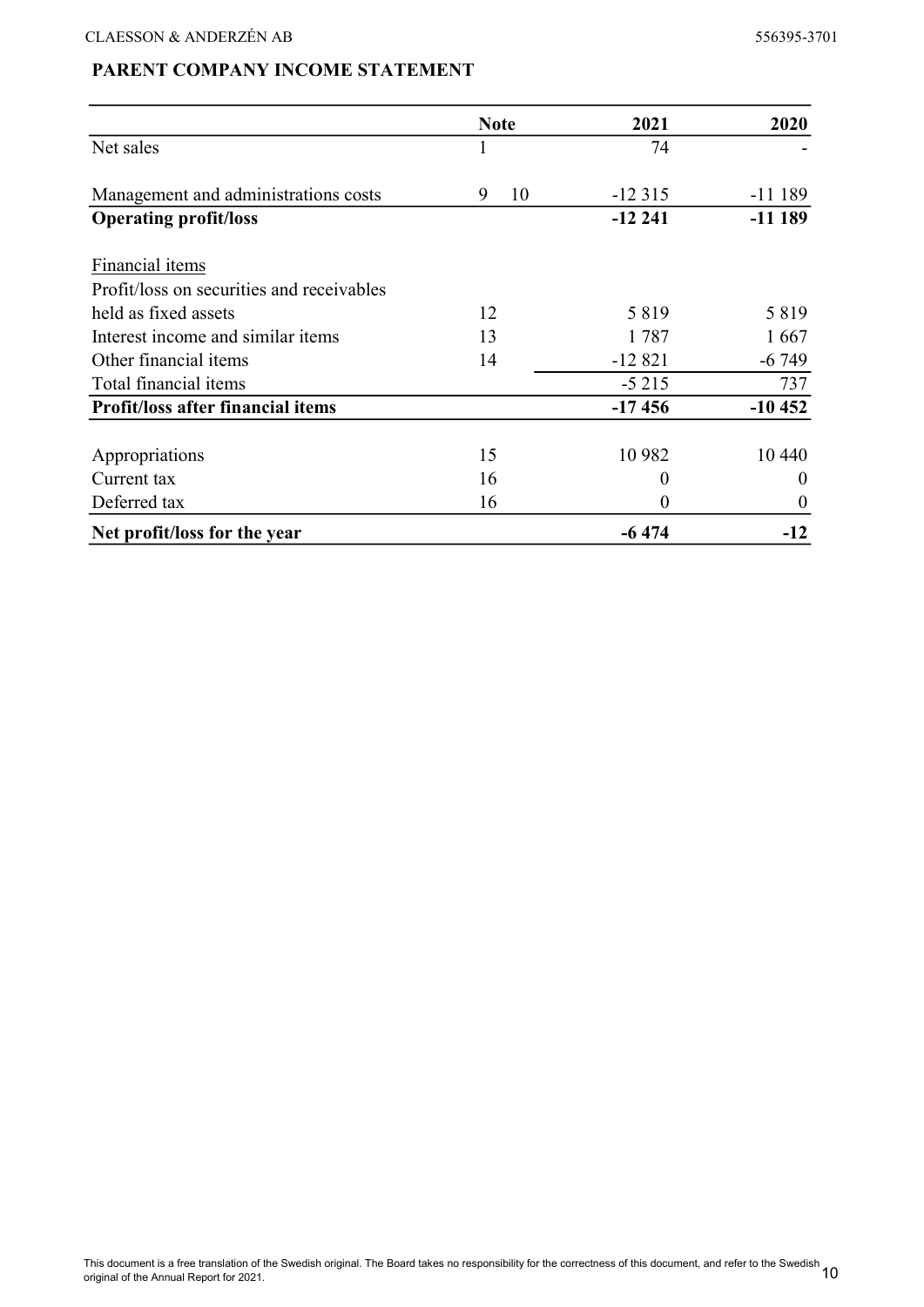## PARENT COMPANY BALANCE SHEET

|                                           | <b>Note</b> | 2021-12-31 | 2020-12-31 |
|-------------------------------------------|-------------|------------|------------|
| <b>ASSETS</b>                             |             |            |            |
| <b>Fixed assets</b>                       |             |            |            |
| Financial assets                          |             |            |            |
| Shares and participations in subsidiaries | 20 37       | 317346     | 317329     |
| Promissory note receivables subsidiaries  | 23          | 193 966    | 193 966    |
| Other long-term receivables               |             | 8796       | 7 5 4 1    |
|                                           |             | 520 108    | 518836     |
| <b>Total fixed assets</b>                 |             | 520 108    | 518836     |
| <b>Current assets</b>                     |             |            |            |
| Current receivables                       |             |            |            |
| Accounts receivables                      |             |            | 21         |
| Receivables from subsidiaries             |             | 383 328    | 75 194     |
| Current tax assets                        |             | 249        | 248        |
| Other receivables                         |             |            | 11         |
| Prepaid expenses and accrued income       | 28          |            | 391        |
|                                           |             | 383 577    | 75 865     |
| Cash and bank balance                     | 29          | 204        | 176        |
| <b>Total current assets</b>               |             | 383 781    | 76 041     |
| <b>TOTAL ASSETS</b>                       |             | 903889     | 594 877    |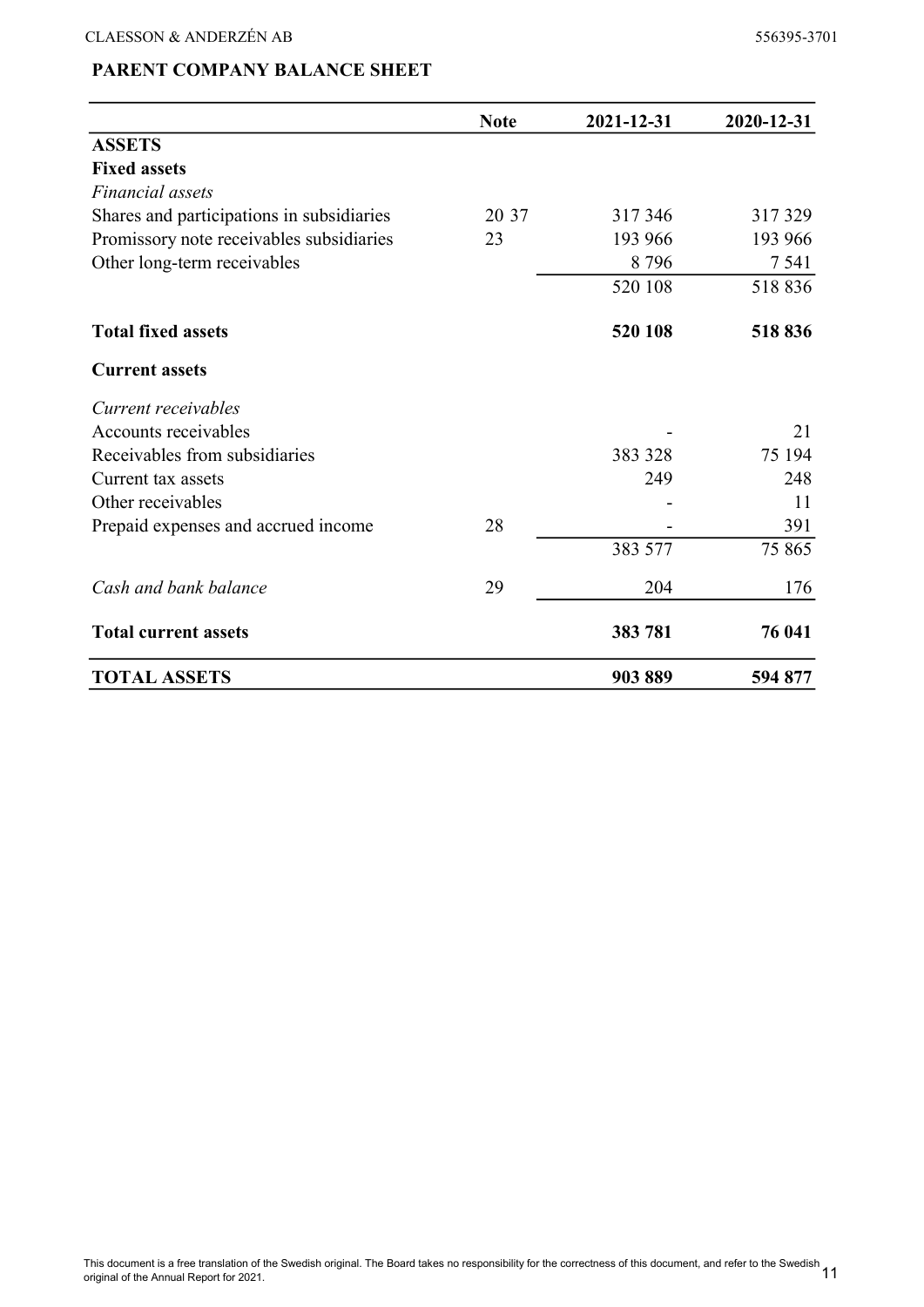|                                      | <b>Note</b> | 2021-12-31 | 2020-12-31 |
|--------------------------------------|-------------|------------|------------|
| <b>EQUITY AND LIABILITIES</b>        |             |            |            |
| <b>Equity</b>                        | 30          |            |            |
| Restricted equity                    |             |            |            |
| Share capital (658.971 shares)       |             | 65 897     | 65 897     |
| Statutory reserve                    |             | 19 103     | 19 103     |
|                                      |             | 85 000     | 85 000     |
| Unrestricted equity                  |             |            |            |
| Profit or loss brought forward       |             | 99 923     | 139 935    |
| Profit or loss for the year          |             | $-6474$    | $-12$      |
|                                      |             | 93 449     | 139 923    |
| <b>Total shareholders' equity</b>    |             | 178 449    | 224 923    |
| <b>Long-term liabilities</b>         |             |            |            |
| Other liabilities                    |             | 8796       | 7 5 4 1    |
|                                      |             | 8796       | 7541       |
| <b>Current liabilities</b>           |             |            |            |
| Accounts payable                     |             | 106        | 463        |
| Liabilities to subsidiaries          |             | 712 178    | 357810     |
| Tax liabilities                      | 34          | $\Omega$   | $\Omega$   |
| Other liabilities                    |             | 260        | 244        |
| Accrued expenses and deferred income | 35          | 4 100      | 3896       |
|                                      |             | 716 644    | 362 413    |
| <b>TOTAL SHAREHOLDERS'</b>           |             |            |            |
| <b>EQUITY AND LIABILITIES</b>        |             | 903889     | 594 877    |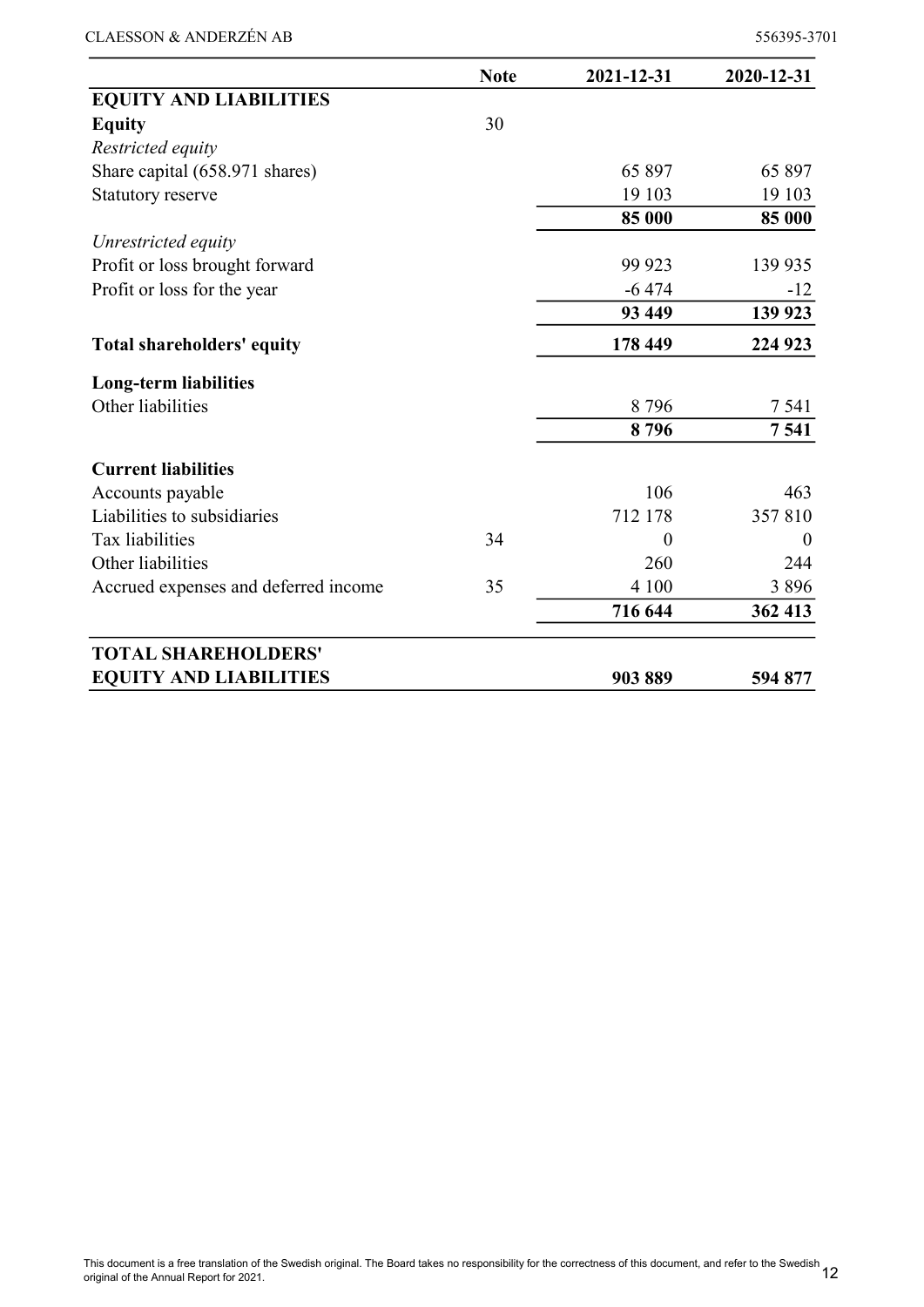## STATEMENT OF CHANGES IN PARENT COMPANY'S EQUITY

|                                             | Share<br>capital | Statutory<br>reserve | Retained<br>earnings | Total    |
|---------------------------------------------|------------------|----------------------|----------------------|----------|
| <b>Opening balance equity</b><br>2020-01-01 | 65 897           | 19 103               | 179 935              | 264 935  |
| <sup>1)</sup> Dividends to shareholders     |                  |                      | $-40000$             | $-40000$ |
| Profit/loss for the year                    |                  |                      | $-12$                | $-12$    |
|                                             |                  |                      |                      |          |
| <b>Closing balance equity</b><br>2020-12-31 | 65897            | 19 103               | 139 924              | 224 924  |
| <sup>2)</sup> Dividends to shareholders     |                  |                      | $-40000$             | $-40000$ |
| Profit/loss for the year                    |                  |                      | $-6474$              | $-6474$  |

 $1)$  At the Annual General Meeting on March 6, 2020, a dividend of SEK 40 million was decided.

<sup>2)</sup> At the Annual General Meeting on March 10, 2021, a dividend of SEK 40 million was decided.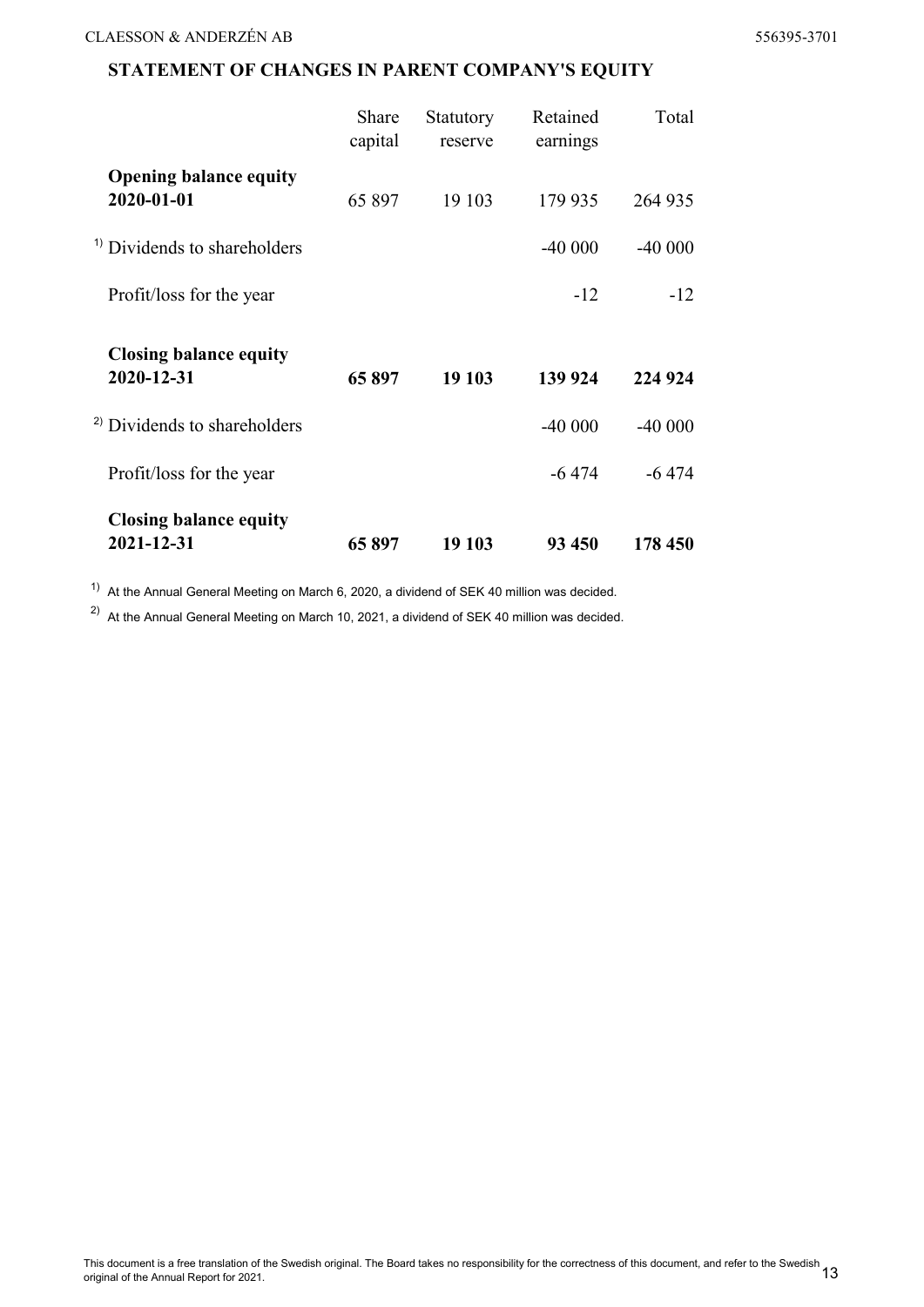## PARENT COMPANY STATEMENT OF CASH FLOWS

|                                                        | 2021-12-31 | 2020-12-31 |
|--------------------------------------------------------|------------|------------|
| <b>Operating activities</b>                            |            |            |
| Operating profit/loss before financial items           | $-12241$   | $-11189$   |
| Profit/loss from subsidiaries                          |            |            |
| Profit/loss other securities                           | 5819       | 5819       |
| Interest income                                        | 1787       | 1667       |
| Other financial items                                  | $-12821$   | $-6749$    |
| Tax paid                                               |            |            |
| <b>Cash flow from operating activities</b>             |            |            |
| before working capital changes                         | $-17456$   | $-10452$   |
| Cash flow from working capital changes                 |            |            |
| Increase/decrease in current receivables               | $-307712$  | 112 316    |
| Increase/decrease in current liabilities               | 354 231    | $-72308$   |
| <b>Cash flow from operating activities</b>             | 29 063     | 29 556     |
|                                                        |            |            |
| <b>Investing activities</b>                            |            |            |
| Acquisitions subsidiary shares                         | $-17$      |            |
| Increase/decrease in long-term receivables             | $-1255$    | $-707$     |
| <b>Cash flow from investing activities</b>             | $-1272$    | $-707$     |
| <b>Financing activities</b>                            |            |            |
| Change in long-term liabilities                        | 1 2 5 5    | 707        |
| Received / paid group contribution                     | 10 982     | 10 440     |
| Paid dividend                                          | $-40000$   | $-40000$   |
| <b>Cash flow from financing activities</b>             | $-27763$   | $-28853$   |
|                                                        |            |            |
| Cash flow for the year                                 | 28         | $-4$       |
| Cash and cash equivalents at the beginning of the year | 176        | 180        |
| Cash and cash equivalents at the end of the year       | 204        | 176        |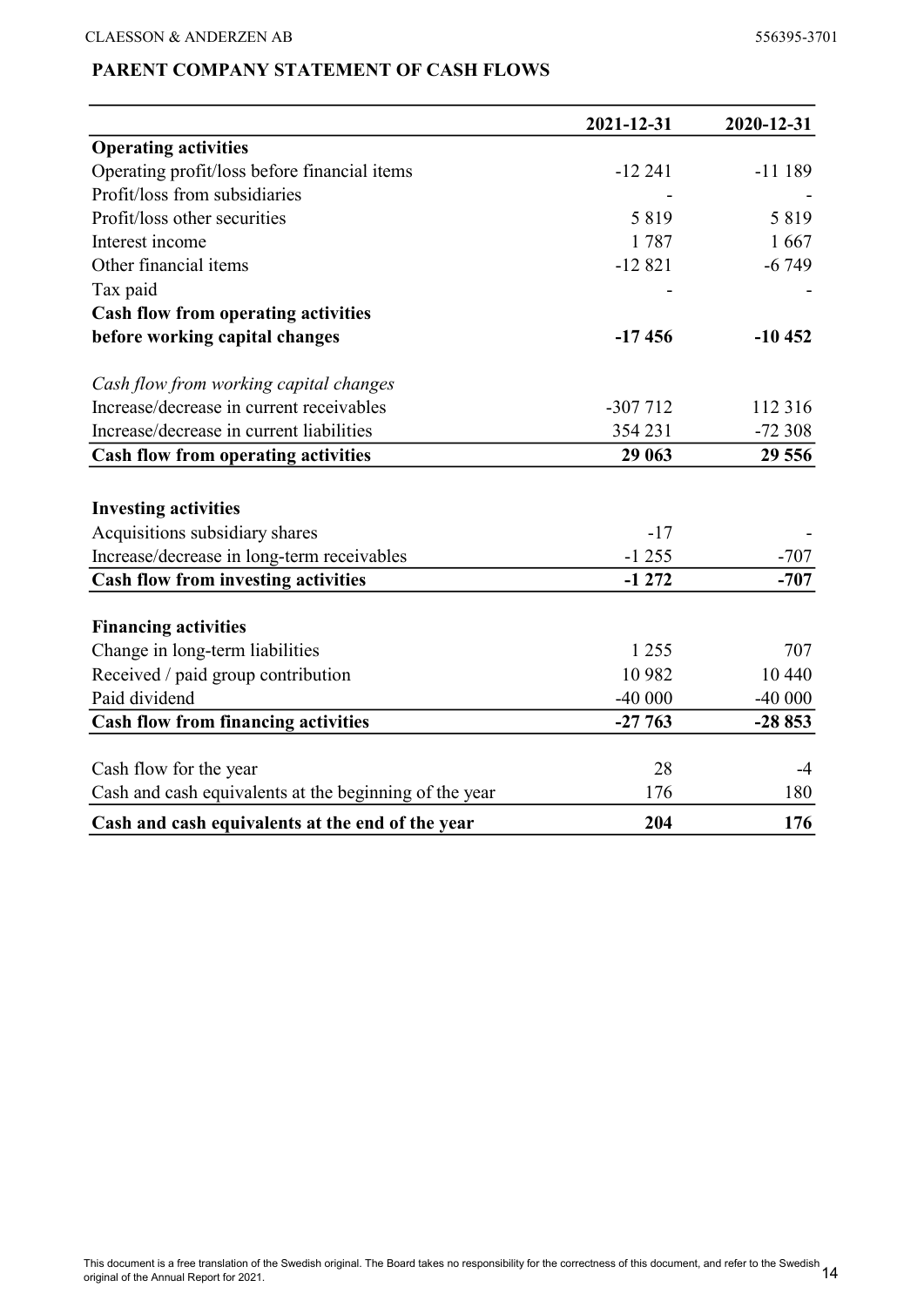## Accounting and Valuation Principles

#### General Information

The annual report is drawn up in accordance with the Annual Accounts Act (1995:1554) and BFNAR 2012:1 Annual reporting and consolidated reports (K3).

#### Consolidation

The consolidated accounts have been drawn up according to acquisition accounting. This means that the assets and debts of the acquired subsidiaries are booked to the market value that the purchase sum of the shares have been based on. The remaining surplus value between the purchase sum and the companies shareholders' equity is accounted as goodwill. Should the elimination process lead to a remaining negative value, this is booked as negative goodwill. In case where there is no reason to have negative goodwill it has been taken up as income. The Groups' shareholders' equity includes only the part ot the subsidiaries shareholders' equity that has been additional after the acquisition. The consolidated accounts includes the Parent Company and subsidiaries in which the Parent Company, directly or indirectly, owns more than 50%. The foreign subsidiary's annual report has been translated into Swedish kronor according to current method. This means that the income statement is translated to the average rate of the year whereas the balance sheet is translated to closing day rate.

Companies acquired during the year are included in the consolidated account with amounts that refer to the period after the acquisition.

#### Valuation and accounting of fixed assets

Tangible fixed assets are accounted to original acquisition value after a reduction of depreciation according to plan. The properties are accounted in the balance sheet as fixed assets, when the intention of the ownership and management is long-term. Acquisitions of properties are accounted at the day of taking in possession. Accrued expenses at new- extended- or rebuilding of property is accounted in the balance sheet as work in progress in property until taken in operation. In accrued expenses the total direct expenses relating to respective object as well as expenses for employees are included. The interest expenses during the period of building is capitalized. Work regarding maintenance, steps of maintenance when rebuilding is continuously carried as an expense in its entirety. Steps of maintenance that is value-adding is capitalized. Once a year , an internal valuation of the Group's properties is made, see note regarding building and land. The properties are accounted to acquisition value minus depreciation and any impairment losses. Financial fixed assets is accounted to original acquisition value after considering any demands for write-down.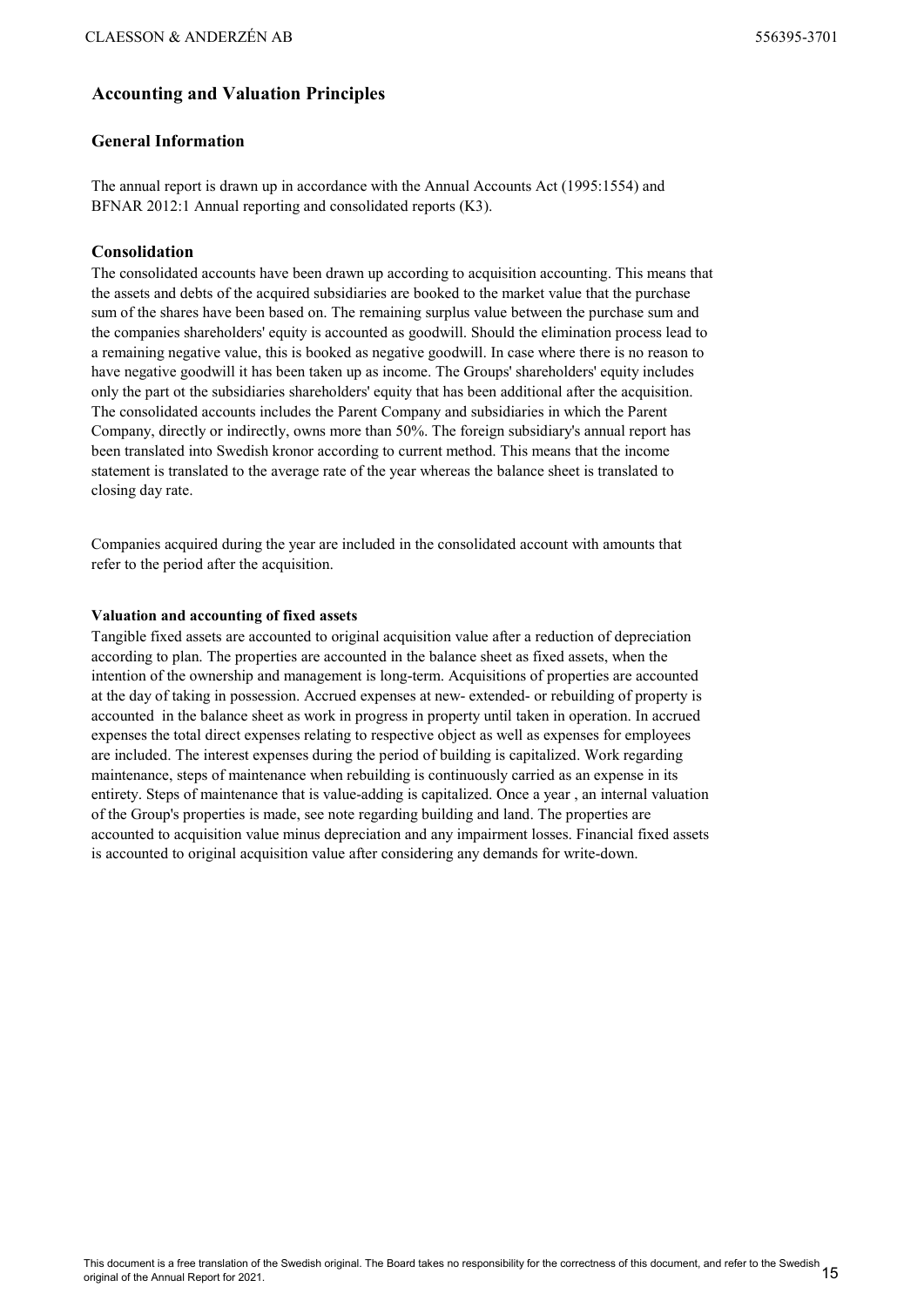#### Depreciations

Fixed assets have been charged with depreciation according to plan over the expected useful life, taking into account the significant residual values. Depending on the application in individual case, the following depreciation rate has been used.

| Frame, base and surplus value                                          | $1,0\%$                         |
|------------------------------------------------------------------------|---------------------------------|
| Frame supplements / drywell, facade, windows, heating, sanitation      | $2,0\%$                         |
| Roof, electricity, interior finishes bath (wall and floor)             | 2,5%                            |
| Kitchen furniture                                                      | 3,3%                            |
| Transport systems, ventilation                                         | $4,0\%$                         |
| Interior surface kitchen (floor), land improvements                    | $5,0\%$                         |
| Interior surface kitchen (wall and ceiling), home appliances, control, |                                 |
| monitoring                                                             | 6,7%                            |
| Building equipment                                                     | $5 - 10\%$                      |
| Intangible assets                                                      | $10 - 20%$                      |
| Machinery, equipment                                                   | 20,0%                           |
| Tenant adaptions                                                       | over the period of the contract |

#### Financial instruments

All financial instruments are measured and recognized based on acquisition value in Chapter 11 of BFNAR 2012:1. The company's shareholding have been valued according to the portfolio method of accounting.

#### Derivative

The Groups subsidiary CA Fastigheter AB holds interest rate derivatives (swap-agreements) on their own an other subsidiaries behalf. The income and expenses arising from these agreements are credited alternatively charged to each company. Animated derivatives amounted to MSEK 5,325 as of 2021-12-31. In cases where agreements are redeemed before the contract expires incomes alternatively expenses are taken up directly. If a surplus or under value of a contract is used to obtain conditions that deviates from the market value of a new agreement it will be seen as two separate transactions. The results of the first agreement are expensed as above and the difference between the received/paid amount for the new contract i accrued over the new duration.

#### Valuation and accounting of current assets

Current assets is accounted according to the lowest of costs or market. Receivables has been included at the amount at which they are expected to be received.

#### Revenue recognition

Rental income is distributed over a period of time in accordance with the rental agreements. This implies that rental paid in advance is accounted as prepaid rental income. Income from property sales is accounted at the time of the withdrawal.

#### Employee benefits post-employment

The company has only defined contribution pension plans. Defined contribution plans are plans in which fixed fees are paid with no obligations of further payments, in addition to those charges. Expenses for defined contribution plans are expensed in the period in which employees perform the services that are the basis for the obligation.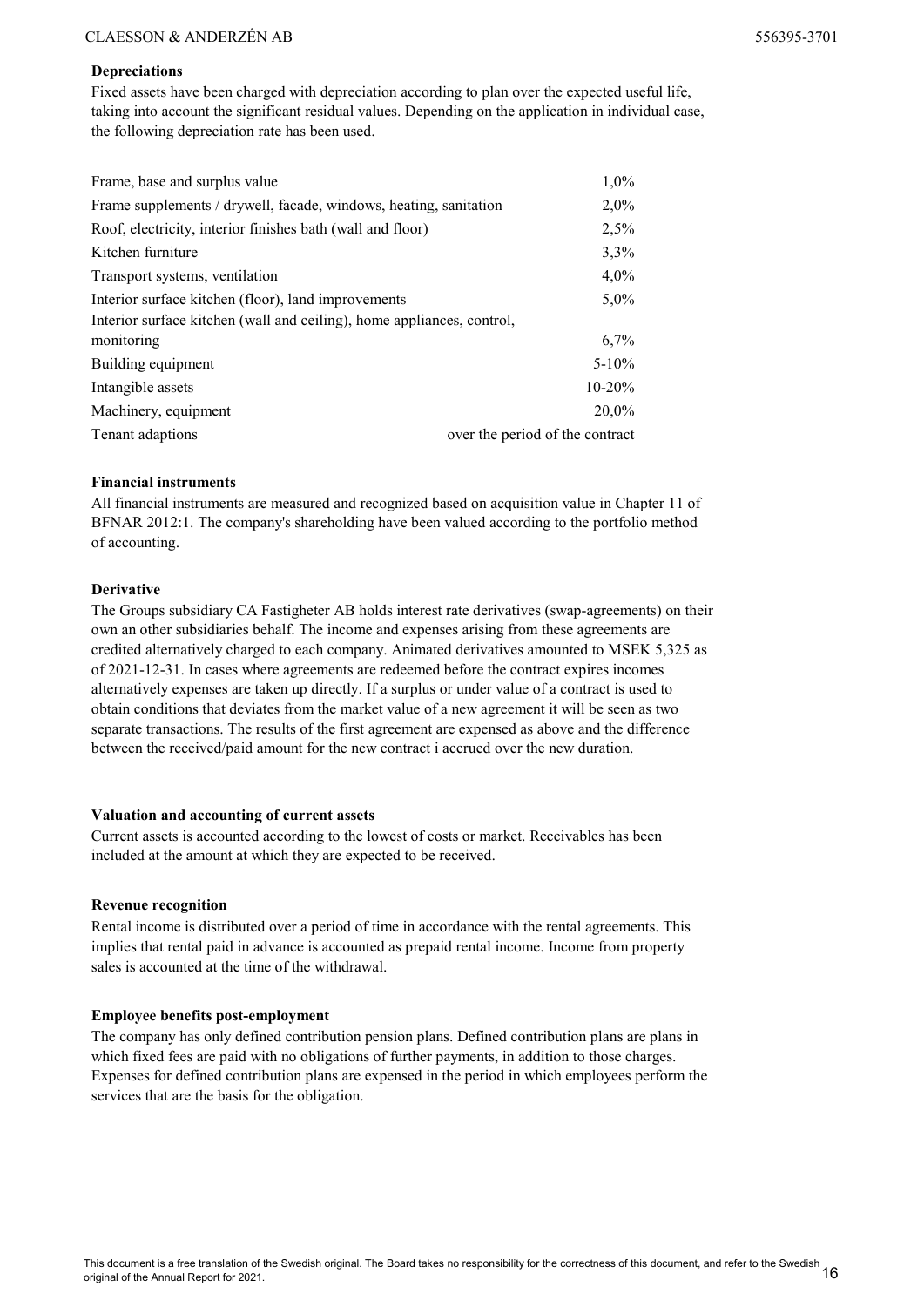#### The accounting of income-taxes

Deferred tax on the difference between booked value and written-down value is regarded, for example at indirect acquisition of properties through companies. Starting point is full tax, that is to say 20,6% of the difference between the Group's booked value and written-down value. Exception is made in case the tax-valuation has been an essential part of the deal and a documented relation between the purchase sum and the valuation of the deferred tax exists. The deferred tax liabilities in the Group's balance sheet have decreased, in accordance with the Group's tax allowance deficiency, to a sum that corresponds to previous allowances of the deferred tax where the entry has been an appreciation of the property value. The Group's total tax allowance deficiency amounts to MSEK 484.1.

#### Receivables and debts in foreign currency

Receivables and debts in foreign currency have been translated into closing day rate. Exchange gain and exchange loss on the receivables and debts of the business is provided the equity capital. Gain and loss on financial receivables and debts is accounted as financial items.

#### Gradual profit recognition

The group applies gradual profit recognition in construction and residential development projects. Revenues are based on the percentage rate completion and results are calculated on the percentage rate multiplied by the sales rate. Stage of completion is determined by the individual contracts costs incurred in relation to the contract's total estimated costs. Sales refers to homes sold in the form of binding contract.

#### Foreign branch office

The income statement and balance sheet of the Group's branch office in Berlin have been converted into Swedish kronor. The translation of the balance sheet is done at the closing rate and the income statement at the average rate. The translation difference is accounted direct to the equity.

#### Cash flow statement

The cash flow statement is prepared according to indirect method. The accounted cash flow only comprise transactions that cause payment. Liquid assets include cash and bank deposits.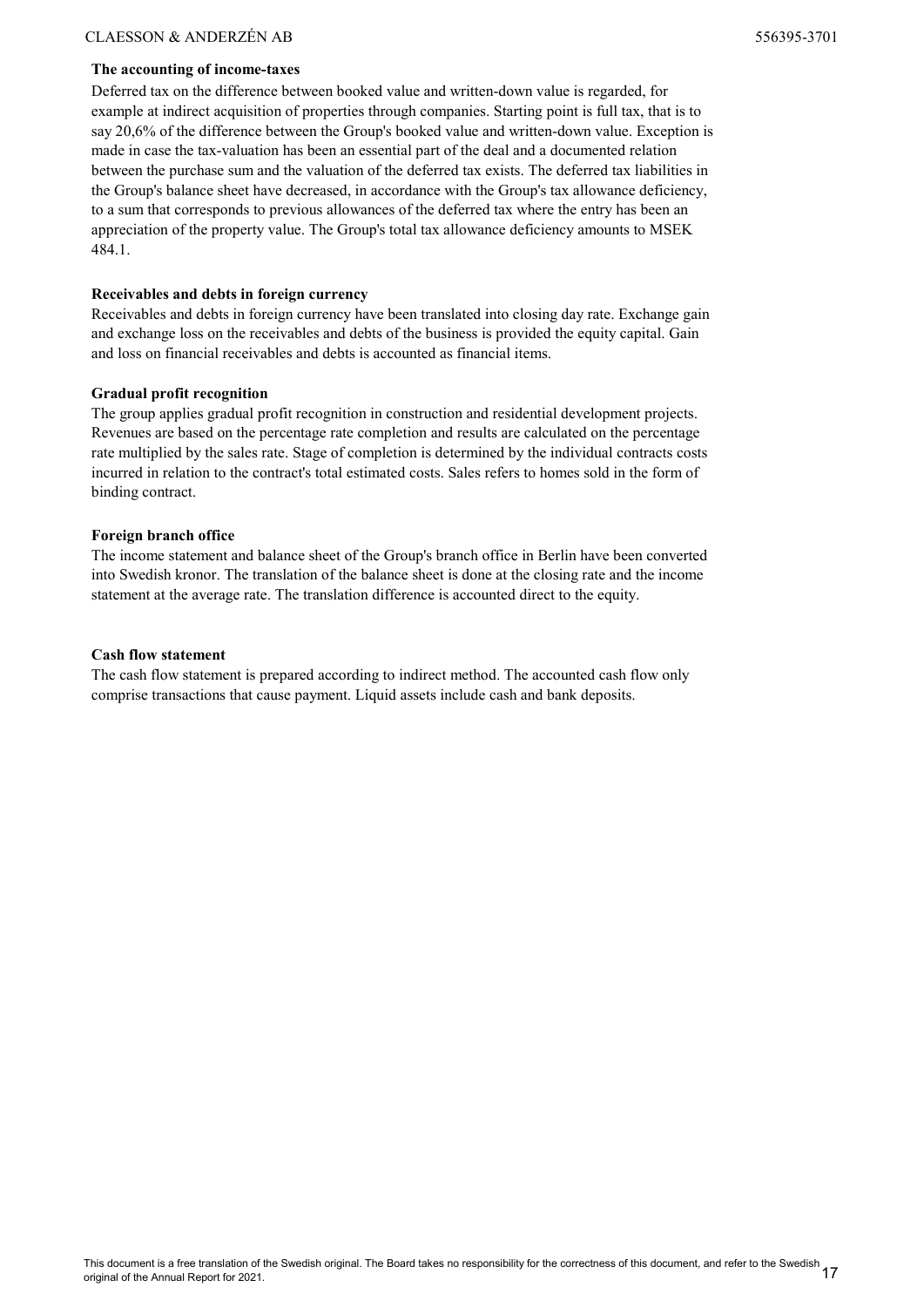#### Note 1 Rental income allocated on different types of premises

|                                                                                                                                                                                       |                | The Group                                                                                             |                       | <b>The Parent Company</b> |
|---------------------------------------------------------------------------------------------------------------------------------------------------------------------------------------|----------------|-------------------------------------------------------------------------------------------------------|-----------------------|---------------------------|
|                                                                                                                                                                                       | 2021           | 2020                                                                                                  | 2021                  | 2020                      |
| Commercial area                                                                                                                                                                       | 340 203        | 307 091                                                                                               |                       |                           |
| Housing                                                                                                                                                                               | 355 709        | 346 809                                                                                               | -                     |                           |
| Garage, parking lot                                                                                                                                                                   | 8973           | 8912                                                                                                  |                       |                           |
| Other                                                                                                                                                                                 | 5 1 5 2        | 6 2 1 3                                                                                               |                       |                           |
| <b>Total</b>                                                                                                                                                                          | 710 037        | 669 025                                                                                               |                       |                           |
| $T \times 1$<br>$\mathbf{Y}$ and $\mathbf{Y}$ and $\mathbf{Y}$ and $\mathbf{Y}$ and $\mathbf{Y}$ and $\mathbf{Y}$ and $\mathbf{Y}$ and $\mathbf{Y}$<br>$\sim$<br>$\sim$ $\sim$ $\sim$ | $\blacksquare$ | $\mathbf{A} \mathbf{D}$ , $\mathbf{D} \mathbf{D}$ , $\mathbf{A} \mathbf{C}$ , $\mathbf{A} \mathbf{D}$ | $0 + 1$ / $\sqrt{10}$ |                           |

Internal rental income from Kalmarsalen konferens- och Evenemang AB to Byggnadsfirma Claesson & Anderzén HB is not eliminated as they are engaged in various operations.

#### Note 2 Operating costs

|                                       | The Group |         | <b>The Parent Company</b> |      |
|---------------------------------------|-----------|---------|---------------------------|------|
|                                       | 2021      | 2020    | 2021                      | 2020 |
| Energy, fuels, water, waste           | 93 5 8 6  | 86 997  | -                         |      |
| Property operation costs <sup>1</sup> | 62461     | 54 366  | -                         |      |
| Rent for a leasehold site             | 3 0 6 3   | 2.767   | -                         |      |
| Summa                                 | 159 110   | 144 130 |                           |      |

Property operation cost mainly consists of personnel costs, material and contract work in form of land area care, snowploughing, cleaning etcetera.

#### Note 3 Depreciation

1/

|                                 | <b>The Group</b> |         | <b>The Parent Company</b> |              |
|---------------------------------|------------------|---------|---------------------------|--------------|
|                                 | 2021             | 2020    | 2021                      | 2020         |
| <b>Building</b>                 | 137 513          | 115 009 |                           |              |
| Permanent equipment in building | 2 1 3 6          | 2 1 1 4 |                           |              |
| Sub-total                       | 139 649          | 117 123 | $\theta$                  | 0            |
| Machinery and equipment         | 2 157            | 2089    |                           |              |
| Sub-total                       | 2 1 5 7          | 2 0 8 9 | 0                         | $\theta$     |
| <b>Total</b>                    | 141 806          | 119 212 | 0                         | $\mathbf{0}$ |
| Agricultural operations         |                  |         |                           |              |
| Intangible assets               | 17               | 454     |                           |              |
| Machinery and equipment         | 27 727           | 30 712  |                           |              |
| <b>Total</b>                    | 27 744           | 31 166  | $\mathbf{0}$              | 0            |
| Oil and gas exploration         |                  |         |                           |              |
| Machinery and equipment         |                  | 30 940  |                           |              |
| <b>Total</b>                    | $\bf{0}$         | 30 940  | $\bf{0}$                  |              |
| Conference and Event Operations |                  |         |                           |              |
| Machinery and equipment         | 455              | 417     |                           |              |
| <b>Total</b>                    | 455              | 417     | 0                         |              |

#### Note 4 Property sales

|              |          | The Group |      | <b>The Parent Company</b> |
|--------------|----------|-----------|------|---------------------------|
|              | 2020     | 2020      | 2021 | 2020                      |
| Sale price   | 41 850   | 117 000   | -    |                           |
| Booked value | $-17006$ | $-89013$  | -    |                           |
| Total        | 24 844   | 27 987    |      |                           |

#### Note 5 Project operations

|              |           | The Group |      | <b>The Parent Company</b> |  |
|--------------|-----------|-----------|------|---------------------------|--|
|              | 2021      | 2020      | 2021 | 2020                      |  |
| Sale price   | 1 069 409 | 83 846    |      |                           |  |
| Booked value | $-907905$ | $-74415$  | -    |                           |  |
| <b>Total</b> | 161 504   | 9 4 3 1   |      |                           |  |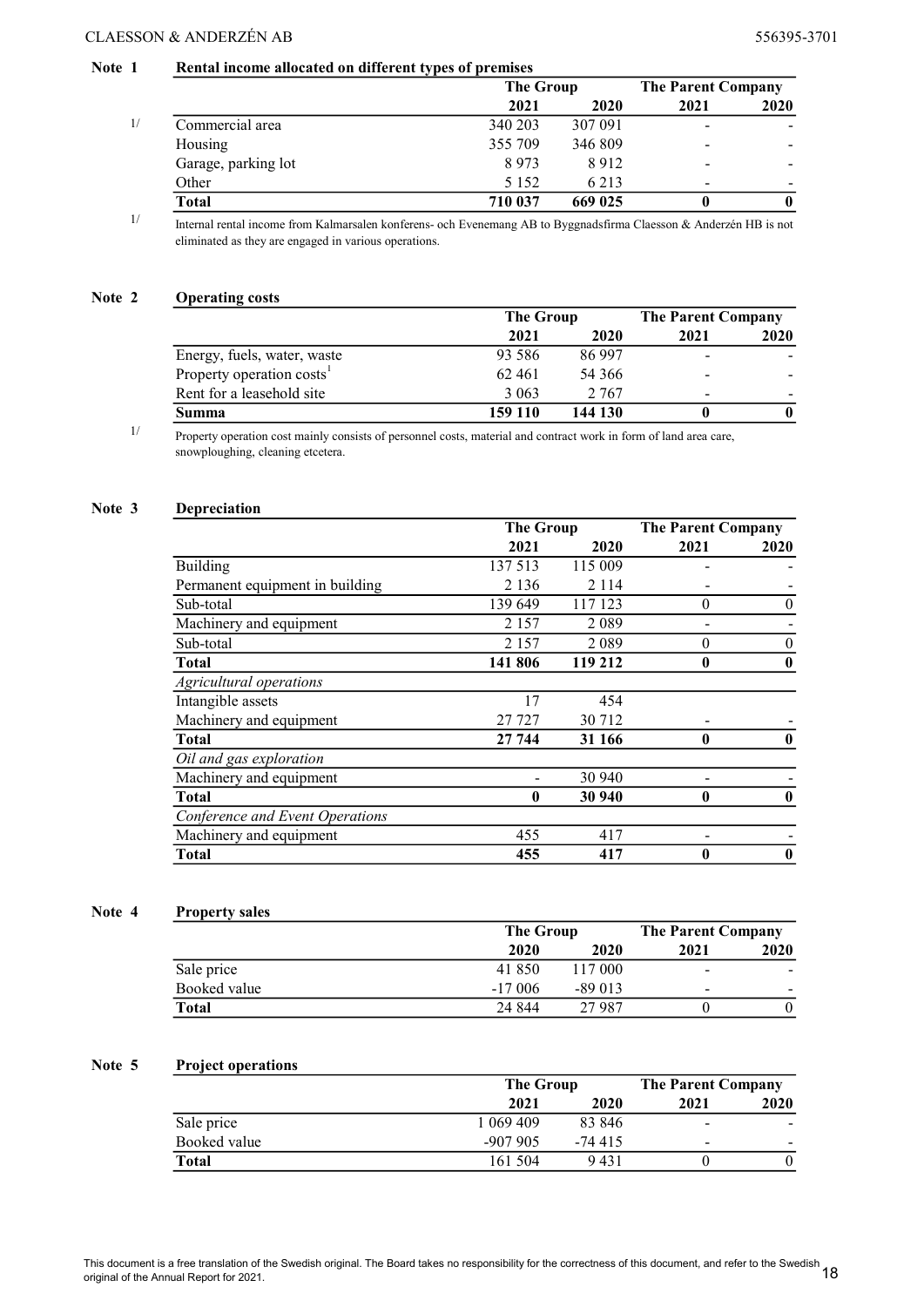#### Note 6 Agricultural Activity

The subsidiary Grain Alliance AB with its subsidiaries Barishevka Grain Company TOV and Barishevka Grain Trading Company LLC conducts agricultural operations in Ukraine. The business is conducted in the central parts of the country in the regions, Kyiv, Poltava, Cherkasy and Chernigov. The Ukrainian subsidiaries' earnings are reported in accordance with IFRS, with the exception of the effects of IFRS 16, which relates to the accounting of leases for land for cultivation purposes. In the light of Russia's further invasion of Ukraine on 24 February 2022, there is considerable uncertainty as to the value of the CA Group's agricultural activities, see further comments in the Directors report and in Note 42.

#### Note 7 Profit/loss Conference and Event Operations

The subsidiary Kalmarsalen Konferens och Evenemang AB runs operations at KalmarSalen.

| 2021     | 2020      |
|----------|-----------|
| 10 852   | 7 7 0 3   |
| $-10179$ | $-11,700$ |
| $-455$   | $-417$    |
| 218      | $-4414$   |
|          |           |

1/ Internal rental income / rental cost between Byggnadsfirma Claesson & Anderzén HB and the tenant Kalmarsalen konferens- och Evenemang AB to are not eliminated as they are engaged in various operations.

#### Not 8 Profit/loss Oil and gas exploration

The business is owned through the partly owned subsidiary Ango Incorporation. The operations are conducted by the partly owned subsidiary Koda Exploration LLC. During the financial year, operations were sold out, after which no operations in the oil and gas industry are carried out by the CA Group.

|                            | 2021    | 2020      |
|----------------------------|---------|-----------|
| Costs of operations        | $-5412$ | $-18.383$ |
| Depreciation of operations |         | $-30940$  |
| Total                      | $-5412$ | $-49323$  |

#### Note 9 Management and administration costs

|                                       | <b>The Group</b> |         | <b>The Parent Company</b> |        |
|---------------------------------------|------------------|---------|---------------------------|--------|
|                                       | 2021             | 2020    | 2021                      | 2020   |
| Personnel costs                       | 70 298           | 59 831  | 10 903                    | 10 593 |
| Remuneration to auditors <sup>1</sup> | 2 700            | 2836    |                           |        |
| Marketing                             | 3 2 9 2          | 3 1 0 5 | 334                       | 257    |
| Other expenses                        | 21 442           | 19 155  | 1078                      | 339    |
| <b>Total</b>                          | 97 732           | 84 927  | 12 3 15                   | 11 189 |

#### Remunerations to audit

Audit engagement includes examination of the annual report and the accounts and the administration of the board of directors and the managing director, other tasks which rests upon the Company's auditor and advice or other assistance resulting from observations made during the audit or the implementation of other tasks.

|                                          | <b>The Group</b> |      | <b>The Parent Company</b> |              |
|------------------------------------------|------------------|------|---------------------------|--------------|
|                                          | 2020             | 2020 | 2021                      | 2020         |
| Audit engagement                         |                  |      |                           |              |
| EY                                       | 2 2 4 7          | 1625 |                           |              |
| Capella Audit OÜ                         | 29               | 26   |                           |              |
| Grant Thornton Baltic OÜ                 | 12               | 37   |                           |              |
| KB Mihailova                             | 10               | 11   |                           |              |
| Audit engagement beyond audit engagement |                  |      |                           |              |
| EY                                       | 81               | 525  |                           |              |
| <b>Tax consultancy</b>                   |                  |      |                           |              |
| <b>Baker Tilly</b>                       | 161              |      |                           |              |
| <b>Other assignments</b>                 |                  |      |                           |              |
| EY                                       | 160              | 480  |                           |              |
| Baker Tilly                              |                  | 132  |                           |              |
| <b>Total</b>                             | 2 700            | 2836 | $\bf{0}$                  | $\mathbf{0}$ |

Remuneration to auditors is accounted as administrative expenses and costs of hotel operations.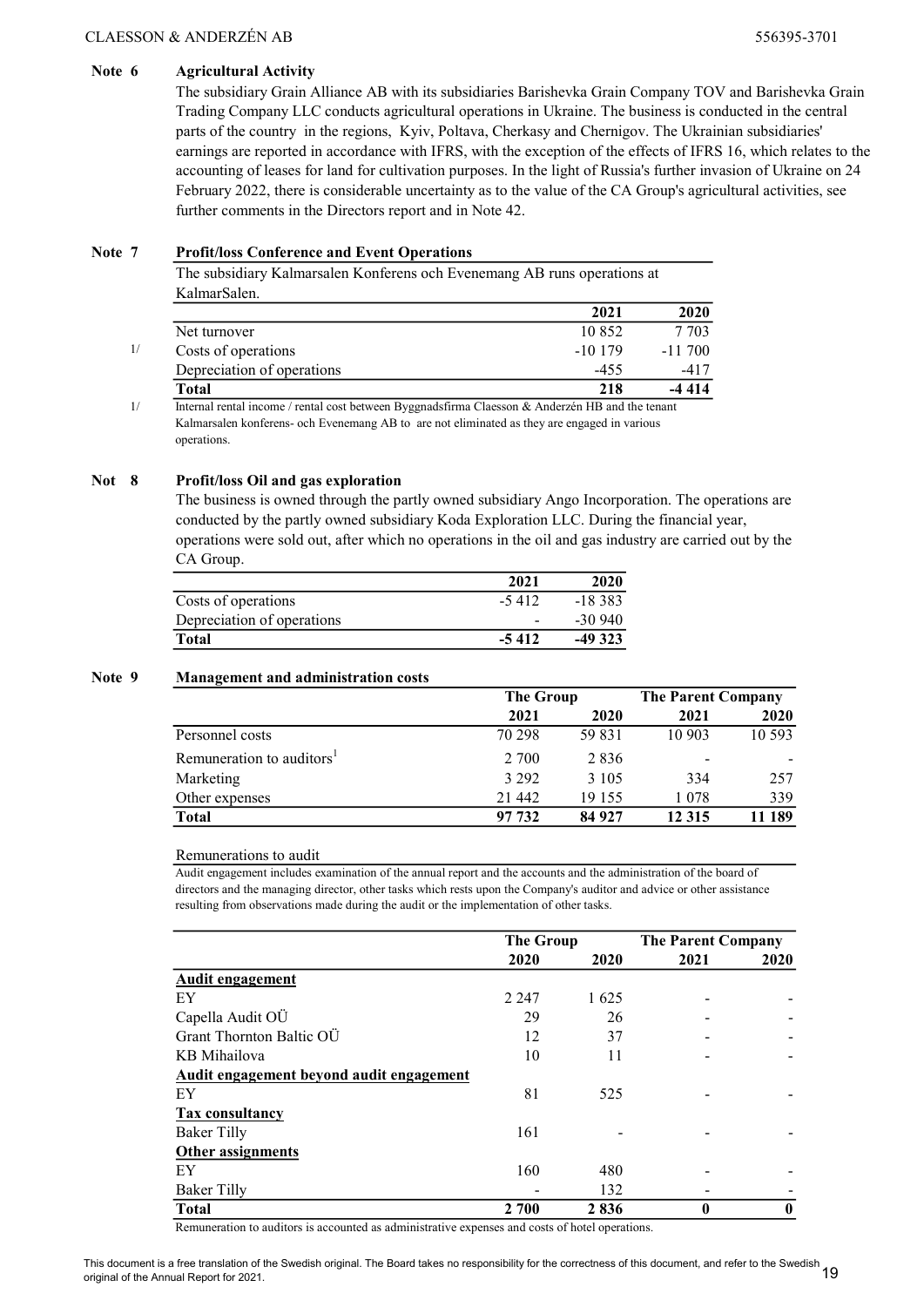#### Note 10 Employees, personnel costs and other remuneration

|                                                              | 2021                     |                     | 2020                              |                     |
|--------------------------------------------------------------|--------------------------|---------------------|-----------------------------------|---------------------|
|                                                              | Number of                | Of whom             | Number of                         | Of whom             |
|                                                              | employees                | women               | employees                         | women               |
| The Parent Company                                           |                          |                     |                                   |                     |
|                                                              | 3                        |                     | 3                                 |                     |
| <b>Total</b>                                                 | $\overline{\mathbf{3}}$  | $\mathbf{0}$        | $\overline{\mathbf{3}}$           | $\bf{0}$            |
| The Group                                                    |                          |                     |                                   |                     |
| Borås                                                        | 7<br>9                   | 1<br>$\overline{2}$ | 5<br>8                            | 1<br>$\overline{2}$ |
| Jönköping<br>Kalmar                                          | 43                       | 23                  | 41                                | 24                  |
| Malmö/Lomma                                                  | 12                       | 2                   | 11                                | $\overline{2}$      |
| Stockholm                                                    | 11                       | $\overline{4}$      | 9                                 | $\overline{4}$      |
| Växjö                                                        | 13                       | 3                   | 11                                | $\overline{c}$      |
| Estonia                                                      | 6                        | $\overline{4}$      | 6                                 | $\overline{4}$      |
| Russia                                                       | 3                        | 2                   | 3                                 | $\overline{2}$      |
| Ukraine                                                      | 1 0 4 4                  | 219                 | 1 0 9 1                           | 227                 |
| <b>Total</b>                                                 | 1 1 4 8                  | 260                 | 1 1 8 5                           | 268                 |
|                                                              |                          |                     |                                   |                     |
| Salaries, other remuneration and payroll overheads           | <b>The Group</b>         |                     | <b>The Parent Company</b>         |                     |
|                                                              | 2020                     | 2019                | 2021                              | 2020                |
|                                                              |                          |                     |                                   |                     |
| Board of Directors and Managing Directors                    | 6518                     | 4647                | 4 5 4 0                           | 4 5 9 3             |
| Other employees                                              | 107 138                  | 103 799             | 1977                              | 1790                |
| <b>Total</b>                                                 | 113 656                  | 108 446             | 6517                              | 6383                |
|                                                              |                          |                     |                                   |                     |
| <b>Social costs</b>                                          |                          |                     |                                   |                     |
|                                                              | <b>The Group</b><br>2021 | 2020                | <b>The Parent Company</b><br>2021 | 2020                |
|                                                              |                          |                     |                                   |                     |
| Pension costs for the Board of Directors and The             |                          |                     |                                   |                     |
| <b>Managing Directors</b>                                    | 2 1 3 7<br>19537         | 1 1 8 0             | 1 7 3 0                           | 1 1 8 0<br>724      |
| Pension costs for other employees                            |                          | 17 760              | 819                               |                     |
| Other social security costs, statutory and                   |                          |                     |                                   |                     |
| contractual                                                  | 21 4 62                  | 18 113              | 2 2 1 8                           | 2 1 2 5             |
| <b>Total</b>                                                 | 43 136                   | 37 053              | 4767                              | 4 0 29              |
| Total salaries, remuneration, social costs and pension costs |                          |                     |                                   |                     |
|                                                              | <b>The Group</b>         |                     | <b>The Parent Company</b>         |                     |
|                                                              | 2021                     | 2020                | 2021                              | 2020                |
| <b>Total</b>                                                 | 156 792                  | 145 499             | 11 284                            | 10 412              |
| Gender breakdown of senior management                        |                          |                     |                                   |                     |
|                                                              | <b>The Group</b>         |                     | <b>The Parent Company</b>         |                     |
|                                                              | 2021                     | 2020                | 2021                              | <b>2020</b>         |
| Proportion of women in the board                             | 22%                      | 22%                 | $0\%$                             | $0\%$               |
| Proportion of men in the board                               | 78%                      | 78%                 | 100%                              | 100%                |
| Proportion of women among other senior                       |                          |                     |                                   |                     |
|                                                              |                          |                     |                                   |                     |
| management                                                   | $0\%$                    | $0\%$               | $0\%$                             | $0\%$               |
| Proportion of men among other senior<br>management           | 100%                     | 100%                | 100%                              |                     |

## Average number of emplyees<sup>2</sup>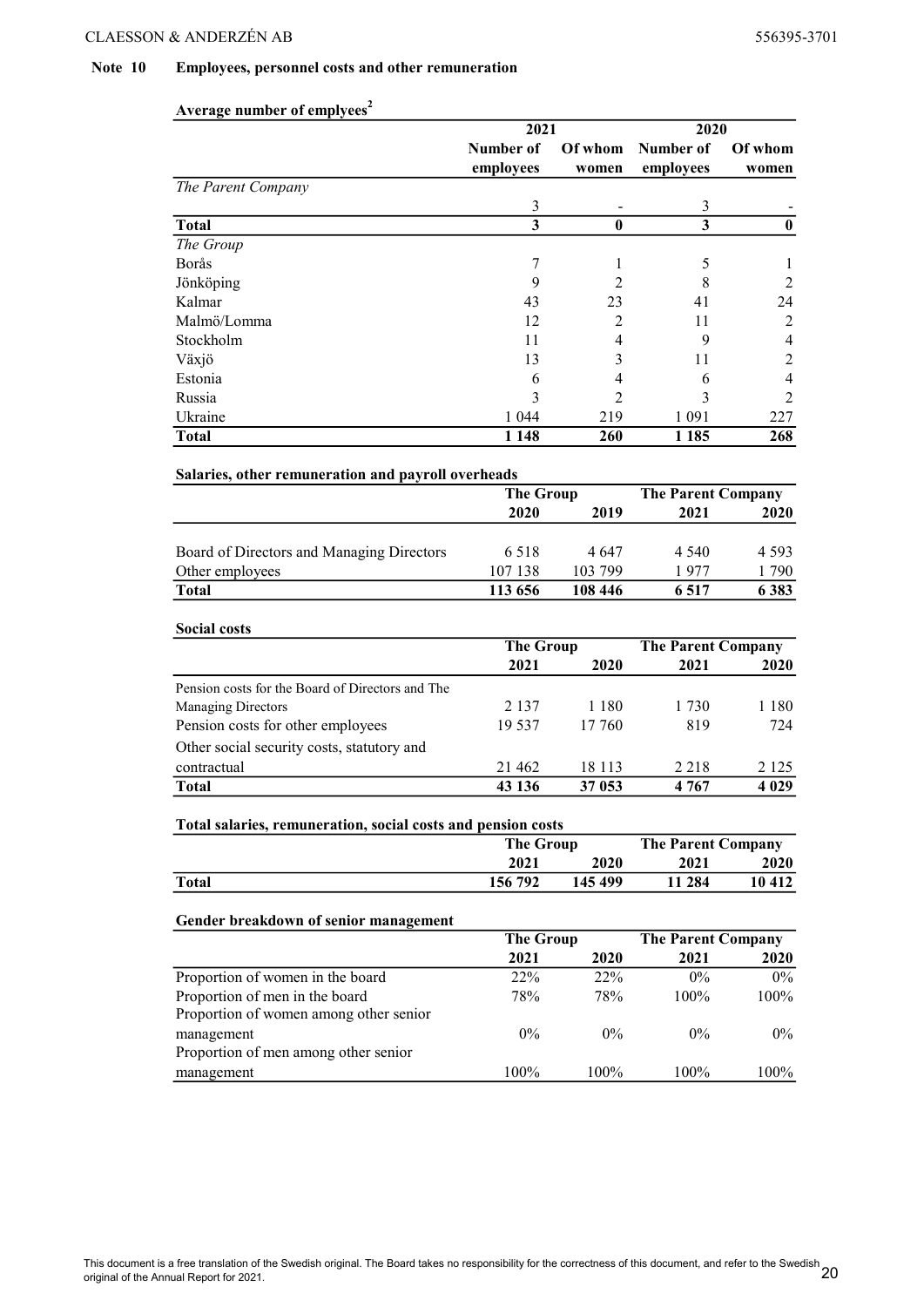#### Note 11 Profit/loss from shares in associated companies and jointly controlled companies

|                                          | The Group |         | <b>The Parent Company</b> |      |
|------------------------------------------|-----------|---------|---------------------------|------|
|                                          | 2021      | 2020    | 2021                      | 2020 |
| Income from participations in associated |           |         |                           |      |
| companies                                | 92.971    | 191 087 |                           |      |
| Write-down of shares in associated       |           |         |                           |      |
| companies                                |           | $-465$  |                           |      |
| <b>Total</b>                             | 92 971    | 190 622 |                           |      |

#### Note 12 Profit/loss on securities and receivables held as fixed assets

|                                      | <b>The Group</b> |         | <b>The Parent Company</b> |      |
|--------------------------------------|------------------|---------|---------------------------|------|
|                                      | 2021             | 2020    | 2021                      | 2020 |
| Dividends from shares                | 12928            |         |                           |      |
| Interest income                      | 5 741            | 4 4 7 7 |                           |      |
| Interest income from group companies |                  |         | 5819                      | 5819 |
| Interest income from associated      | 5 3 3 7          |         |                           |      |
| Write-down of shares                 | $-4820$          |         |                           |      |
| Write-down long-term receivables     | $-300$           | $-300$  |                           |      |
| <b>Total</b>                         | 18886            | 4 1 7 7 | 5819                      | 5819 |

#### Note 13 Interest income and similar items

|                                            | <b>The Group</b> |          | <b>The Parent Company</b> |       |
|--------------------------------------------|------------------|----------|---------------------------|-------|
|                                            | 2021             | 2020     | 2021                      | 2020  |
| Interest income                            | 1 0 3 7          | 2992     |                           |       |
| Exchange difference, miscellaneous         | 4 6 2 8          | $-11846$ |                           |       |
| Interest income from associated companies  |                  |          | 1 787                     | 1 667 |
| Net profit selling securities              | 52 967           | 7849     |                           |       |
| Revaluation of shares and other securities | $-2.715$         | $-1429$  |                           |       |
| Reversal value adjustment shares and other |                  |          |                           |       |
| securities                                 |                  | 119      |                           |       |
| Dividend on shares                         | 4 4 5 0          | 1 1 7 8  |                           |       |
| Other incomes                              | 746              |          |                           |       |
| Total                                      | 113              | -1 137   | l 787                     | 1 667 |

#### Note 14 Other financial expenses

|                                      | <b>The Group</b> |                          | <b>The Parent Company</b> |         |
|--------------------------------------|------------------|--------------------------|---------------------------|---------|
|                                      | 2021             | 2020                     | 2021                      | 2020    |
| Interest expenses to group companies |                  | $\overline{\phantom{a}}$ | $-12.816$                 | $-6743$ |
| Other financial expenses             | -4411            | $-4139$                  | -1                        | -6      |
| Total                                | $-4411$          | $-4139$                  | $-12821$                  | $-6749$ |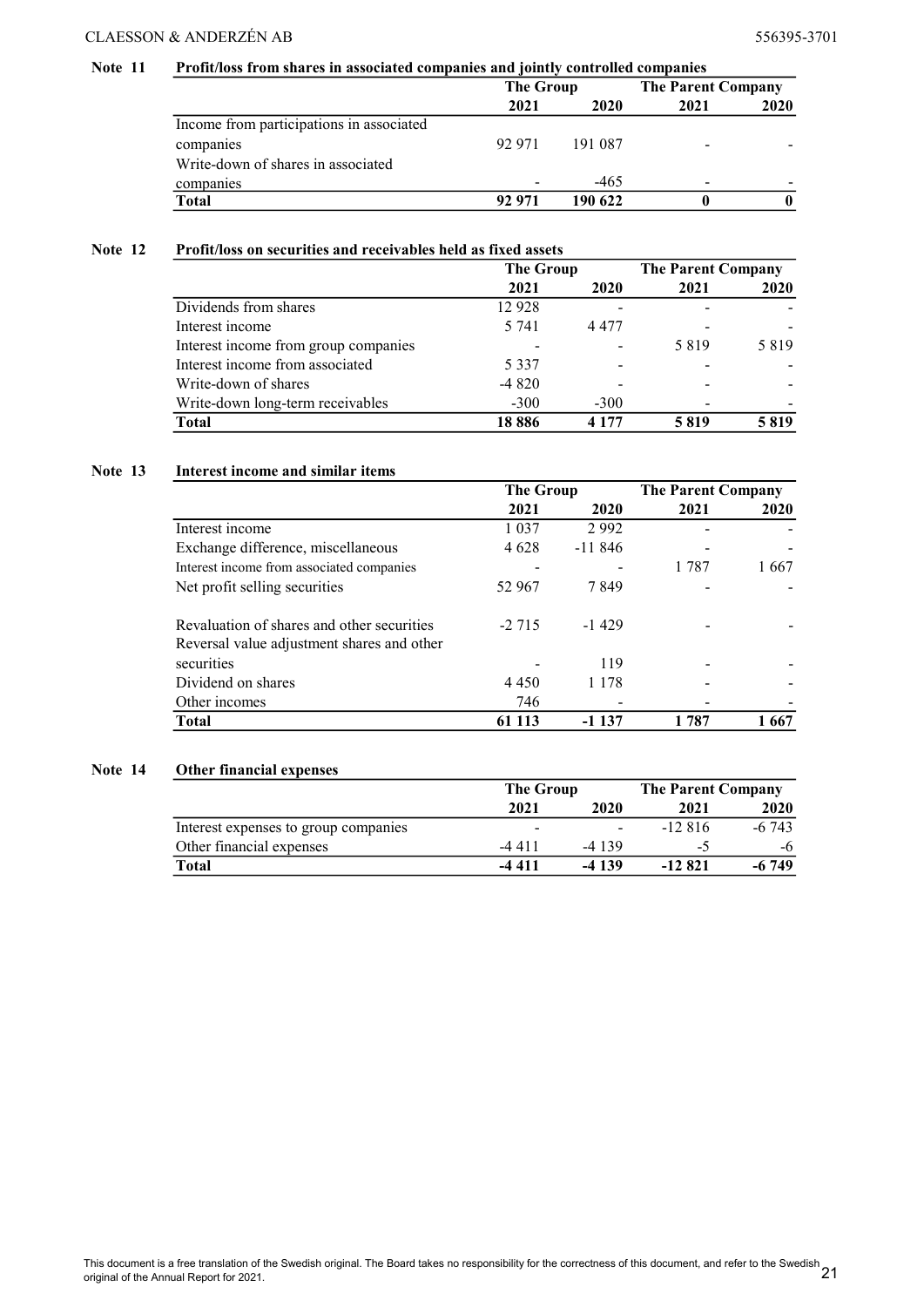#### Note 15 Appropriations

|                             | <b>The Parent Company</b> |        |
|-----------------------------|---------------------------|--------|
|                             | 2021                      | 2020   |
| Received group contribution | 10 982                    | 10 440 |
| Total                       | 10 982                    | 10 440 |

#### Note 16 Tax expense for the year

The difference between the company's tax expense and the tax expense based on current tax rate, consists of the following components.

|                                                   | <b>The Group</b> |           |          |       | <b>The Parent Company</b> |  |
|---------------------------------------------------|------------------|-----------|----------|-------|---------------------------|--|
|                                                   | 2021             | 2020      | 2021     | 2020  |                           |  |
| Profit/loss before tax                            | 794 082          | 342 690   | $-6474$  | $-12$ |                           |  |
| Tax according to current tax rate                 | $-163581$        | $-73.336$ | 1 3 3 4  | 2     |                           |  |
| Revaluation of loss carry forwards                | 51 523           | 5 1 7 1   |          |       |                           |  |
| Tax effects of items accounted directly in equity | 5 2 9 9          | $-10947$  |          |       |                           |  |
| Results from non-taxable activities abroad        | 73 347           | 4 0 8 5   |          |       |                           |  |
| Income from associated companies                  | 19 152           | 40 793    |          |       |                           |  |
| Company sales                                     | 34 8 1 1         | 5989      |          |       |                           |  |
| Non-deductible interest expenses                  | $-12920$         | $-11984$  | $-1073$  |       |                           |  |
| Other                                             | $-968$           | $-2.285$  | $-260$   |       |                           |  |
| <b>Total</b>                                      | 6 6 6 2          | $-42514$  | $\bf{0}$ |       |                           |  |

The current tax rate in the company is  $20,6\%$   $(21,4\%)$ 

#### Note 17 Intangible assets

|                                   | <b>The Group</b> |          | <b>The Parent Company</b> |      |
|-----------------------------------|------------------|----------|---------------------------|------|
|                                   | 2021             | 2020     | 2021                      | 2020 |
| Other intangible assets           |                  |          |                           |      |
| Opening balance acquisition value | 16 378           | 17.505   |                           |      |
| Purchase                          |                  | 73       |                           |      |
| Translation difference            | 440              | $-1199$  |                           |      |
| <b>Sales</b>                      | $-449$           |          |                           |      |
| Closing balance acquisition value | 16 369           | 16 378   |                           |      |
| Opening balance depreciation      | $-15623$         | $-16696$ |                           |      |
| Translation difference            | $-332$           | 1 5 2 6  |                           |      |
| Depreciation of the year          | $-17$            | $-454$   |                           |      |
| <b>Sales</b>                      | 449              |          |                           |      |
| Closing balance depreciation      | $-15523$         | $-15623$ | $\Omega$                  |      |
| <b>Closing residual value</b>     |                  |          |                           |      |
| according to plan                 | 846              | 755      | 0                         |      |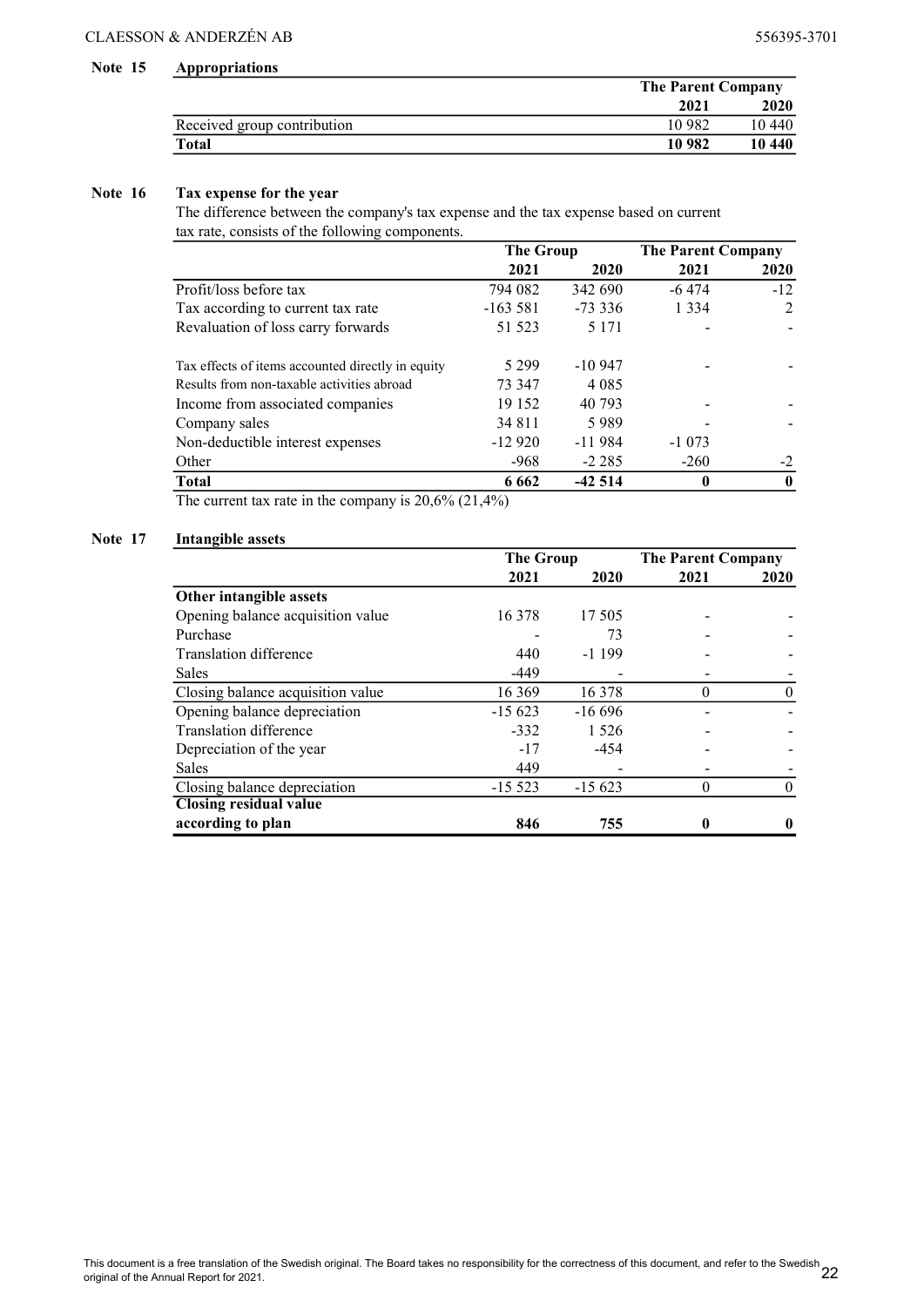#### Note 18 Investment properties

|                                          | <b>The Group</b> |              | <b>The Parent Company</b> |                  |
|------------------------------------------|------------------|--------------|---------------------------|------------------|
|                                          | 2021             | 2020         | 2021                      | 2020             |
| <b>Buildings and land</b>                |                  |              |                           |                  |
| Opening balance acquisition value        | 7 778 224        | 7 599 306    |                           |                  |
| Purchase                                 | 358 671          | 7 3 4 3      |                           |                  |
| Projects in progress, completed projects | 289 425          | 353 521      |                           |                  |
| <b>Translation difference</b>            | 39 0 98          | $-83941$     |                           |                  |
| Reclassification                         | 603              | $-1382$      |                           |                  |
| Sales                                    | $-21170$         | $-96623$     |                           |                  |
| Closing balance acquisition value        | 8 444 851        | 7778224      | $\boldsymbol{0}$          | $\boldsymbol{0}$ |
| Opening balance depreciation             | $-1137511$       | $-1031939$   |                           |                  |
| Acquired accumulated depreciation        | $-15647$         |              |                           |                  |
| <b>Sales</b>                             | 5 3 5 7          | 11835        |                           |                  |
| <b>Translation difference</b>            | $-3112$          | $-2398$      |                           |                  |
| Depreciation of the year                 | $-137513$        | $-115009$    |                           |                  |
| Closing balance depreciation             | $-1288426$       | $-1$ 137 511 | $\Omega$                  | $\theta$         |
| <b>Closing residual value</b>            |                  |              |                           |                  |
| according to plan                        | 7 156 424        | 6 640 713    | $\mathbf{0}$              | 0                |
| Permanent equipment in building          |                  |              |                           |                  |
| Opening balance acquisition value        | 145 874          | 146 004      |                           |                  |
| Purchase                                 | 1 1 3 7          |              |                           |                  |
| <b>Translation difference</b>            | 64               | $-130$       |                           |                  |
| Closing balance acquisition value        | 147 075          | 145 874      | $\theta$                  | $\theta$         |
| Opening balance depreciation             | $-86143$         | $-84130$     |                           |                  |
| Acquired accumulated depreciation        | $-3$             |              |                           |                  |
| <b>Translation difference</b>            | $-49$            | 101          |                           |                  |
| Depreciation of the year                 | $-2135$          | $-2113$      |                           |                  |
| Closing balance depreciation             | $-88330$         | $-86143$     | $\mathbf{0}$              | $\overline{0}$   |
| <b>Closing residual value</b>            |                  |              |                           |                  |
| according to plan                        | 58 746           | 59 731       | $\mathbf{0}$              | 0                |
| <b>Total residual value</b>              |                  |              |                           |                  |
| according to plan                        | 7 2 1 5 1 7 0    | 6 700 445    | $\bf{0}$                  | 0                |
| <b>Total fiscal residual value</b>       | 4923320          | 4 663 911    | $\overline{\phantom{0}}$  |                  |

In accordance with the accounting rules of K3, the fair value of the Group's investment properties is to be stated. Corporate management has therefore carried out external valuations of the Group's property portfolio. However, what is not measured is the potential of the Group's residential properties for conversion to condominiums. As this potential partly is dependent on the willingness of each property tenants no precise value have been developed but is judged as substantial. Valuations must always be used with caution and seen as a proxy. Total value of the Group's property portfolio is estimated to 14.1 billion SEK (12.4 billion) at the balance sheet date.

#### Note 19 Machinery and equipment

|                                              | The Group |           | <b>The Parent Company</b> |      |
|----------------------------------------------|-----------|-----------|---------------------------|------|
|                                              | 2021      | 2020      | 2021                      | 2020 |
| Opening balance acquisition value            | 395 018   | 466 806   |                           |      |
| Purchase                                     | 68 183    | 55 144    |                           |      |
| Translation difference                       | 58 597    | $-122288$ |                           |      |
| Sales and disposals                          | $-880$    | $-4644$   |                           |      |
| Closing balance acquisition value            | 520 918   | 395 018   | $\theta$                  |      |
| Opening balance depreciation                 | $-161513$ | $-155148$ |                           |      |
| Sales and disposals                          | 785       | 4 5 9 6   |                           |      |
| Translation difference                       | $-26601$  | 42 5 8 3  |                           |      |
| Depreciation of the year                     | $-2612$   | $-1771$   |                           |      |
| Depreciation of the year in other operations | -27 727   | $-51773$  |                           |      |
| Closing balance depreciation                 | $-217668$ | $-161513$ |                           |      |
| <b>Closing residual value</b>                |           |           |                           |      |
| according to plan                            | 303 249   | 233 504   |                           |      |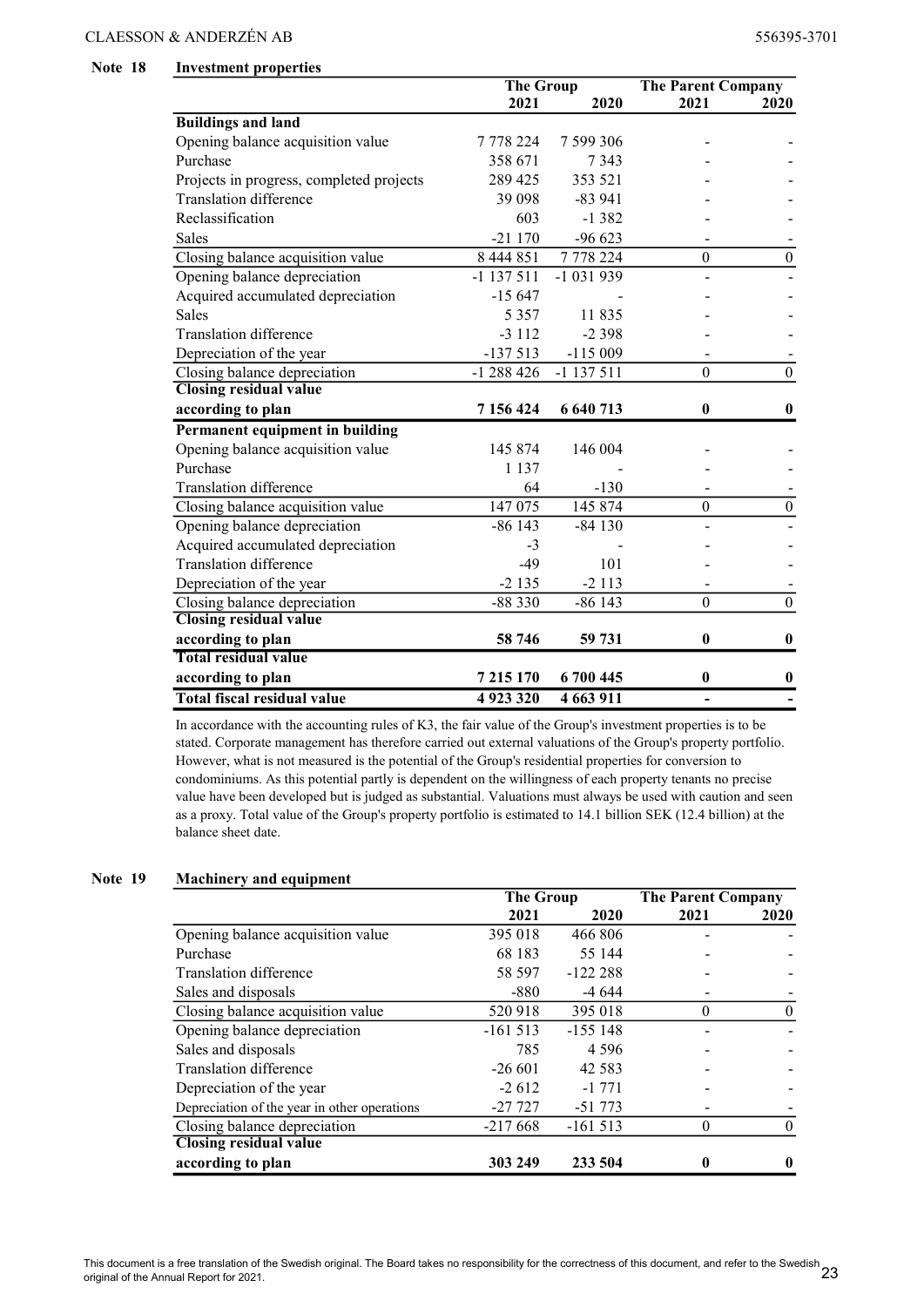#### Note 20 Shares and participations in subsidiaries

|                                          | <b>The Parent Company</b> |        |  |
|------------------------------------------|---------------------------|--------|--|
|                                          | 2021                      | 2020   |  |
| Opening balance acquisition value        | 317329                    | 317329 |  |
| Purchase                                 | 15                        |        |  |
| Closing balance acquisition value        | 317346                    | 317329 |  |
| Closing residual value according to plan | 317 346                   | 317329 |  |

#### Note 21 Shares and proportions of associated companies and jointly controlled companies

|                                   | <b>The Group</b> |          | <b>The Parent Company</b> |      |
|-----------------------------------|------------------|----------|---------------------------|------|
|                                   | 2021             | 2020     | 2021                      | 2020 |
| Opening balance acquisition value | 917811           | 900 706  |                           |      |
| Purchase                          | 25 6 26          | 51 173   |                           |      |
| Translation difference            |                  | 465      |                           |      |
| Change in value                   | 144 268          | 4 4 0 2  |                           |      |
| Deposit / withdrawal              | $-46128$         | $-38471$ |                           |      |
| Write-down                        |                  | $-465$   |                           |      |
| Closing balance acquisition value | 1 041 577        | 917811   |                           |      |
| <b>Closing residual value</b>     |                  |          |                           |      |
| according to plan                 | 1 041 577        | 917811   |                           |      |

#### Note 22 Other shares and participations

|                                   | <b>The Group</b> |         | <b>The Parent Company</b> |      |
|-----------------------------------|------------------|---------|---------------------------|------|
|                                   | 2021             | 2020    | 2021                      | 2020 |
| Opening balance acquisition value | 373 646          | 342 310 |                           |      |
| Purchase                          | 50 671           | 29 943  |                           |      |
| Reclassification                  |                  | 2997    |                           |      |
| Write-down                        | $-4820$          |         |                           |      |
| <b>Sales</b>                      |                  | $-1603$ |                           |      |
| Closing balance acquisition value | 419497           | 373 647 |                           |      |
| <b>Closing residual value</b>     |                  |         |                           |      |
| according to plan                 | 419 497          | 373 647 |                           |      |

#### Note 23 Promissory note receivables subsidiaries

|                                          |         | <b>The Parent Company</b> |  |  |
|------------------------------------------|---------|---------------------------|--|--|
|                                          | 2021    | <b>2020</b>               |  |  |
| Opening balance acquisition value        | 193 966 | 193 966                   |  |  |
| Closing residual value according to plan | 193 966 | 193 966                   |  |  |

#### Note 24 Promissory note receivables associated companies

|                                          | <b>The Group</b> |         | <b>The Parent Company</b> |      |
|------------------------------------------|------------------|---------|---------------------------|------|
|                                          | 2021             | 2020    | 2021                      | 2020 |
| Opening balance acquisition value        | 6 3 7 2          | 6 5 5 0 |                           |      |
| Lending                                  | 186 515          | 38      |                           |      |
| Translation difference                   | 58               | $-55$   |                           |      |
| Write-down/Write-back                    |                  | $-161$  |                           |      |
| Amortization                             | $-6001$          |         |                           |      |
| Closing balance acquisition value        | 186 944          | 6 3 7 2 |                           |      |
| Closing residual value according to plan | 186 944          | 6 3 7 2 |                           | 0    |

#### Note 25 Promissory note receivables

|                                          | The Group |          | <b>The Parent Company</b> |      |
|------------------------------------------|-----------|----------|---------------------------|------|
|                                          | 2021      | 2020     | 2021                      | 2020 |
| Opening balance acquisition value        | 526 298   | 353 512  |                           |      |
| Lending                                  | 92 503    | 213 645  |                           |      |
| Translation difference                   | 1 3 6 4   | -1818    |                           |      |
| Write-down                               | $-300$    | $-25749$ |                           |      |
| Amortization                             | -456 798  | $-13291$ |                           |      |
| Closing balance acquisition value        | 163 067   | 526 298  |                           | 0    |
| Closing residual value according to plan | 163 067   | 526 298  | 0                         | 0    |

This document is a free translation of the Swedish original. The Board takes no responsibility for the correctness of this document, and refer to the Swedish 24<br>24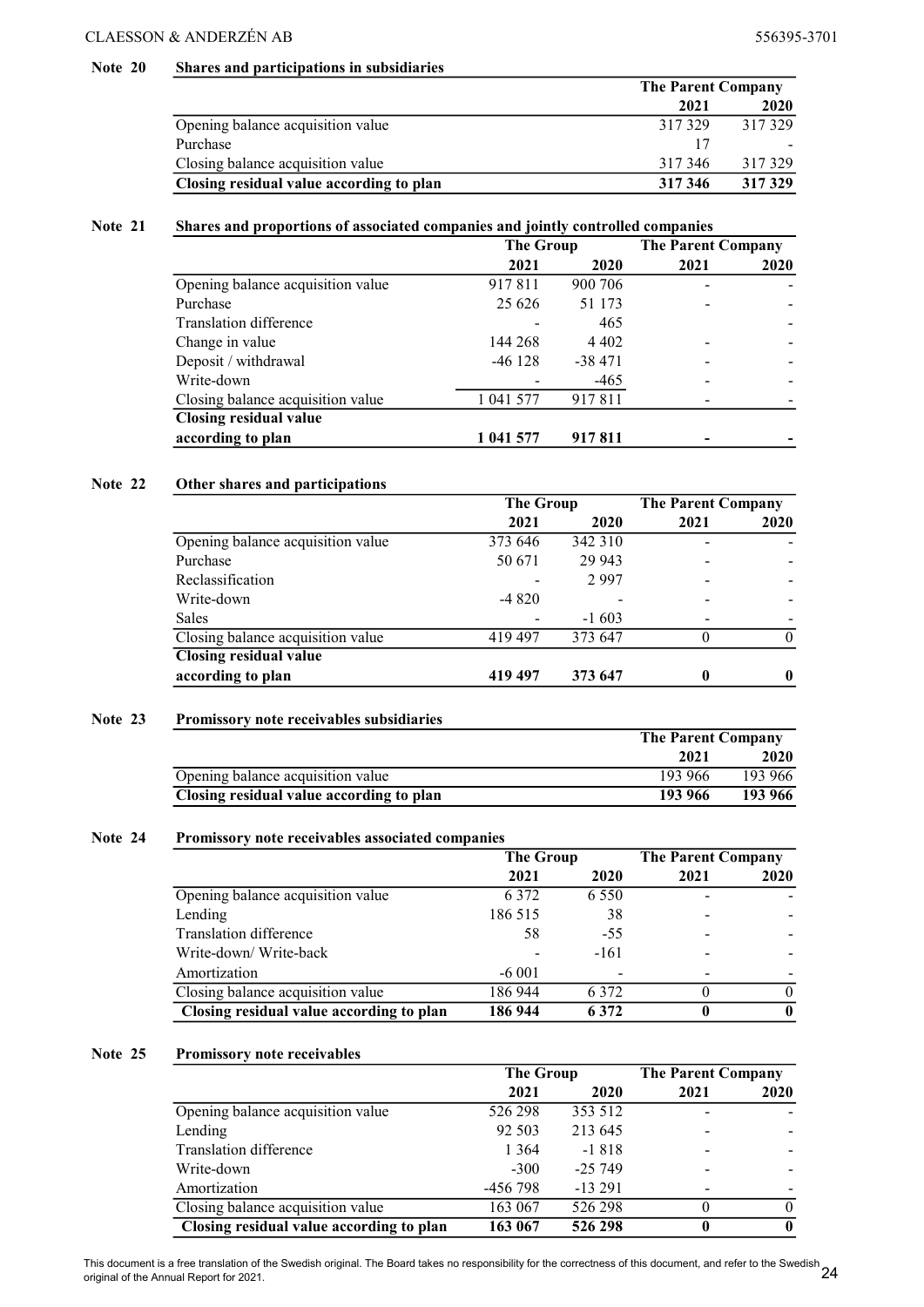#### Note 26 Stock

The stock consists of goods used in agricultural and conference- and event operations. Stock, in the form of cereals and inputs in agricultural operations, have been admitted to a value of SEK 575 million as of the balance sheet date. Deliveries have since taken place, which is why, at the outbreak of war in Ukraine on February 24, 2022, there were remaining stocks corresponding to just over SEK 350 million. The Group's auditor has, with reference to accounting rules, prevented the Board of Directors and the Executive Management from making impairment of the value. The risk that the value cannot be met in 2022 is considered to be high.

#### Note 27 Development properties

|                                   | <b>The Group</b> |          | <b>The Parent Company</b> |      |
|-----------------------------------|------------------|----------|---------------------------|------|
|                                   | 2021             | 2020     | 2021                      | 2020 |
| Opening balance acquisition value | 632 658          | 434 900  |                           |      |
| Project in progress               | 464 327          | 267 969  |                           |      |
| Translation difference            | 1 1 6 6          | $-3235$  |                           |      |
| Reclassification                  |                  | $-9614$  |                           |      |
| Depreciation / impairment         |                  | 45       |                           |      |
| Sale and disposal                 | -557 703         | $-57408$ |                           |      |
| Closing balance acquisition value | 540 447          | 632 658  |                           |      |
| <b>Closing residual value</b>     |                  |          |                           |      |
| according to plan                 | 540 447          | 632 658  |                           |      |

 Corporate management has carried out external valuations of the Group's property portfolio. The Group's real estate development projects, which are valued individually and in view of the expected delay before the projects could be completed. Valuations must always be used with caution and seen as a proxy. Total value of the Group's development properties is estimated to 1.1 billion SEK (1.2 billion) at the balance sheet date.

#### Note 28 Prepaid expenses and accrued income

|                                      | <b>The Group</b> |         | <b>The Parent Company</b> |      |
|--------------------------------------|------------------|---------|---------------------------|------|
|                                      | 2021             | 2020    | 2021                      | 2020 |
| Prepaid interest income              | 4 5 8 3          | 45      |                           |      |
| Suppliers' invoices distributed over |                  |         |                           |      |
| period of time                       | 1 700            | 4 2 4 7 |                           | 391  |
| Accrued interest income              | 5917             | 30 678  |                           |      |
| Other prepaid expenses               | 1490             | 1428    |                           |      |
| Other interim claims                 | 88 303           | 54 782  |                           |      |
| <b>Total</b>                         | 101 993          | 91 180  |                           | 391  |

#### Note 29 Current investments / Cash and bank balance

|                                                                                                            | The Group    |         | <b>The Parent Company</b> |      |
|------------------------------------------------------------------------------------------------------------|--------------|---------|---------------------------|------|
|                                                                                                            | 2021         | 2020    | 2021                      | 2020 |
| Short-term investments in shares                                                                           | 338 202      | 191789  |                           |      |
| Interest-bearing paper                                                                                     | 21 2 2 4     | 46 507  |                           |      |
| Cash and bank balance                                                                                      | 603 984      | 174 455 | 204                       | 176. |
| Total                                                                                                      | 963 410      | 412 751 | 204                       | 176  |
| $\mathbf{Y} = \mathbf{1} \mathbf{1}^T \mathbf{1}^T \cdots \mathbf{1} \mathbf{1}^T \mathbf{1}^T \mathbf{1}$ | $1.11$ $1.1$ |         |                           |      |

In addition to the above liquidity there is a non-utilized bank overdraft of MSEK 200 (200) in the group.

### Note 30 Number of shares and quota value

|                  | <b>Number</b> |                          |
|------------------|---------------|--------------------------|
|                  | of shares     | <b>Ouota value (SEK)</b> |
| Number of shares | 658 971       | 00                       |
| <b>Total</b>     | 658 971       |                          |

#### Note 30 Appropriation of profit or loss

| Proposed appropriation of profits<br>The Board proposes that the unappropriated earnings: | 2021-12-31 | 2020-12-31 |
|-------------------------------------------------------------------------------------------|------------|------------|
| profit brought forward                                                                    | 99 923     | 139 934    |
| profit for the year                                                                       | $-6474$    | $-12$      |
|                                                                                           | 93 449     | 139 923    |
| are appropriated as follows                                                               |            |            |
| distribution to the shareholders $60.70$ SEK per share $(60.70)$                          | 40 000     | $\theta$   |
| carried forward                                                                           | 53 449     | 139 923    |
|                                                                                           | 93 449     | 139 923    |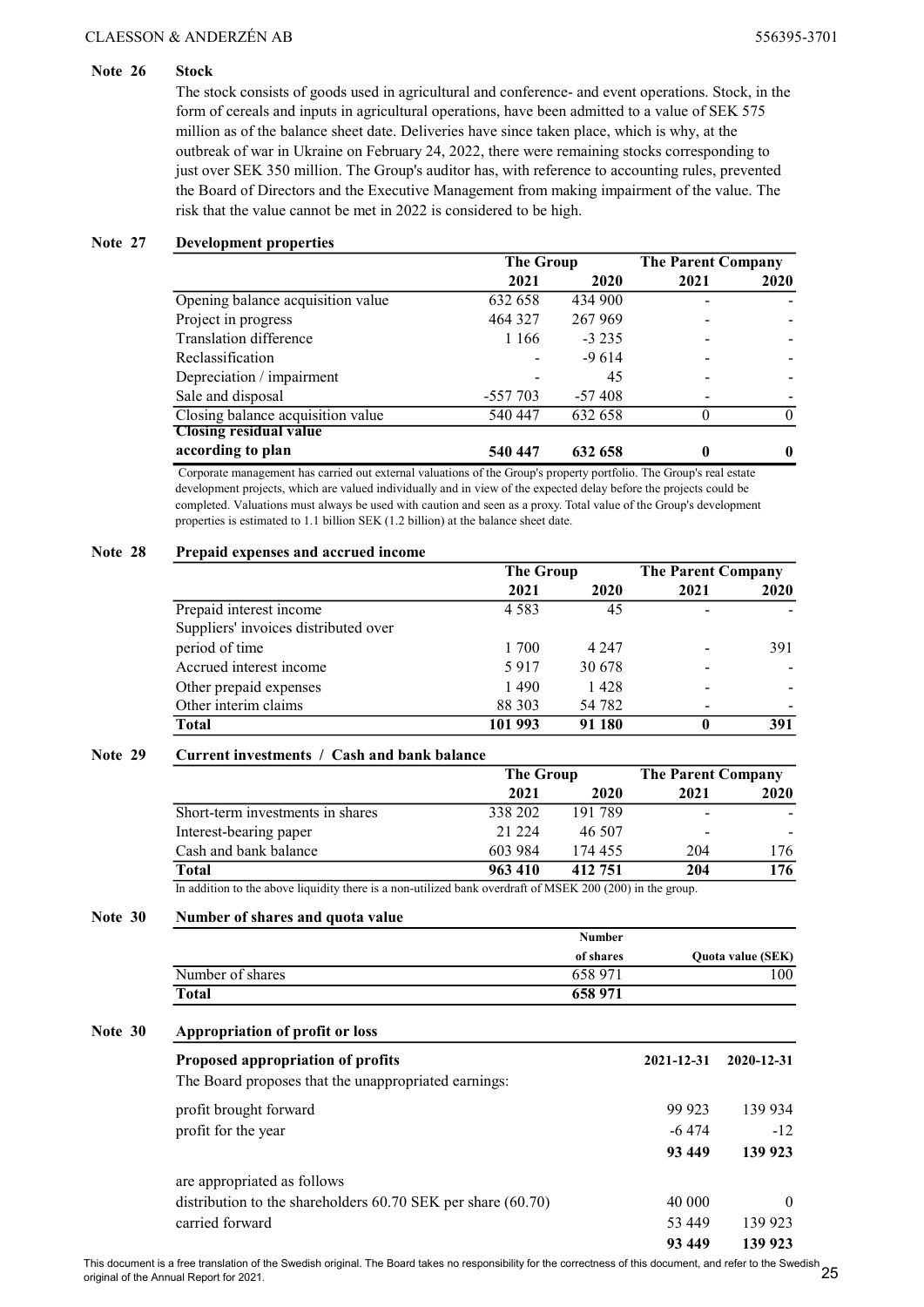#### Note 31 Deferred taxes

|                          |           | <b>The Group</b> |              | <b>The Parent Company</b> |  |
|--------------------------|-----------|------------------|--------------|---------------------------|--|
|                          | 2021      | 2020             | 2021         | <b>2020</b>               |  |
| Deferred taxes due to    |           |                  |              |                           |  |
| loss carry forward       | 99 711    | 72 090           |              |                           |  |
| <b>Taxes recoverable</b> | 99 711    | 72 090           |              |                           |  |
| Deferred taxes due to    |           |                  |              |                           |  |
| untaxed reserves         | $-8792$   | $-9.512$         |              |                           |  |
| Deferred taxes due to    |           |                  |              |                           |  |
| land and buildings       | -158 464  | $-153748$        |              |                           |  |
| <b>Taxes liability</b>   | $-167256$ | $-163260$        | 0            | $\mathbf 0$               |  |
| <b>Total</b>             | $-67545$  | $-91170$         | $\mathbf{0}$ | $\mathbf{0}$              |  |

#### Note 32 Liabilities to credit institutions

The loan portfolio has the following composition:

Total loan KSEK 5,986,348 (5,385,189). Amortization for 2022, KSEK 62,294 (56,407) has been reported as a current liability.

| <b>The Group</b> | 2021      | Average        | 2020      | Average        |
|------------------|-----------|----------------|-----------|----------------|
|                  |           | interest rate  |           | interest rate  |
| Renewal year     | Amount    | $21 - 12 - 31$ | Amount    | $20 - 12 - 31$ |
| 2021             |           |                | 1 525 705 | 1,57%          |
| 2022             | 1 836 507 | 1,68%          | 450 642   | 1,87%          |
| 2023             | 591 375   | 1,44%          | 450 000   | 1,87%          |
| 2024             | 583 466   | 2,06%          | 483 843   | 2,19%          |
| 2025             | 500 000   | 1,72%          | 450 000   | 2,48%          |
| 2026             | 525 000   | 1,84%          | 425 000   | $2,11\%$       |
| 2027             | 500 000   | 2,23%          | 500 000   | 2,49%          |
| 2028             | 600 000   | 2,79%          | 500 000   | $3.11\%$       |
| 2029             | 500 000   | 2,32%          | 400 000   | 2,37%          |
| 2030             | 350 000   | 2,79%          | 200 000   | 3,29%          |
| <b>Total</b>     | 5986348   | 1,99%          | 5 385 189 | 2,15%          |

The agreed derivative instruments has been taken in consideration at the calculation of average interest rate and renewal year. There are signed interest rate derivatives on the balance sheet date with an underlaying amount of MSEK 5,325 (5,075). The acquisition value of these derivatives amounts to MSEK 0 (0) and the market value at the balance sheet date is MSEK -60.0 (-181.9).

The bank overdraft has been classified as a long-term liability as it is in the groups' long-term financing of the operation. The granted bank overdraft facility amounts to MSEK 200 of which MSEK 0 (0) is utilized and is included in the total debt.

#### Note 33 Other long-term liabilities

|                             | The Group |         | <b>The Parent Company</b> |      |
|-----------------------------|-----------|---------|---------------------------|------|
|                             | 2021      | 2020    | 2021                      | 2020 |
| Other long-term liabilities | 202 071   | 152466  | $\overline{\phantom{0}}$  |      |
| Total                       | 202 071   | 152 466 |                           |      |

#### Note 34 Taxes

The group has saved loss carried forward amounting MSEK 484.1 (649.4).

#### Note 35 Accrued expenses and prepaid income

|                               | <b>The Group</b> |          | <b>The Parent Company</b> |      |
|-------------------------------|------------------|----------|---------------------------|------|
|                               | 2021             | 2020     | 2021                      | 2020 |
| Prepaid rental income         | 61 612           | 60 028   |                           |      |
| Accrued interest expenses     | 16 776           | 8 9 6 2  |                           |      |
| Accrued interest expenses and |                  |          |                           |      |
| premium interest rate swap    |                  | 1 7 7 6  |                           |      |
| Accrued personnel costs       | 15 501           | 15 3 5 1 | 4 1 0 0                   | 3896 |
| Other accrued expenses        | 61 378           | 30 243   |                           |      |
| <b>Total</b>                  | 155 267          | 116 360  | 4 1 0 0                   | 3896 |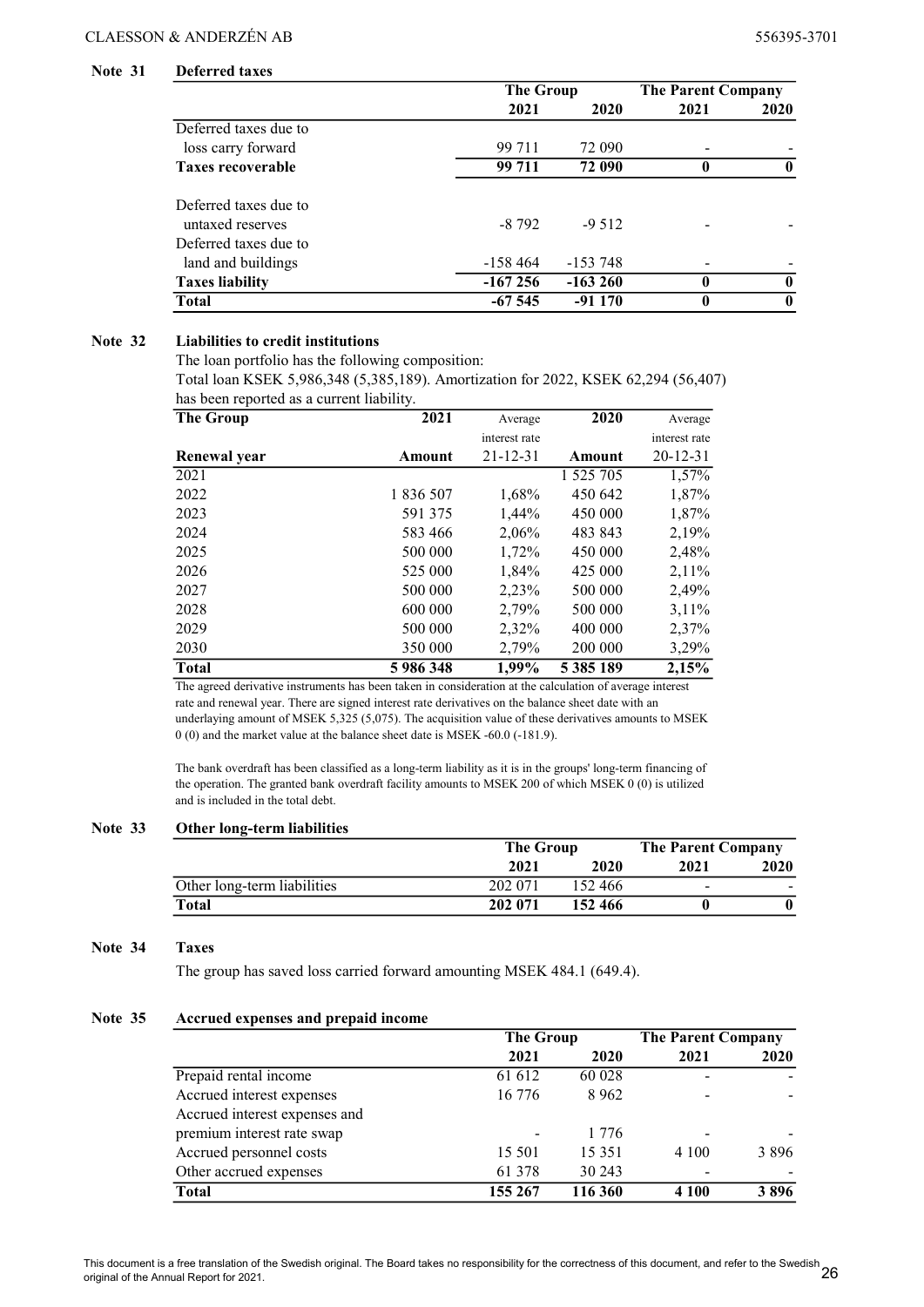#### Note 36 Investment properties

| Company/                                          |                       |                | Leasable area in $m2$ |                |                          |  |
|---------------------------------------------------|-----------------------|----------------|-----------------------|----------------|--------------------------|--|
| <b>Property name</b>                              | <b>Address</b>        | Municipality   | <b>Total</b>          | <b>Housing</b> | <b>Premises</b>          |  |
| <b>CA Fastigheter AB</b>                          |                       |                |                       |                |                          |  |
| Hevea 4                                           | Södra Däcksvägen 2, 8 | Borås          | 15 500                | ÷,             | 15 500                   |  |
| Plåtslagaren 5                                    | Verkstadsgatan 3      | Växjö          | 3 500                 | L.             | 3 500                    |  |
| Våglängden 9                                      | Vretavägen 13         | Huddinge       | 5 0 7 0               | L,             | 5 0 7 0                  |  |
|                                                   |                       |                |                       |                |                          |  |
| <b>Fastighets AB Sergeanten</b>                   |                       |                |                       |                |                          |  |
| Kläckeberga 10:10                                 | Chokladvägen 2-4      | Kalmar         |                       |                |                          |  |
| Startmotorn 1                                     | Chokladvägen 1        | Kalmar         |                       |                |                          |  |
|                                                   |                       |                |                       |                |                          |  |
| <b>KB CA i Upplands-Väsby</b><br>Glädjen 1:1      | Only land             | Upplands-Väsby |                       |                |                          |  |
| Hammarby-Smedby 2:20                              | Only land             | Upplands-Väsby |                       |                |                          |  |
|                                                   |                       | Upplands-Väsby |                       |                |                          |  |
| Kapellet 1:21                                     | Only land             |                |                       |                |                          |  |
| <b>Fastighets AB Fanjunkaren</b>                  |                       |                |                       |                |                          |  |
| Antilopen 12                                      | Dahléngatan 3         | Kalmar         | 1 5 3 2               |                | 1532                     |  |
| Antilopen 26                                      | Polhemsgatna 17       | Kalmar         | 2 2 5 3               |                | 2 2 5 3                  |  |
|                                                   |                       |                |                       |                |                          |  |
| KB Majo 5                                         |                       |                |                       |                |                          |  |
| Linet 8                                           | Lybecksvägen 2-36     | Kalmar         | 733                   | 733            |                          |  |
|                                                   |                       |                |                       |                |                          |  |
| KB Majo 7                                         |                       |                |                       |                |                          |  |
| Gravören 17                                       | Verkstadsgatan 14 A   | Kalmar         | 900                   |                | 900                      |  |
| <b>HB</b> Förvaltarna                             |                       |                |                       |                |                          |  |
| Kajan 1                                           | Smålandsgatan 15      | Kalmar         | 1486                  | 1486           |                          |  |
|                                                   |                       |                |                       |                |                          |  |
| <b>Fastighets AB Juvelen</b>                      |                       |                |                       |                |                          |  |
| Juvelen 3                                         | Brunnsgatan 20        | Jönköping      | 958                   |                | 958                      |  |
| Nötskrikan 8                                      | Formkullegatan 3 A-B  | Jönköping      | 946                   | 931            | 15                       |  |
| Överdraget 1                                      | Bangårdsgatan 2       | Jönköping      |                       | ÷,             |                          |  |
|                                                   |                       |                |                       |                |                          |  |
| CA i Växjö AB                                     |                       |                |                       |                |                          |  |
| Tvinnaren 3                                       | Arabygatan 13         | Växjö          | 8 4 0 0               | L.             | 8 4 0 0                  |  |
| Tvinnaren 4                                       | Arabygatan 9          | Växjö          | 9 573                 | ÷,             | 9573                     |  |
| Tvinnaren 5                                       | Arabygatan 11         | Växjö          | 2 642                 | ÷,             | 2642                     |  |
| Svetsaren 3                                       | Smedjegatan 4         | Växjö          | 3 500                 | ٠              | 3 500                    |  |
| Svetsaren 5                                       | Storgatan 70          | Växjö          | 2 713                 |                | 2 7 1 3                  |  |
| <b>Kombinationsbygg Kalmar KB</b>                 |                       |                |                       |                |                          |  |
| Pumpen 5                                          | Grindängsvägen 2      | Kalmar         | 665                   |                | 665                      |  |
|                                                   |                       |                |                       |                |                          |  |
| <b>CA Elektronen AB</b>                           |                       |                |                       |                |                          |  |
| Elektronen 4                                      | Datorgatan 4          | Jönköping      | 3 2 1 2               | 333            | 2879                     |  |
|                                                   |                       |                |                       |                |                          |  |
| <b>Fastighets AB Fojobo</b>                       |                       |                |                       |                |                          |  |
| Linet 6                                           | Wismarsvägen 8-10     | Kalmar         | 1737                  |                | 1737                     |  |
|                                                   |                       |                |                       |                |                          |  |
| <b>Varvsholmens Fastighets AB</b><br>Mallvinden 1 | Bredbandet 2          | Kalmar         | 1 3 4 5               |                | 1 3 4 5                  |  |
|                                                   |                       |                |                       |                |                          |  |
| CA Industrifastigheter i Jönköping AB             |                       |                |                       |                |                          |  |
| Ädelmetallen 3                                    | Kabelvägen 12         | Jönköping      | 2 827                 |                | 2827                     |  |
|                                                   |                       |                |                       |                |                          |  |
| Flundrahällen i Kalmar HB                         |                       |                |                       |                |                          |  |
| Furan $5(1/2)$                                    | Vegagatan 9           | Kalmar         | 899                   | 899            |                          |  |
| Hälleflundran 1 (2/3)                             | Erik Dahlbergs väg 9  | Kalmar         | 1923                  | 1811           | 113                      |  |
| Simpan 10                                         | Magistratsgatan 1     | Kalmar         | 718                   | 568            | 150                      |  |
| Simpan 11                                         | Magistratsgatan 3     | Kalmar         | 658                   | 658            | $\overline{a}$           |  |
| Spättan 1 (2/3)                                   | Kämnärsgatan 8 A-B    | Kalmar         | 1579                  | 1579           | $\overline{\phantom{a}}$ |  |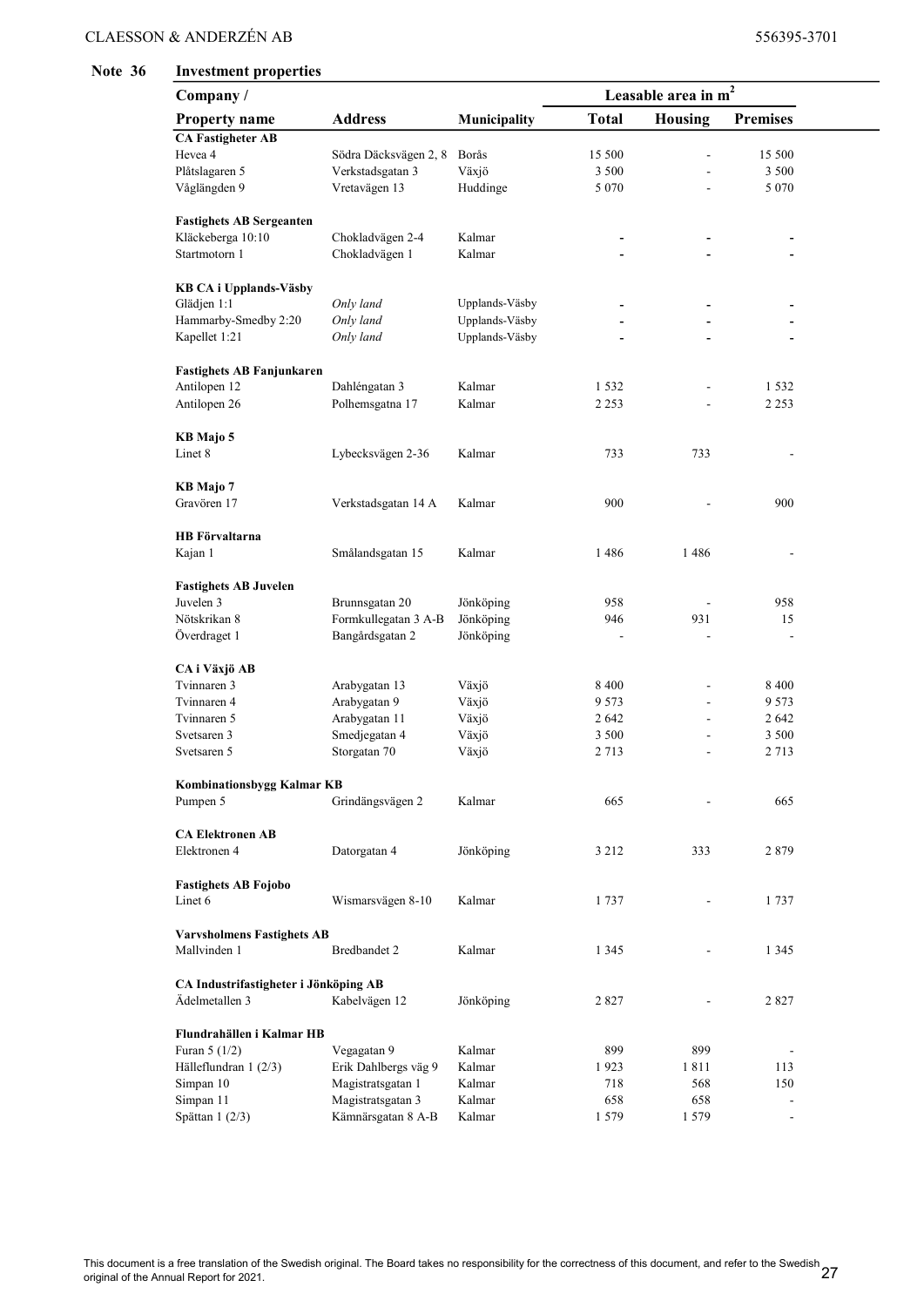Note

| 36 | Company/                                         |                                        |               |              | Leasable area in $m^2$ |                 |  |
|----|--------------------------------------------------|----------------------------------------|---------------|--------------|------------------------|-----------------|--|
|    | contd. Property name                             | <b>Address</b>                         | Municipality  | <b>Total</b> | <b>Housing</b>         | <b>Premises</b> |  |
|    | <b>CA</b> i Jönköping AB                         |                                        |               |              |                        |                 |  |
|    | Finland 22                                       | Mellangatan 34                         | Jönköping     | 1 3 8 5      | 1 2 3 6                | 149             |  |
|    | Hymnen 4                                         | Trädgårdsgatan 14 A-E Jönköping        |               | 862          | 862                    |                 |  |
|    | Härolden 4                                       | Oxtorgsgatan 14                        | Jönköping     | 2 5 3 1      | 2 5 3 1                | ÷,              |  |
|    | Klingan 1                                        | Schelegatan 1-5                        | Jönköping     | 4 6 63       | 2982                   | 1681            |  |
|    | Knapen 1                                         | Klostergatan 41-43                     | Jönköping     | 2 9 9 0      | 2 5 1 7                | 473             |  |
|    | Myran 12                                         | Sjöbogatan 11-29                       | Jönköping     | 6 7 4 3      | 6 7 2 8                | 15              |  |
|    | Möckeln 21                                       | Sjöbogatan 10-                         | Jönköping     | 3 2 3 9      | 3 109                  | 130             |  |
|    | Möckeln 23                                       | Brahegatan 59-61                       | Jönköping     | 3 1 6 4      | 2955                   | 209             |  |
|    | Orsa 6                                           | Birkedalsgatan 1-5                     | Jönköping     | 1758         | 1 4 4 0                | 318             |  |
|    | Jönköpings Industrifastigheter 1 AB              |                                        |               |              |                        |                 |  |
|    | Flahult 21:13                                    | Kylvägen 7                             | Jönköping     | 6318         |                        | 6318            |  |
|    | Ättlingen 2                                      | Verktygsvägen 5                        | Jönköping     | 7620         | ÷,                     | 7620            |  |
|    | Ättlingen 3                                      | Verktygsvägen 13                       | Jönköping     | 2 5 3 7      |                        | 2 5 3 7         |  |
|    | Ättlingen 4                                      | Verktygsvägen                          | Jönköping     | 1773         |                        | 1 7 7 3         |  |
|    | Öronlappen 2                                     | Bangårdsgatan 7                        | Jönköping     | 1318         |                        | 1318            |  |
|    | Jönköpings Industrifastigheter Ädelkorallen 6 AB |                                        |               |              |                        |                 |  |
|    | Ädelkorallen 6                                   | Bultvägen 1                            | Jönköping     | 2 3 5 5      |                        | 2 3 5 5         |  |
|    | Jönköpings Industrifastigheter Ädelkorallen 6 AB |                                        |               |              |                        |                 |  |
|    | Öronskyddet 6                                    | Granitvägen 3                          | Jönköping     | 2936         |                        | 2936            |  |
|    | Öronskyddet 7                                    | Bangårdsgatan 11                       | Jönköping     | 2 7 7 2      |                        | 2 7 7 2         |  |
|    | Jönköpings Industrifastigheter Fridhem AB        |                                        |               |              |                        |                 |  |
|    | Ämbaret 4                                        | Fridhemsvägen 25                       | Jönköping     | 1 3 9 3      |                        | 1 3 9 3         |  |
|    | CA i Huskvarna AB                                |                                        |               |              |                        |                 |  |
|    | Kärnan 7                                         | Myntgatan 11-13                        | Jönköping     | 4674         | 4 3 9 1                | 283             |  |
|    | Raststället 1                                    | Dalviksringen 20                       | Jönköping     | 2 706        | ÷,                     | 2 706           |  |
|    | Örten 7                                          | Herkulesvägen 16                       | Jönköping     | 1668         | $\overline{a}$         | 1668            |  |
|    | <b>CA Tremurare AB</b>                           |                                        |               |              |                        |                 |  |
|    | Hägern 1                                         | Brunnsgatan 9                          | Jönköping     | 2655         | 814                    | 1841            |  |
|    | HB Spillepengslyckan                             |                                        |               |              |                        |                 |  |
|    | Spillepengslyckan 13                             | Strömgatan 12-16                       | Malmö         | 9586         |                        | 9586            |  |
|    | <b>CA Ugnen Fem AB</b>                           |                                        |               |              |                        |                 |  |
|    | Ugnen 5                                          | Agneslundsvägen 26<br>Industrigatan 23 | Malmö         | 2089         |                        | 2089            |  |
|    | CA Bostäder i Växjö AB                           |                                        |               |              |                        |                 |  |
|    | Blända 11                                        | Sandgärdsg 16                          | Växjö         | 1865         | 740                    | 1 1 2 5         |  |
|    | Flodhästen 4                                     | Rådjursvägen 9                         | Växjö         | 4 3 0 7      |                        | 4 3 0 7         |  |
|    | Fries 9                                          | Storg 25-27                            | Växjö         | 2 3 6 1      | 712                    | 1649            |  |
|    | Klockbojen 7                                     | Systratorpsvägen 14                    | Växjö         | 5 2 1 3      | $\blacksquare$         | 5 2 1 3         |  |
|    | Stenbock 1                                       | Bäckg 22 A-C                           | Växjö         | 2414         | 2 3 0 4                | 110             |  |
|    | Torven 5                                         | Sandy 2                                | Växjö         | 2 3 2 8      | ÷,                     | 2 3 2 8         |  |
|    | Tullen 8                                         | Storg 30                               | Växjö         | 4 0 6 4      | 1 1 2 4                | 2 9 4 0         |  |
|    | Ödman 10,12 13                                   | V:a Esplanaden 1                       | Växjö         | 3 1 5 0      | 2876                   | 274             |  |
|    | <b>Spetsamossen KB</b>                           |                                        |               |              |                        |                 |  |
|    | Björnen 10                                       | V:a Esplanaden 19-27                   | Växjö         | 8 3 5 9      | 8 3 5 9                |                 |  |
|    | <b>CA Sankt Petersburg LLC</b>                   |                                        |               |              |                        |                 |  |
|    | 5kp-11. Korabselki                               | Mark                                   | St Petersburg |              |                        |                 |  |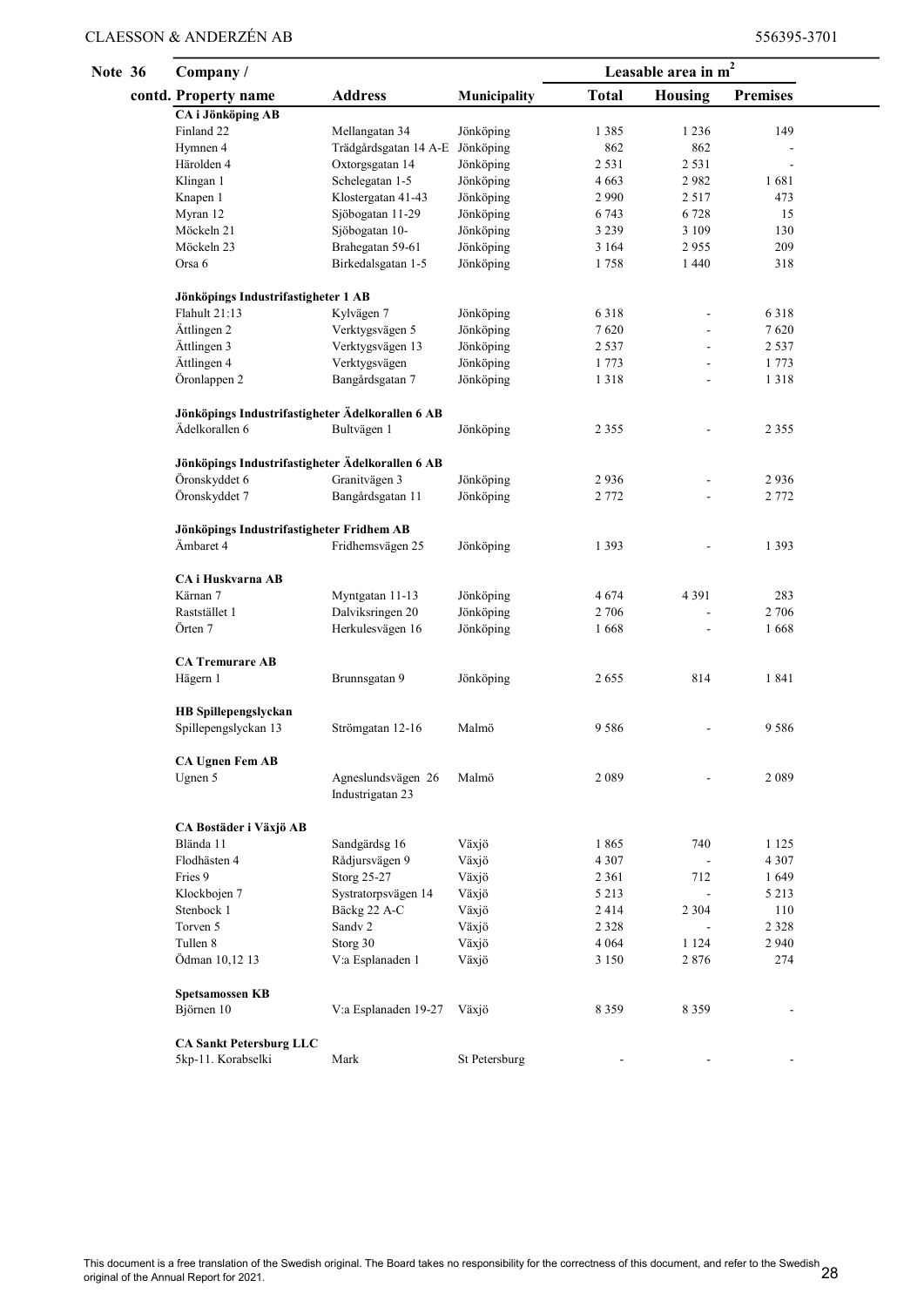| Note 36 | Company/                                                                              | Leasable area in $m2$                  |                  |                    |                           |                 |  |
|---------|---------------------------------------------------------------------------------------|----------------------------------------|------------------|--------------------|---------------------------|-----------------|--|
|         | contd. Property name                                                                  | <b>Address</b>                         | Municipality     | <b>Total</b>       | Housing                   | <b>Premises</b> |  |
|         | <b>CA Real Estate AB</b>                                                              |                                        |                  |                    |                           |                 |  |
|         | Albrecht Strasse 115                                                                  |                                        | Berlin           | 4 1 5 4            | 3 7 8 4                   | 370             |  |
|         | Bozener Strasse 2                                                                     |                                        | Berlin           | 1 5 5 0            | 1 5 5 0                   |                 |  |
|         | Clauertstrasse 67-77                                                                  |                                        | Berlin           | 5 0 0 9            | 5 0 0 9                   |                 |  |
|         | Detmolder Str. 56                                                                     |                                        | Berlin<br>Berlin | 2 4 0 4            | 2 4 0 4<br>934            |                 |  |
|         | Driesener Strasse 27<br>Düsseldorfer Str./Württembergische Str./Zähringer Str. Berlin |                                        |                  | 1 0 9 9<br>10 752  | 10752                     | 165<br>÷,       |  |
|         | Fregestrasse 35                                                                       |                                        | Berlin           | 1456               | 1 3 9 0                   | 66              |  |
|         | Friedrichshagener Strasse 58                                                          |                                        | Berlin           | 1 2 9 0            | 1 0 4 4                   | 246             |  |
|         | Handjerystrasse 14                                                                    |                                        | Berlin           | 1485               | 1485                      | $\sim$          |  |
|         | Handjerystrasse 15/Sarrazinsstrasse                                                   |                                        | Berlin           | 1 2 0 4            | 1088                      | 116             |  |
|         | Heimstrasse 10                                                                        |                                        | Berlin           | 2 1 3 3            | 2079                      | 54              |  |
|         | Helmholtzstr. 26                                                                      |                                        | Berlin           | 2446               | 2 3 4 4                   | 102             |  |
|         | Hildegardstr. 16a                                                                     |                                        | Berlin           | 2912               | 2 5 7 0                   | 342             |  |
|         | Kaiser-Friedrich-Strasse                                                              |                                        | Berlin           | 3 0 3 9            | 2 2 1 2                   | 827             |  |
|         | Kaiserin-Augusta-Allee 102/103                                                        |                                        | Berlin           | 4 0 2 5            | 4 0 2 5                   | ÷,              |  |
|         | Kluckstrasse 25                                                                       |                                        | Berlin           | 2635               | 2 4 9 7                   | 138             |  |
|         | Lauterstrasse 28<br>Markstr. 20 - 24                                                  |                                        | Berlin<br>Berlin | 2 4 4 4<br>4 7 0 4 | 2 4 4 4<br>3 6 5 2        | 1 0 5 2         |  |
|         | Mehringdamm 64                                                                        |                                        | Berlin           | 2447               | 1969                      | 478             |  |
|         | Ritterstr 95-99/Prinzenstr 93/Lobeckstr 17-23                                         |                                        | Berlin           | 20 822             | 20 822                    |                 |  |
|         | Thrasoltstr. 22                                                                       |                                        | Berlin           | 1385               | 1385                      |                 |  |
|         | Wilmersdorfer Str. 22/ Thrasoltstr. 15                                                |                                        | Berlin           | 1219               | 1 0 1 3                   | 206             |  |
|         |                                                                                       |                                        |                  |                    |                           |                 |  |
|         | Byggnadsfirma Claesson & Anderzén HB                                                  |                                        |                  |                    |                           |                 |  |
|         | Borgehage 1:73                                                                        | Borgehage by                           | Borgholm         | 75                 | 75                        |                 |  |
|         | Byxelkrok 1:1                                                                         | Only land                              | Borgholm         | $\blacksquare$     |                           |                 |  |
|         | Dryaden 1                                                                             | Tullbron 1                             | Kalmar           | 552                | ÷,                        | 552             |  |
|         | Fallskärmen 2                                                                         | Flygplatsvägen 21                      | Kalmar           | 1 3 5 2            | ÷,                        | 1 3 5 2         |  |
|         | Furan 5, 50%                                                                          | Vegagatan 9                            | Kalmar           | 899                | 899                       |                 |  |
|         | Fårtickan 1                                                                           | Tegelviksvägen 9                       | Kalmar           | 2 2 9 5            | 2 1 4 8                   | 147             |  |
|         | Fårtickan 4                                                                           | Nyslottsgatan 1-3                      | Kalmar           | 3 0 7 1            | 2821                      | 250             |  |
|         | Guldsmeden 11<br>Gösen 11                                                             | Storgatan 9                            | Kalmar<br>Kalmar | 370<br>1 2 7 3     | $\overline{a}$<br>1 2 7 3 | 370             |  |
|         | Hattmakaren 3                                                                         | Wernskjöldsgatan 12A-<br>Storgatan 10  | Kalmar           | 1 0 0 2            | 659                       | 343             |  |
|         | Hattmakaren 13                                                                        | Larmgatan 14                           | Kalmar           | 1852               | 1 0 0 1                   | 851             |  |
|         | Herden 1                                                                              | Arvid Västgötesg 1-3                   | Kalmar           | 3 7 5 1            | 3 202                     | 549             |  |
|         | Jungfrun 2                                                                            | Banérgatan 3-5                         | Kalmar           | 2 7 3 7            | 1677                      | 1 0 6 0         |  |
|         | Jungfrun 3                                                                            | Riddaregatan 12,14,16                  | Kalmar           | 3687               | 3687                      |                 |  |
|         | Kajan 6                                                                               | Linnégatan 16 A-C                      | Kalmar           | 1428               | 1428                      |                 |  |
|         | Klyvaren 6                                                                            | Sparregatan 11                         | Kalmar           |                    |                           |                 |  |
|         | Klyvaren 12                                                                           | Gripgatan 6-12                         | Kalmar           | 2 1 8 6            | 2 1 8 6                   |                 |  |
|         | Kvarnen 12                                                                            | Skeppsbrogatan 49                      | Kalmar           | 5 4 0 4            |                           | 5 4 0 4         |  |
|         | Landshövdingen 15                                                                     | Ölandsgatan 9-11                       | Kalmar           | 1 0 9 1            | 424                       | 667             |  |
|         | Mästaren 26                                                                           | Fiskaregatan 18                        | Kalmar           | 945                | 635                       | 310             |  |
|         | Rockan 10                                                                             | Norra vägen 40-42                      | Kalmar           | 3 4 4 1            | $\overline{a}$            | 3 4 4 1         |  |
|         | Safiren 1<br>Sillen 1                                                                 | Dr Kristianas v 2-4                    | Kalmar<br>Kalmar | 7 2 5 0            | 7 1 7 3                   | 77              |  |
|         | Spantrutan 2                                                                          | Borgmästareg. 12<br>Fartygsgatan 1-3 / | Kalmar           | 0<br>4985          | 1 3 3 7                   | 3 6 4 8         |  |
|         | Spårvägen 9                                                                           | Fd Spårv.stallarna                     | Karlskrona       |                    |                           |                 |  |
|         | Stadsträdgården 2                                                                     | Kungsgårdsv. 7-13                      | Kalmar           | 6 040              | 5 900                     | 140             |  |
|         | Stadsträdgården 5                                                                     | Kungsgårdsv. 15-19                     | Kalmar           | 4 6 6 5            | 4 1 8 1                   | 484             |  |
|         | Termiten 13                                                                           | Timmermansgatan 33                     | Kalmar           | 765                | 396                       | 369             |  |
|         | Termiten 18                                                                           | Kaptensg. 2 A-B                        | Kalmar           | 657                | 284                       | 373             |  |
|         | Trossen 1                                                                             | Bredbandet 6-8                         | Kalmar           | 2 1 4 8            | 2 1 4 8                   | $\blacksquare$  |  |
|         | Örontofsen 10                                                                         | Gnejsvägen 4                           | Jönköping        | 2957               |                           | 2957            |  |
|         |                                                                                       |                                        |                  |                    |                           |                 |  |
|         | Västregårdsbostäder AB                                                                |                                        |                  |                    |                           |                 |  |
|         | Hov Västregård 3                                                                      | Kungsvägen 87-89                       | Växjö            | 4 0 8 3            | 3 7 2 8                   | 355             |  |
|         | <b>CA Arabybostäder AB</b>                                                            |                                        |                  |                    |                           |                 |  |
|         | Växjö 6:69, Gamla                                                                     | Bokelundsv 1-19 /                      | Växjö            | 42 680             | 40 461                    | 2 2 1 9         |  |
|         | Växjö 6:69, Nya                                                                       | Bokelundsv 2-8                         | Växjö            | 7 2 9 2            | 7 2 9 2                   |                 |  |
|         |                                                                                       |                                        |                  |                    |                           |                 |  |
|         | HB Jordsläta 3:9                                                                      |                                        |                  |                    |                           |                 |  |
|         | Jordsläta 3:6 – 3:9                                                                   | Only land                              | Borgholm         |                    |                           |                 |  |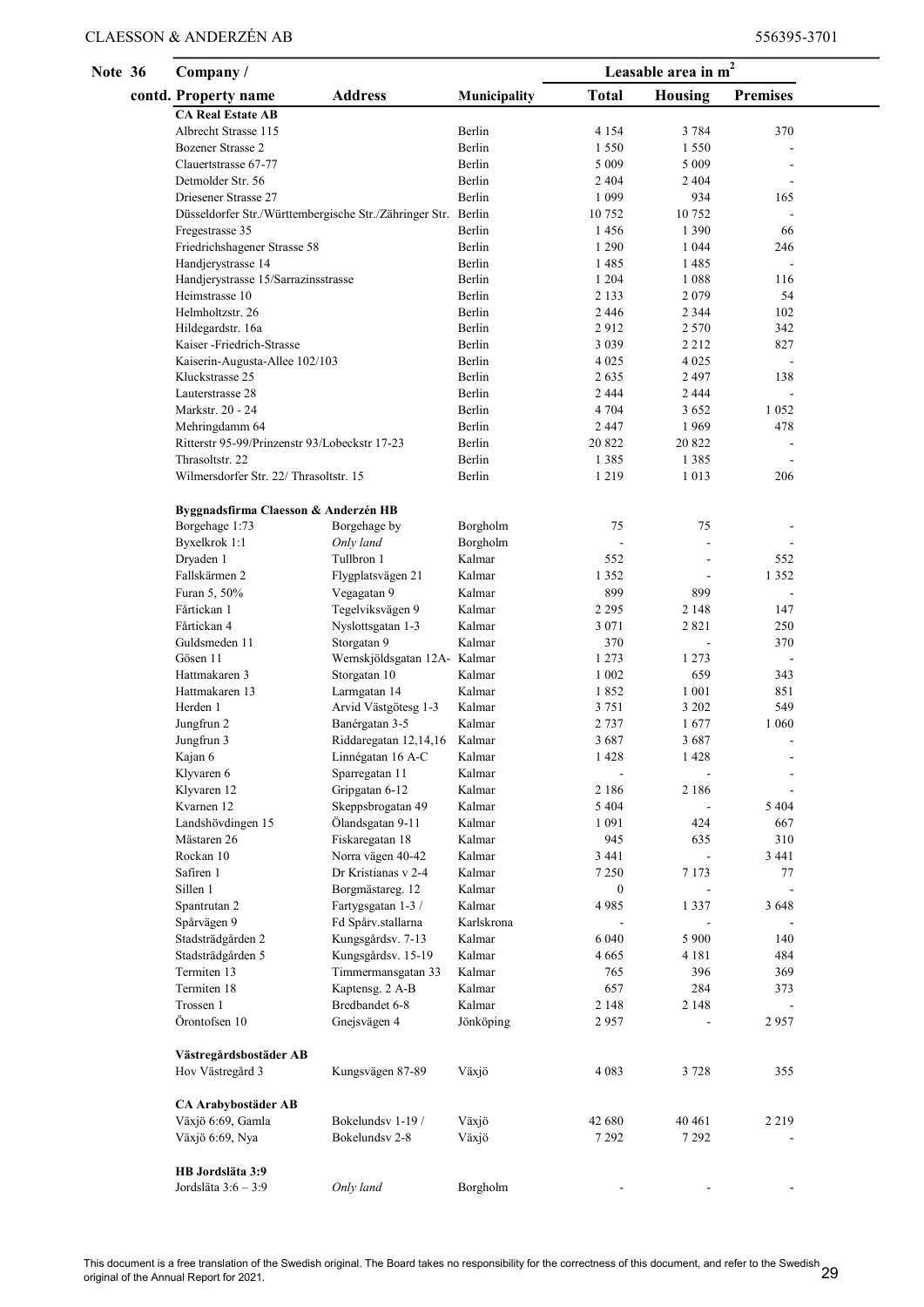| <b>Note 36</b> |  | Company/                                   |                                      |                    | Leasable area in $m2$    |                  |                          |  |
|----------------|--|--------------------------------------------|--------------------------------------|--------------------|--------------------------|------------------|--------------------------|--|
|                |  | contd. Property name                       | <b>Address</b>                       | Municipality       | <b>Total</b>             | <b>Housing</b>   | <b>Premises</b>          |  |
|                |  | <b>Bellvi Spättan AB</b>                   |                                      |                    |                          |                  |                          |  |
|                |  | Spättan $1(1/3)$                           | Kämnärsgatan 8 A-B                   | Kalmar             | 790                      | 790              |                          |  |
|                |  | Hälleflundran 1 (1/3)                      | Erik Dahlbergs väg 9                 | Kalmar             | 962                      | 905              | 56                       |  |
|                |  | <b>CA Klingan 4 AB</b>                     |                                      |                    |                          |                  |                          |  |
|                |  | Klingan 4                                  | Klostergatan 44                      | Jönköping          | 2 3 2 5                  | 1726             | 599                      |  |
|                |  |                                            |                                      |                    |                          |                  |                          |  |
|                |  | <b>CA Klippan Jkpng AB</b>                 |                                      |                    |                          |                  |                          |  |
|                |  | Klippan 3                                  | Grönagatan 19                        | Jönköping          | 2 0 3 7                  | 1759             | 278                      |  |
|                |  | <b>CA Odonet Kalmar AB</b>                 |                                      |                    |                          |                  |                          |  |
|                |  | Odonet 2                                   | Prästkragevägen 13                   | Kalmar             | 4 200                    |                  | 4200                     |  |
|                |  |                                            |                                      |                    |                          |                  |                          |  |
|                |  | Svenska Bra AB<br>Flahult 21:40            |                                      |                    | 2656                     |                  | 2656                     |  |
|                |  |                                            | Kylvägen 6                           | Jönköping          |                          |                  |                          |  |
|                |  | Amarea Bostäder AB                         |                                      |                    |                          |                  |                          |  |
|                |  | Lokal Maria Skolgata                       |                                      | Stockholm          | 65                       |                  | 65                       |  |
|                |  | Restaurang BRF strato                      |                                      | Stockholm          | 214                      |                  | 214                      |  |
|                |  |                                            |                                      |                    |                          |                  |                          |  |
|                |  | <b>Gröne man Fastighets AB</b><br>Grepen 1 | Skjutbanegatan 31-35                 | Borås              | 6 702                    | 6 702            |                          |  |
|                |  |                                            |                                      |                    |                          |                  |                          |  |
|                |  | Löjtnanten Fastighets AB                   |                                      |                    |                          |                  |                          |  |
|                |  | Inredningsarkitekten 1                     | Stadiongatan 24, 26, 30 Malmö        |                    | 9819                     |                  | 9819                     |  |
|                |  |                                            |                                      |                    |                          |                  |                          |  |
|                |  | CA i Skåne AB<br>Hermodsdal 8              |                                      | Malmö              | 7837                     | 7427             | 410                      |  |
|                |  | Kanslibiträdet 1                           | Erikfältsgatan 101<br>Thomsons väg 9 | Malmö              |                          |                  |                          |  |
|                |  | Proferssorn 8                              | Erikfältsg 195/Professorsg 1-        | Malmö              | 4 1 1 0                  | 4 1 1 0          | $\blacksquare$           |  |
|                |  | Stacken 5                                  | Nydalavägen 5A-B                     | Malmö              | 5 2 4 9                  | 5 2 3 4          | 15                       |  |
|                |  | Taxeringrevisorn 1                         | Thomsons väg 58-98                   | Malmö              | 5 8 3 8                  | 4 5 4 6          | 1 2 9 2                  |  |
|                |  |                                            |                                      |                    |                          |                  |                          |  |
|                |  | Taxeringsintendenten 1                     | Vougts väg 18-46                     | Malmö              | 12676                    | 10 840           | 1836                     |  |
|                |  | <b>Lopema Fastighets AB</b>                |                                      |                    |                          |                  |                          |  |
|                |  | Wassertorstrasse 20,21                     |                                      | Berlin             | 784                      | 784              |                          |  |
|                |  |                                            |                                      |                    |                          |                  |                          |  |
|                |  | Letona Properties OÜ                       |                                      |                    |                          |                  |                          |  |
|                |  | Paneeli 2                                  |                                      | Tallinn            | 12 381                   |                  | 12 381                   |  |
|                |  | Peterburi Tee 64 A                         | Only land                            | Tallinn            |                          |                  |                          |  |
|                |  | Pärnu Maantee 4                            |                                      | Tallinn            |                          |                  |                          |  |
|                |  | Suur söjamäe tn 35<br>Visase 12            |                                      | Tallinn<br>Tallinn | 7448<br>3 7 7 0          |                  | 7448<br>3 7 7 0          |  |
|                |  |                                            |                                      |                    |                          |                  |                          |  |
|                |  | Narva Gate OÜ                              |                                      |                    |                          |                  |                          |  |
|                |  | Joala 18                                   | *)                                   | Narva              | $\boldsymbol{0}$         |                  | $\boldsymbol{0}$         |  |
|                |  | Joala 20                                   | *)                                   | Narva              | 40                       |                  | 40                       |  |
|                |  | Joala 21                                   | *)                                   | Narva              | 0                        |                  | $\boldsymbol{0}$         |  |
|                |  | Joala 21 A<br>Joala 23                     | *)<br>*)                             | Narva<br>Narva     | 0<br>1450                |                  | $\boldsymbol{0}$<br>1450 |  |
|                |  | Joala 24                                   | $^{*}$                               | Narva              | 0                        | $\boldsymbol{0}$ | $\boldsymbol{0}$         |  |
|                |  | Joala 28                                   |                                      | Narva              |                          |                  | $\boldsymbol{0}$         |  |
|                |  | Joala 40                                   |                                      | Narva              | 427                      |                  | 427                      |  |
|                |  | Joala 42                                   | *)                                   | Narva              | 2 2 8 6                  |                  | 2 2 8 6                  |  |
|                |  | Kose 12                                    | *)                                   | Narva              | 0                        |                  | $\boldsymbol{0}$         |  |
|                |  | Kose 16                                    | *)                                   | Narva              | 272                      |                  | 272                      |  |
|                |  | Kulgu 8<br>Kulgu sadam 3                   | *)<br>*)                             | Narva<br>Narva     | 1677<br>$\boldsymbol{0}$ |                  | 1677<br>$\boldsymbol{0}$ |  |
|                |  | Spordi 2                                   | *)                                   | Narva              | $\boldsymbol{0}$         |                  | $\boldsymbol{0}$         |  |
|                |  | Spordi 6                                   | *)                                   | Narva              | 1382                     |                  | 1 3 8 2                  |  |
|                |  | Tehase 3                                   | *)                                   | Narva              | 4 3 4 6                  |                  | 4 3 4 6                  |  |
|                |  | Tehase 4                                   |                                      | Narva              | 11 387                   |                  | 11 387                   |  |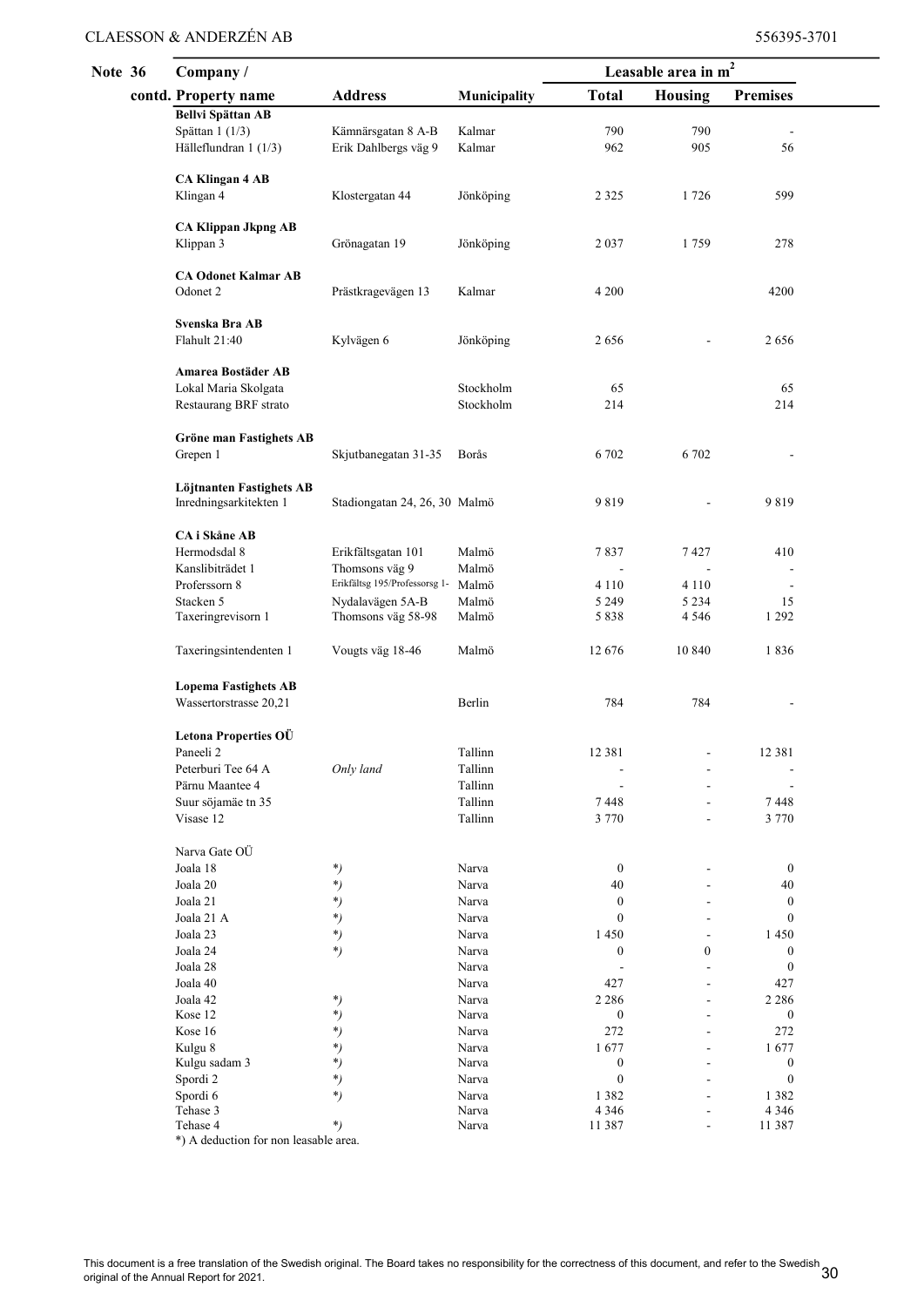| Note 36 |  | Company/                                                                            |                                              |                         | Leasable area in m <sup>2</sup>        |                     |                                      |  |
|---------|--|-------------------------------------------------------------------------------------|----------------------------------------------|-------------------------|----------------------------------------|---------------------|--------------------------------------|--|
|         |  | contd. Property name                                                                | <b>Address</b>                               | Municipality            | <b>Total</b>                           | Housing             | <b>Premises</b>                      |  |
|         |  | HB Solbacken 13<br>Solbacken 13                                                     | John Ericssonsväg                            | Malmö                   | 1818                                   |                     | 1818                                 |  |
|         |  | <b>CA Solbacken 22 AB</b><br>Solbacken 22                                           | John Ericssonsväg                            | Malmö                   | 1 3 5 8                                |                     | 1 3 5 8                              |  |
|         |  | <b>KB</b> Rockan 7<br>Rockan 7                                                      | Lindölundsgatan 3-11                         | Kalmar                  | 4699                                   | 4699                |                                      |  |
|         |  | <b>H8 Reningshuset 1 Stockholm AB</b><br>Reningshuset 1                             | Norra Djurgårdsstaden Stockholm              |                         | 3 4 9 0                                |                     | 3 4 9 0                              |  |
|         |  | H10 Glasklockorna 3 Stockholm AB<br>Gasklockorna 3                                  | Norra Djurgårdsstaden Stockholm              |                         | 2 5 0 0                                |                     | 2 5 0 0                              |  |
|         |  | H14 Verkstadshuset 1 Stockholm AB<br>Verkstadshuset 1                               | Norra Djurgårdsstaden Stockholm              |                         | 987                                    |                     | 987                                  |  |
|         |  | H <sub>20</sub> Gasverket AB<br>Maskinhuset 1                                       | Boberggatan 50-                              | Stockholm               | 1637                                   |                     | 1637                                 |  |
|         |  | H 27 Ångpannehuset 1 AB<br>Ångpannehuset 1                                          | Norra Djurgårdsstaden Stockholm              |                         | 700                                    |                     | 700                                  |  |
|         |  | <b>H7 Mätarhuset 1 AB</b><br>Mätarhuset 1                                           | Bobergsgatan 40-                             | Stockholm               | 1410                                   |                     | 1410                                 |  |
|         |  | Sicklaön Fastigheter AB<br>Sicklaön 40:10                                           | Sickla allé 2-4                              | Stockholm               | 50 075                                 |                     | 50 075                               |  |
|         |  | Specialistkliniken AB<br>Byggnad ofri grund på del av Storängsvägen 10              |                                              | Stockholm               | 4 4 4 3                                |                     | 4 4 4 3                              |  |
|         |  | <b>Fastighets AB Storängsbotten</b><br>Byggnad ofri grund på del av Storängsvägen 8 |                                              | Stockholm               | 1 1 0 0                                |                     | 1 1 0 0                              |  |
|         |  | <b>Hantverkscentrum AB</b><br>Laxöringen 15<br>Laxöringen 28                        | S:ta Gertruds gata 3<br>Trädgårdsgatan 16-20 | Kalmar<br>Kalmar        | $\boldsymbol{0}$<br>4 1 9 2            |                     | 4 1 9 2                              |  |
|         |  | HB Semele 5<br>Semele 5                                                             | Allegatan 66                                 | Borås                   | 2 3 2 2                                | 1673                | 649                                  |  |
|         |  | <b>Borås City Fastighets AB</b><br>Luna 7<br>Ottar 3                                | Hallbergsgatan8<br>Allégatan 37              | Borås<br>Borås          | 2834<br>2930                           | 1 2 4 1<br>1901     | 1593<br>1 0 2 9                      |  |
|         |  | Valhall 1<br>Fristad-skogen 1:1<br>Sleipner 4                                       | Allégatan 43<br>Only land<br>Allégatan 39-41 | Borås<br>Borås<br>Borås | 3 9 0 0<br>$\boldsymbol{0}$<br>2 1 4 3 | 2 4 9 7<br>÷,<br>÷, | 1 4 0 3<br>$\blacksquare$<br>2 1 4 3 |  |
|         |  | <b>HB</b> Sadelett                                                                  |                                              |                         |                                        |                     |                                      |  |
|         |  | Körsbärsträdet 1<br><b>HB</b> Jungfrulinet                                          | Katrinebergsg 21                             | Borås                   | 4 100                                  |                     | 4 1 0 0                              |  |
|         |  | Körsbärsträdet 3<br><b>HB</b> Trätrean                                              | Furegatan 5                                  | Borås                   | 1056                                   |                     | 1 0 5 6                              |  |
|         |  | Körsbärsträdet 5                                                                    | Katrinebergsg 22                             | Borås                   | 1 2 2 5                                |                     | 1 2 2 5                              |  |
|         |  | <b>HB</b> Vivan<br>Gullvivan 1<br>Järnvägen 5:5                                     | Alvestagatan 20-32<br>Alvestagatan 20-32     | Borås<br>Borås          | 10 239<br>$\boldsymbol{0}$             | 9842                | 397                                  |  |
|         |  | <b>HB</b> Marelden<br>Medea 1                                                       | Stora Brogatan 15                            | Borås                   | 3 5 9 8                                | 2 2 1 7             | 1 3 8 1                              |  |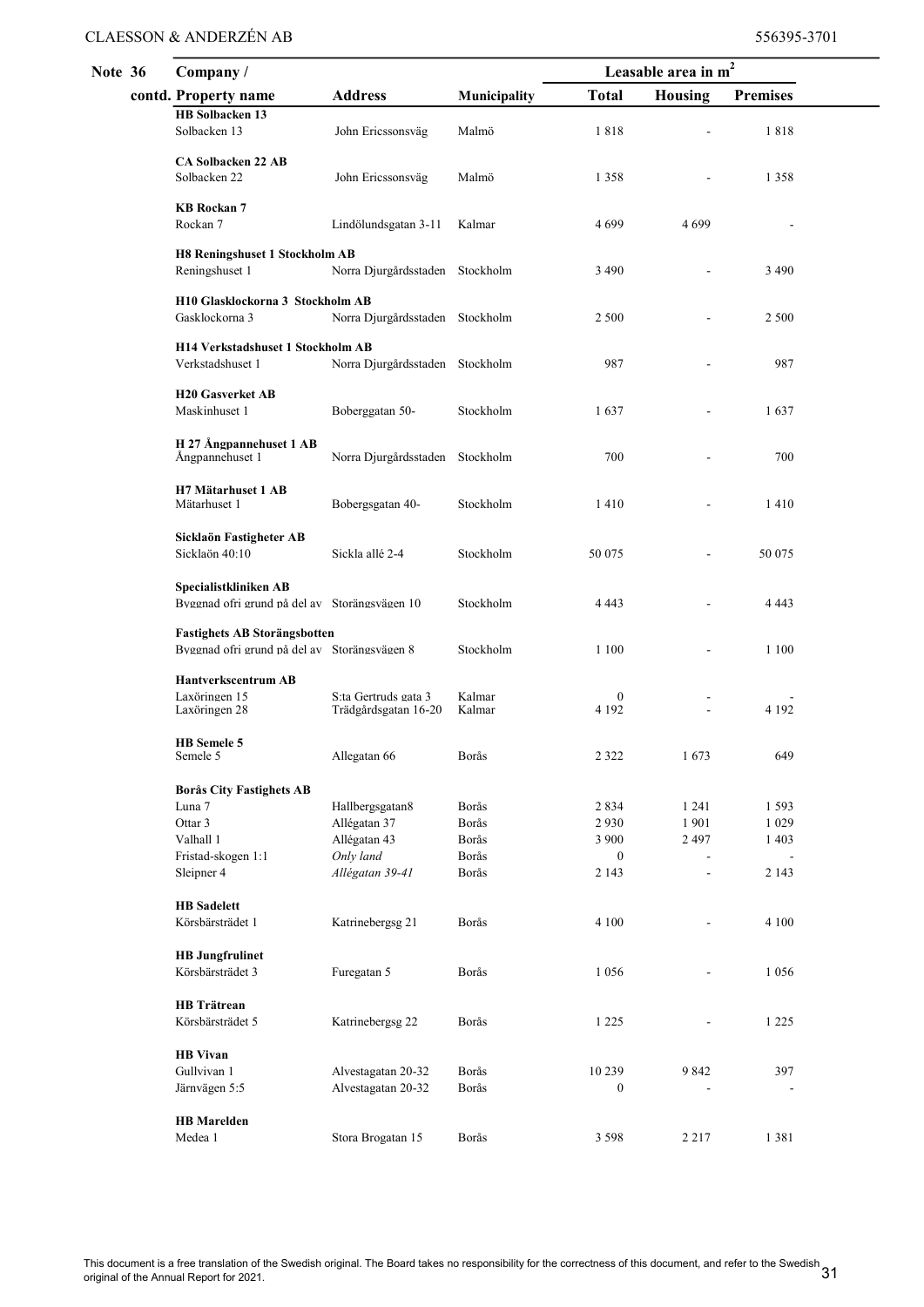| <b>Note 36</b> | Company/                     |                     |              |              | Leasable area in $m2$ |                 |
|----------------|------------------------------|---------------------|--------------|--------------|-----------------------|-----------------|
|                | contd. Property name         | <b>Address</b>      | Municipality | <b>Total</b> | <b>Housing</b>        | <b>Premises</b> |
|                | <b>HB</b> Jaken              |                     |              |              |                       |                 |
|                | Pegasus 3                    | Åsbogatan 3-5       | Borås        | 3 2 1 8      | 2015                  | 1 2 0 3         |
|                | <b>HB</b> Resexan            |                     |              |              |                       |                 |
|                | Resedan 23                   | Elindalsgatan 2     | Borås        | $\mathbf{0}$ |                       |                 |
|                | Resedan 33                   | Elindalsgatan 6     | Borås        | 5 9 6 1      | 2 5 2 4               | 3 4 3 7         |
|                | <b>Fastighets AB Ålen</b>    |                     |              |              |                       |                 |
|                | Ålgårdsängen 2               | Getängsvägen 40     | Borås        | 4 2 5 5      | L.                    | 4 2 5 5         |
|                | <b>HB</b> Getbocken          |                     |              |              |                       |                 |
|                | Getängen 26                  | Getängsvägen 29     | Borås        | 1585         | ÷,                    | 1585            |
|                | <b>Ulvarboett AB</b>         |                     |              |              |                       |                 |
|                | Sexdalern 6                  | Trandaredsgatan 202 | Borås        | 6482         | ÷,                    | 6482            |
|                | <b>HB</b> Torparen           |                     |              |              |                       |                 |
|                | Trud 4&8                     | Kungsgatan 50       | Borås        | 1535         | 1 1 4 1               | 394             |
|                | KB Nettovägen 2-4            |                     |              |              |                       |                 |
|                | Veddesta 2:18                | Nettovägen 2-4      | Järfälla     | 16 3 28      | ۰                     | 16 328          |
|                | Veddesta 2:38                | Nettovägen 2-4      | Järfälla     | 13 680       | ٠                     | 13 680          |
|                | Söderkvarteret Fastighets AB |                     |              |              |                       |                 |
|                | Tobaksmonopolet 14           | Getängsvägen 40     | Stockholm    | 2 1 6 3      | ÷,                    | 2 1 6 3         |
|                | <b>Total</b>                 |                     |              | 671 704      | 300 717               | 370 987         |

\* A deduction has been made for non leasable area.

#### Note 37 Shares and participation in subsidiaries

|                                          | Corporate   |                 |                   |           |               |
|------------------------------------------|-------------|-----------------|-------------------|-----------|---------------|
|                                          | identity    |                 | <b>Proportion</b> | Quantity  | <b>Booked</b> |
|                                          | number      | <b>Domicile</b> | of equity         | of shares | value         |
| <b>CA Fastigheter AB</b>                 | 556227-5700 | Kalmar          | 100%              | 100 000   | 84 022        |
| Fastighets AB Sergeanten                 | 556130-8932 | Kalmar          |                   |           |               |
| KB CA i Upplands Väsby                   | 969667-1040 | Kalmar          | $1\%$             |           | 1             |
| CA i Tyskland AB                         | 556727-4880 | Kalmar          |                   |           |               |
| <b>CA Real Estate AB</b>                 | 556657-6707 | Kalmar          |                   |           |               |
| Lopema Fastighets AB                     | 556923-8032 | Kalmar          |                   |           |               |
| CA Rådjursvägen AB                       | 556127-9661 | Kalmar          |                   |           |               |
| Systratorpsvägens Fastighets AB          | 556748-7151 | Kalmar          |                   |           |               |
| HB Lea 5                                 | 916434-1761 | Kalmar          | $1\%$             |           | $\mathbf{0}$  |
| Altner & Co Fastighetsförvaltning HB     | 916433-6001 | Kalmar          | $1\%$             |           | 1             |
| KB Hästbacken                            | 916561-0412 | Kalmar          | 0%                |           | -1            |
| KB Kängurun                              | 916445-6213 | Kalmar          | $1\%$             |           | 24            |
| Boklådan Fastighets AB                   | 556740-6201 | Kalmar          |                   |           |               |
| CA Småland AB                            | 556837-4713 | Kalmar          |                   |           |               |
| Varvsholmens Trygghets och Vårdboende AB | 556845-6270 | Kalmar          |                   |           |               |
| Projektbostad i Kalmar AB                | 556845-6130 | Kalmar          |                   |           |               |
| Spantrutan 1 Kalmar AB                   | 556845-6148 | Kalmar          |                   |           |               |
| Mastfoten 2 Kalmar AB                    | 556942-4368 | Kalmar          |                   |           |               |
| Mastfoten 3 Kalmar AB                    | 556942-4343 | Kalmar          |                   |           |               |
| Klara Färdiga Kalmar AB                  | 556920-4018 | Kalmar          |                   |           |               |
| CA Ugnen Fem AB                          | 556451-0286 | Kalmar          |                   |           |               |
| Löjtnantens Fastighets AB                | 556891-5788 | Kalmar          |                   |           |               |
| CA i Skåne AB                            | 556913-7713 | Kalmar          |                   |           |               |
| HB Spillepengslyckan                     | 969676-9158 | Kalmar          | 10%               |           | 869           |
| Nyttab Fastigheter Kvarnholmen AB        | 556924-7611 | Kalmar          |                   |           |               |
| Malrac Holding AB                        | 559074-5955 | Kalmar          |                   |           |               |
| Malrac Boprojekt 1 AB                    | 559076-1614 | Kalmar          |                   |           |               |
| Malrac Boprojekt 2 AB                    | 559076-1622 | Kalmar          |                   |           |               |
| Malrac Boprojekt 3 AB                    | 559076-1630 | Kalmar          |                   |           |               |
| Specialistklinikerna Stockholm AB        | 556351-2408 | Stockholm       |                   |           |               |
| Fastighets AB Storängsbotten             | 556591-7308 | Stockholm       |                   |           |               |

This document is a **f∕ee frählstatisn** of the Swedish original. The Board takes no**ીesβonsblitt()** for t**Kaboae**ctness of this document,%nd refer to the Swedish<br>original of the Annual Report for 2021.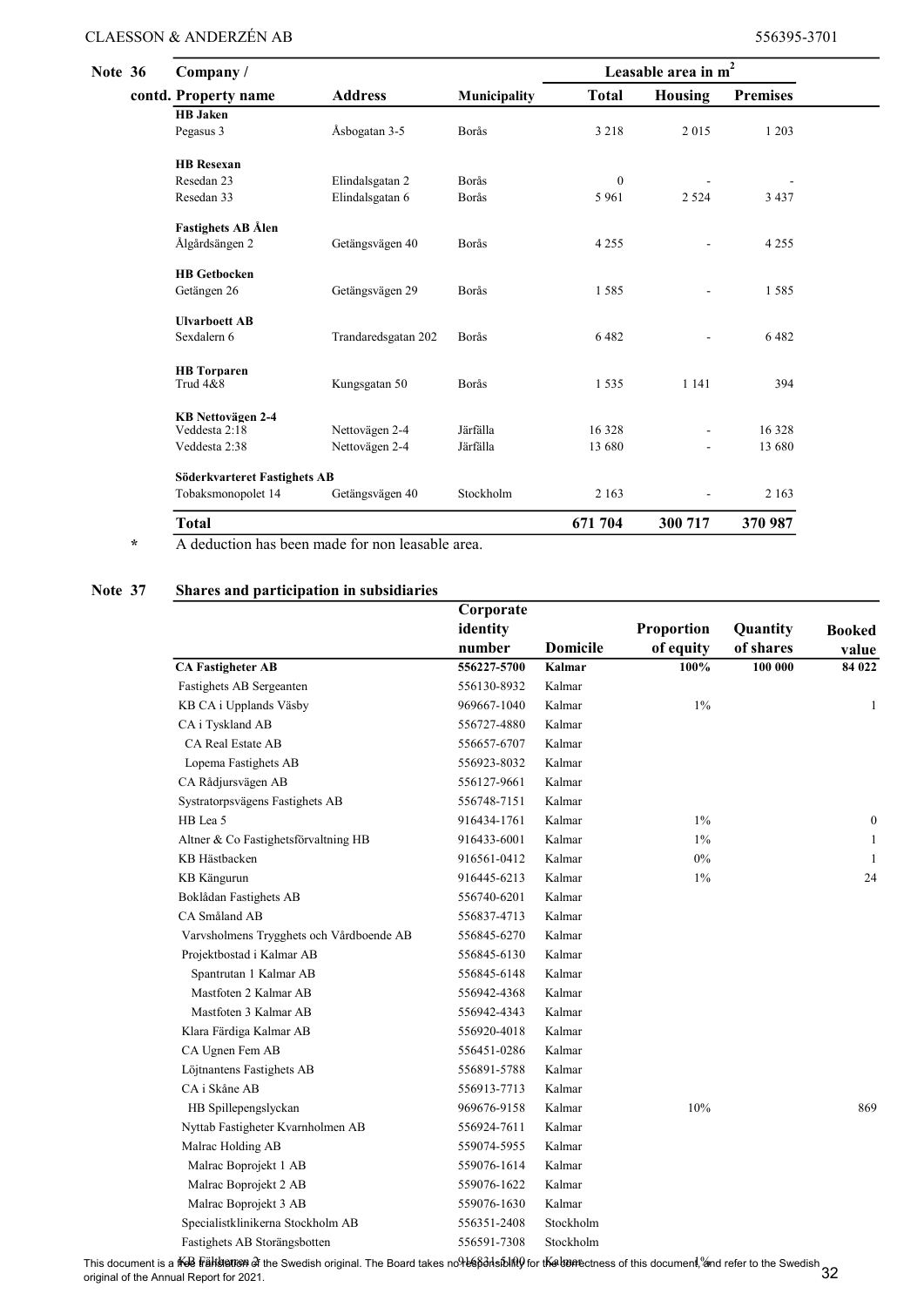Note 37 Corporate

| contd.                          | identity     |                 | Proportion | Quantity  | <b>Booked</b>    |
|---------------------------------|--------------|-----------------|------------|-----------|------------------|
|                                 | number       | <b>Domicile</b> | of equity  | of shares | value            |
| KB Fältherren 9                 | 916832-0860  | Kalmar          | $1\%$      |           | 10               |
| KB Fältherren 10                | 916564-5418  | Kalmar          | 1%         |           |                  |
| KB Fältherren 11                | 916832-9549  | Kalmar          | $1\%$      |           | 10               |
| HB Nornan                       | 916408-0526  | Kalmar          | $1\%$      |           |                  |
| Fastighets AB Fanjunkaren       | 556215-7387  | Kalmar          |            |           |                  |
| KB Majo 3                       | 916528-3442  | Kalmar          | $1\%$      |           | $\boldsymbol{0}$ |
| KB Majo 5                       | 916528-3467  | Kalmar          | $1\%$      |           | $\boldsymbol{0}$ |
| KB Majo 7                       | 916529-4035  | Kalmar          | $1\%$      |           | 1                |
| HB Förvaltarna                  | 916423-3174  | Kalmar          | $0\%$      |           | $\boldsymbol{0}$ |
| HB Jägaren 2                    | 916527-7303  | Kalmar          | $0\%$      |           | $\mathbf{0}$     |
| Fastighets AB Juvelen           | 556142-6122  | Kalmar          |            |           |                  |
| CA Elektronen Fastighets AB     | 556780-3977  | Kalmar          |            |           |                  |
| Handels AB i Ousby              | 556007-5557  | Kalmar          |            |           |                  |
| Fastighetsbolaget Sätra HB      | 916513-2110  | Kalmar          | $1\%$      |           | $\boldsymbol{0}$ |
| CA Hotellfastighets AB          | 556028-0637  | Kalmar          |            |           |                  |
| CA i Växjö AB                   | 556203-7852  | Kalmar          |            |           |                  |
| Vemo Industri AB                | 556063-8677  | Kalmar          |            |           |                  |
| CA i Huskvarna AB               | 556596-9556  | Kalmar          |            |           |                  |
| CA Tremurare AB                 | 556642-2357  | Kalmar          |            |           |                  |
| CA Bostäder i Växjö AB          | 556529-2272  | Kalmar          |            |           |                  |
| KB Spetsamossen                 | 969621-9386  | Kalmar          |            |           | $\mathbf{1}$     |
| Västregårdsbostäder AB          | 556025-5555  | Kalmar          |            |           |                  |
| CA Arabybostäder AB             | 556035-8086  | Kalmar          |            |           |                  |
| Strandfuruskogens Fastighets AB | 556867-4476  | Kalmar          |            |           |                  |
| Strandfuruskogen 1 Lomma AB     | 556942-5795  | Kalmar          |            |           |                  |
| Strandfuruskogen 2 Lomma AB     | 556942-5803  | Kalmar          |            |           |                  |
| Strandfuruskogen 3 Lomma AB     | 556942-5811  | Kalmar          |            |           |                  |
| Lomma Hamnallé Fastighets AB    | 556960-7095  | Kalmar          |            |           |                  |
| Lomma Hamnallé 1 AB             | 556962-0858  | Kalmar          |            |           |                  |
| Lomma Hamnallé 2 AB             | 556962-0866  | Kalmar          |            |           |                  |
| Lomma Hamnallé 3 AB             | 556962-0890  | Kalmar          |            |           |                  |
| Okolner Kalmar AB               | 559056-5825  | Kalmar          |            |           |                  |
| Okolner Projekthus 1 AB         |              | Kalmar          |            |           |                  |
|                                 | 559058-2309  | Kalmar          |            |           |                  |
| Okolner Projekthus 2 AB         | 559058-2317  |                 |            |           |                  |
| Okolner Projekthus 3 AB         | 559058-2325  | Kalmar          |            |           |                  |
| Kappi Holding AB                | 559145-2445  | Kalmar          |            |           |                  |
| Bellvi Spättan AB               | 556953-3747  | Kalmar          |            |           |                  |
| Kalmarfem Stock AB              | 559206-9297  | Kalmar          |            |           |                  |
| Kalmarsju Stock AB              | 559207-5302  | Kalmar          |            |           |                  |
| CA Odonet Kalmar AB             | 559207-2820  | Kalmar          |            |           |                  |
| Svenska Bra AB                  | 556711-2478  | Kalmar          |            |           |                  |
| CA bolaget nr 4 AB              | 559276-7155  | Kalmar          |            |           |                  |
| Amarea Bostäder AB              | 559276-7379  | Kalmar          |            |           |                  |
| CA bolaget nr 6 AB              | 559276-7387  | Kalmar          |            |           |                  |
| HB Solbacken 13                 | 916549-05*91 | Kalmar          | 0,1%       |           | 17               |
| Solbacken 22 AB                 | 559321-2664  | Kalmar          |            |           |                  |
| Söderkvarteret Fastighets AB    | 559209-557   | Kalmar          |            |           |                  |
| CA Kavatena nr 1 AB             | 559319-4839  | Kalmar          |            |           |                  |
| CA Klingan 4 AB                 | 559220-8747  | Kalmar          |            |           |                  |
| CA Klippan Jkpng AB             | 559220-8689  | Kalmar          |            |           |                  |
| CA Kavatena nr 2 AB             | 559319-4854  | Kalmar          |            |           |                  |
| CA Kavatena nr 3 AB             | 559319-4847  | Kalmar          |            |           |                  |
| Kalroma Holding AB              | 559321-6939  | Kalmar          |            |           |                  |
| Kalroma Bo 1 AB                 | 559327-7220  | Kalmar          |            |           |                  |
| Kalroma Bo 2 AB                 | 559327-7238  | Kalmar          |            |           |                  |
| Kalroma Bo 3 AB                 | 559327-7246  | Kalmar          |            |           |                  |
| CA Estland AB                   | 556727-4914  | Kalmar          |            |           |                  |
| Letona Properties Ou            | 11301360     | Estonia         |            |           |                  |
| Narva Gate Ou                   | 11417217     | Estonia         |            |           |                  |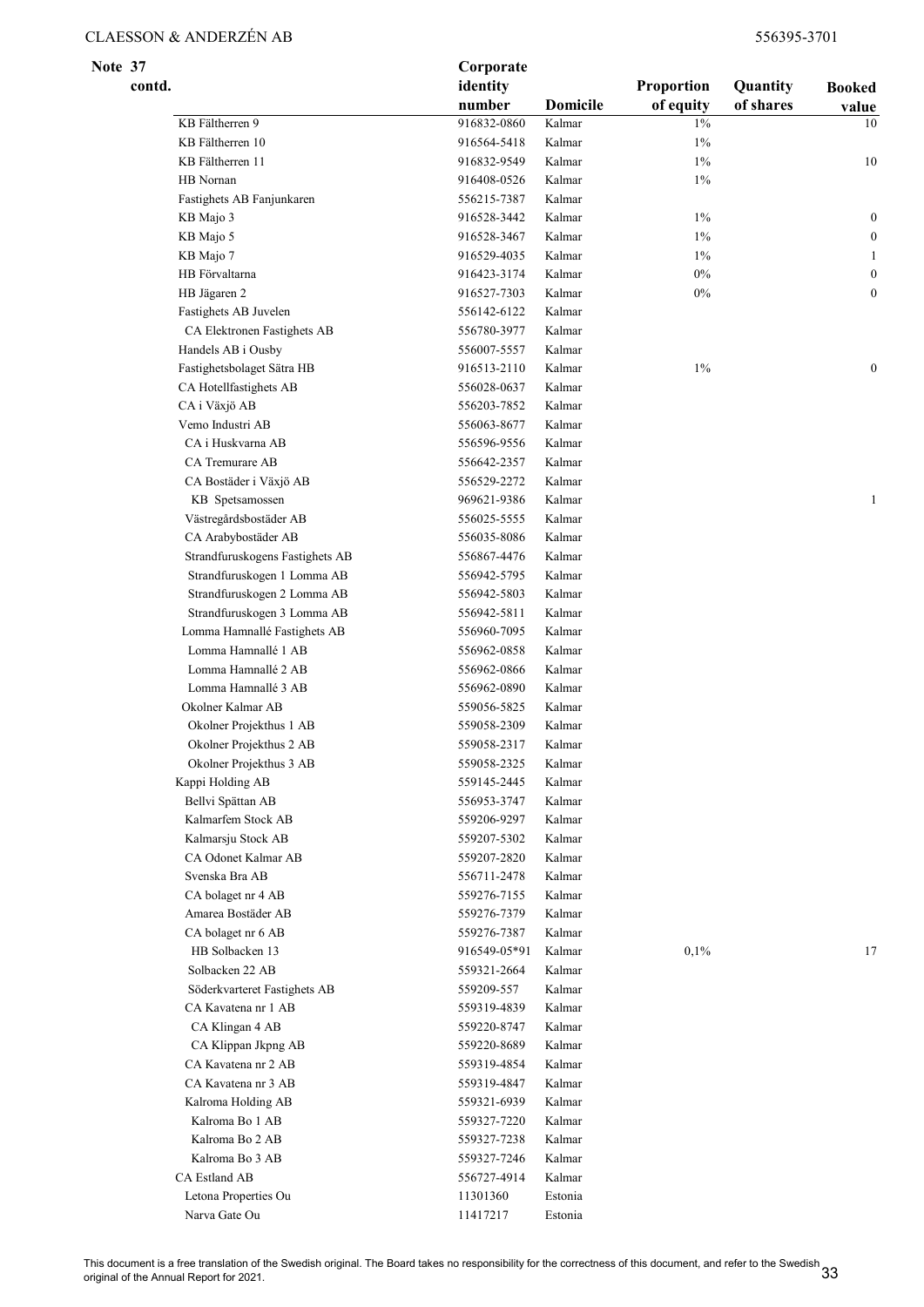| Note 37 |        |                                       | Corporate          |                 |                         |                       |                        |
|---------|--------|---------------------------------------|--------------------|-----------------|-------------------------|-----------------------|------------------------|
|         | contd. |                                       | identity<br>number | <b>Domicile</b> | Proportion<br>of equity | Quantity<br>of shares | <b>Booked</b><br>value |
|         |        | Fastighets AB Fölungen                | 556273-3856        | Kalmar          |                         |                       |                        |
|         |        | KB Fölungen                           | 916564-5244        | Kalmar          | 1%                      |                       |                        |
|         |        | KB Majo 8                             | 916529-4043        | Kalmar          | $1\%$                   |                       | 1                      |
|         |        | KB Majo 9                             | 916529-4050        | Kalmar          | $1\%$                   |                       | 1                      |
|         |        | KB Majo 10                            | 916529-4068        | Kalmar          | 1%                      |                       | 1                      |
|         |        | Fojobo Fastighets AB                  | 556299-9325        | Kalmar          |                         |                       |                        |
|         |        | Clania Byggtjänst HB                  | 916423-3687        | Kalmar          | 0%                      |                       | $\boldsymbol{0}$       |
|         |        | CA Industrifastigheter i Jönköping AB | 556310-5120        | Kalmar          |                         |                       |                        |
|         |        | CA i Karlskrona AB                    | 556579-8005        | Kalmar          |                         |                       |                        |
|         |        | Wallbe Fastighets HB                  | 916428-3625        | Kalmar          | $1\%$                   |                       | $\boldsymbol{0}$       |
|         |        | CA i Osby AB                          | 556578-2926        | Kalmar          |                         |                       |                        |
|         |        | Flundrahällen i Kalmar HB             | 969717-3194        | Kalmar          | $1\%$                   |                       | 1                      |
|         |        | KB Sillesund Fastigheter              | 969655-0756        | Kalmar          | $1\%$                   |                       | 272                    |
|         |        | Bremerhus & Co KB                     | 916421-0537        | Kalmar          |                         |                       |                        |
|         |        | CA Property Holding AB                | 556555-7922        | Kalmar          |                         |                       |                        |
|         |        | Kombinationsbygg Kalmar KB            | 969700-5537        | Kalmar          |                         |                       |                        |
|         |        | CA Progress Kalmar AB                 | 556730-4273        | Kalmar          |                         |                       |                        |
|         |        | CA Progress Kalmar December I AB      | 556742-9633        | Kalmar          |                         |                       |                        |
|         |        | KB Nettovägen 2-4                     | 916529-7103        | Kalmar          |                         |                       | 1                      |
|         |        | CA på Norrmalm KB                     | 969673-1414        | Stockholm       | 1%                      |                       | $\mathbf{1}$           |
|         |        | CA Progress Kalmar December II AB     | 556742-9658        | Kalmar          |                         |                       |                        |
|         |        | CA Progress 3D AB                     | 556710-6918        | Kalmar          |                         |                       |                        |
|         |        | Ulvarboett AB                         | 556528-3917        | Kalmar          |                         |                       |                        |
|         |        | Kurorten 3 i Varberg KB               | 916822-5770        | Borås           | $1\%$                   |                       |                        |
|         |        | Kurorten 7 i Varberg KB               | 916822-5812        | Borås           | $1\%$                   |                       |                        |
|         |        | Kurorten 10 i Varberg KB              | 916822-5846        | Borås           | $1\%$                   |                       |                        |
|         |        | Fastighetsbolaget Brunnshotellet KB   | 916550-6172        | Borås           | 1%                      |                       |                        |
|         |        | HB Harren                             | 916623-5391        | Borås           | 1%                      |                       | 2                      |
|         |        | CA i Jönköping AB                     | 556084-7153        | Kalmar          |                         |                       |                        |
|         |        | Jönköpings Industrifastigheter 1 AB   | 556458-0743        | Kalmar          |                         |                       |                        |
|         |        | Jkpg Ind Fast Ädelkorallen 6 AB       | 556450-2929        | Kalmar          |                         |                       |                        |
|         |        | Jkpg Ind Fast Öronskyddet 6 AB        | 556450-8272        | Kalmar          |                         |                       |                        |
|         |        | Jkpg Ind Fast Fridhem AB              | 556500-9288        | Kalmar          |                         |                       |                        |
|         |        | Örtenhus i Jönköping AB               | 556692-9633        | Kalmar          |                         |                       |                        |
|         |        | CA Fastighetsservice AB               | 556071-7844        | Kalmar          |                         |                       |                        |
|         |        | CA i Ryssland AB                      | 556518-4016        | Kalmar          |                         |                       |                        |
|         |        | CA St Petersburg LLC                  | 5067847118367      | St Petersburg   |                         |                       |                        |
|         |        | CA Parnas 2 LLC                       | 1089847039820      | St Petersburg   |                         |                       |                        |
|         |        | CA Parnas 5 LLC                       | 1089847037059      | St Petersburg   |                         |                       |                        |
|         |        | TREB Properties Holding AB            | 556524-4745        | Kalmar          |                         |                       |                        |
|         |        | Ladoga Holding AB                     | 556528-3891        | Kalmar          |                         |                       |                        |
|         |        | CA&DR Holding AB                      | 556749-6269        | Kalmar          |                         |                       |                        |
|         |        | Ernir Holding AB                      | 559056-9470        | Kalmar          |                         |                       |                        |
|         |        | Movetvå Fastigheter AB                | 559093-9814        | Kalmar          |                         |                       |                        |
|         |        | Gasverket Holding AB                  | 556834-9459        | Kalmar          |                         |                       |                        |
|         |        | Gasverket Holding 2 AB                | 556940-7470        | Kalmar          |                         |                       |                        |
|         |        | Gasverket Projektering AB             | 556940-7488        | Kalmar          |                         |                       |                        |
|         |        | H8 Reningshuset 1 Stockholm AB        | 559122-1139        | Kalmar          |                         |                       |                        |
|         |        | Gasklockorna 3 Stockholm AB           | 559122-1261        | Kalmar          |                         |                       |                        |
|         |        | H14 Verkstadshuset 1 Stockholm AB     | 559122-1204        | Kalmar          |                         |                       |                        |
|         |        | H20 Gasverket AB                      | 559138-1677        | Kalmar          |                         |                       |                        |
|         |        | Gasverket Holding 3 AB                | 559047-6163        | Kalmar          |                         |                       |                        |
|         |        | Gasklockorna 1 AB                     | 559141-4189        | Kalmar          |                         |                       |                        |
|         |        | H27 Ångpannehuset 1 AB                | 559140-8553        | Kalmar          |                         |                       |                        |
|         |        |                                       |                    |                 |                         |                       |                        |
|         |        | Hermoda 1 Fastigheter AB              | 559093-9863        | Kalmar          |                         |                       |                        |
|         |        | Hermoda 2 Fastigheter AB              | 559093-9855        | Kalmar          |                         |                       |                        |
|         |        | Sicklaön Fastigheter AB               | 556023-7611        | Kalmar          |                         |                       |                        |
|         |        | H7 Mätarhuset 1 Stockholm AB          | 559000-4247        | Kalmar          |                         |                       |                        |
|         |        | Kalmarsalen Konferens & Evenemang AB  | 556730-4265        | Kalmar          |                         |                       |                        |
|         |        | Byggnadsf:a Claesson & Anderzén HB    | 932400-2618        | Kalmar          |                         |                       |                        |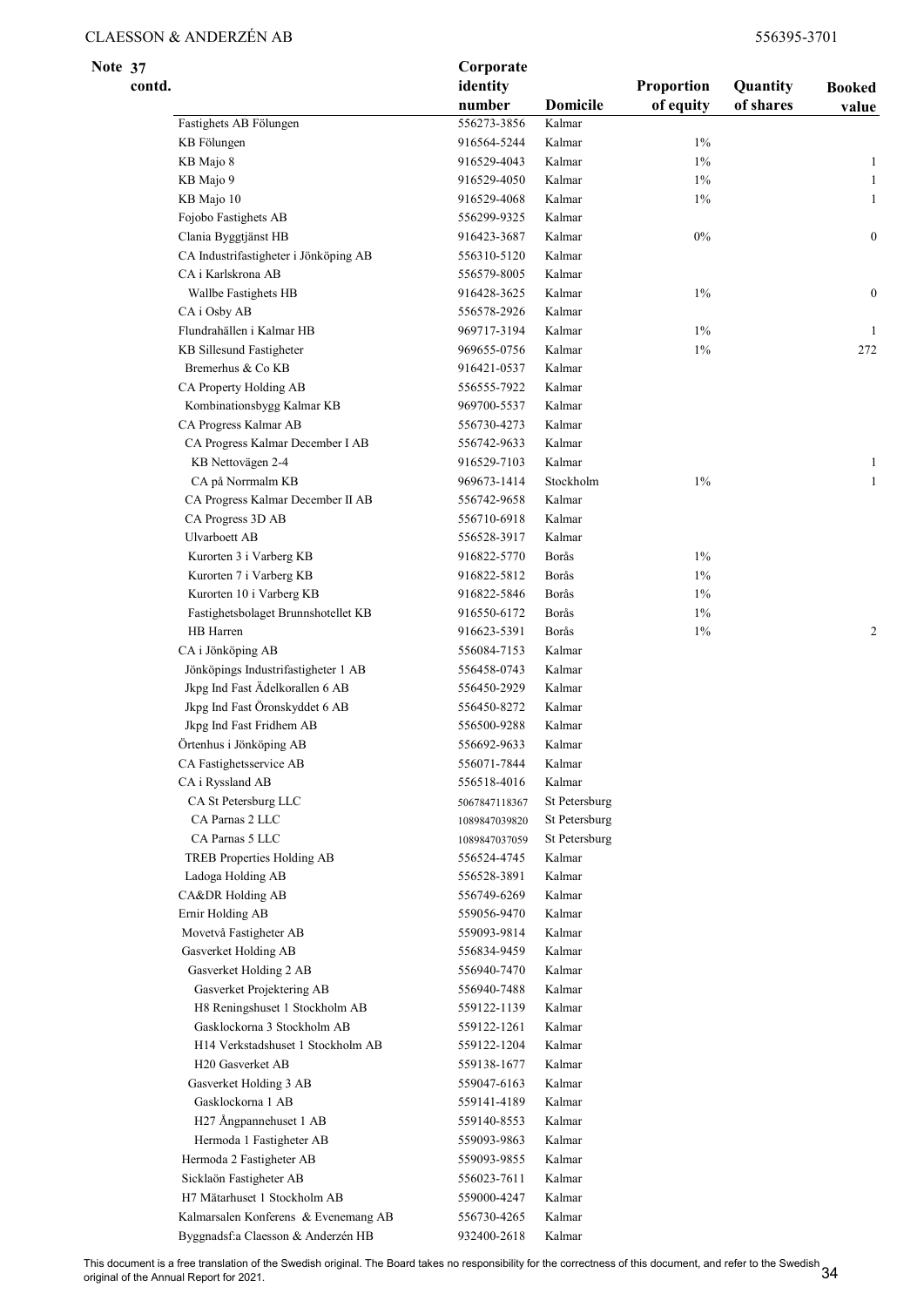| Note 37 |        |                                               | Corporate                  |                  |                         |                       |                        |  |
|---------|--------|-----------------------------------------------|----------------------------|------------------|-------------------------|-----------------------|------------------------|--|
|         | contd. |                                               | identity<br>number         | <b>Domicile</b>  | Proportion<br>of equity | Quantity<br>of shares | <b>Booked</b><br>value |  |
|         |        | Gerdéns Byggnads AB                           | 556122-5896                | Kalmar           |                         |                       |                        |  |
|         |        | Gerdéns Fastighets KB                         | 916432-5897                | Kalmar           |                         |                       |                        |  |
|         |        | KB Brynäs 18:6 Gävle                          | 916586-8440                | Nacka            | $1\%$                   |                       | 1                      |  |
|         |        | KB ArconaTrumman 8                            | 916614-4445                | Nacka            | $1\%$                   |                       | $\mathbf{1}$           |  |
|         |        | CA i Lomma Hamn KB                            | 916751-4612                | Kalmar           |                         |                       |                        |  |
|         |        | Philipson Bil AB                              | 556034-2171                | Stockholm        |                         |                       |                        |  |
|         |        | Philipson Stockholm Bil                       | 556065-7321                | Stockholm        |                         |                       |                        |  |
|         |        | Philipson Syd Bil AB                          | 556026-5646                | Stockholm        |                         |                       |                        |  |
|         |        | Philipson Trollhättan Bil AB                  | 556064-7181                | Stockholm        |                         |                       |                        |  |
|         |        | Evidentia Consult AB                          | 556106-4832                | Stockholm        | $1\%$                   |                       | $\mathbf{1}$           |  |
|         |        | KB Hemsta 9:6 Gävle                           | 916586-8382                | Nacka            | $1\%$                   |                       | $\mathbf{1}$           |  |
|         |        | Fastighetsbolaget                             | 916751-5304                | Kalmar           | $1\%$                   |                       | 1                      |  |
|         |        | CA Hotels KB                                  | 916751-9934                | Kalmar           | 1%                      |                       | $\mathbf{1}$           |  |
|         |        | Smålandsbyggen AB                             | 556247-6001                | Kalmar           |                         |                       |                        |  |
|         |        | HB Jordsläta 3:9                              | 916431-1061                | Kalmar           |                         |                       |                        |  |
|         |        | AB Möllstorp 2:3 AB                           | 556701-8386                | Kalmar           |                         |                       |                        |  |
|         |        | Möllstorp 2:3 KB                              | 969721-4584                | Kalmar           |                         |                       |                        |  |
|         |        | Kattrumpan Fastighets AB                      | 556891-7909                | Kalmar           |                         |                       |                        |  |
|         |        | Översten Fastighets AB                        | 556891-7008                | Kalmar           |                         |                       |                        |  |
|         |        | Gröne Man Fastighets AB                       | 556892-8161                | Kalmar           |                         |                       |                        |  |
|         |        | <b>Styltenvik Fastighets AB</b>               | 556914-2820                | Kalmar           |                         |                       |                        |  |
|         |        | Saltäng Fastighets AB                         | 556915-0005                | Kalmar           |                         |                       |                        |  |
|         |        | CA Fastighetsutveckling AB                    | 556149-3189                | Kalmar           |                         |                       |                        |  |
|         |        | Varvsholmens Fastighets                       | 556208-0878                | Kalmar           |                         |                       |                        |  |
|         |        | CA Entreprenad AB                             | 556659-7364                | Kalmar           |                         |                       |                        |  |
|         |        | KB Trummenäs                                  | 916529-7095                | Kalmar           |                         |                       | $\mathbf{1}$           |  |
|         |        | KB Rockan 7                                   | 916529-7111                | Kalmar           |                         |                       | $\mathbf{1}$           |  |
|         |        | KB Majo 6                                     | 916529-4027                | Kalmar           |                         |                       | $\mathbf{1}$           |  |
|         |        | Hantverkscentrum AB                           | 556078-0024                | Kalmar           |                         |                       |                        |  |
|         |        | Fastighets AB Ankarjärnet                     | 556529-4609                | Stockholm        |                         |                       |                        |  |
|         |        | Majovation AB                                 | 556571-8763                | Kalmar           |                         |                       |                        |  |
|         |        | <b>Ulvarboett Fastighets AB</b>               | 556529-2140                | Kalmar           |                         |                       |                        |  |
|         |        | HB Semele 5                                   | 969624-3816                | Borås            |                         |                       |                        |  |
|         |        | Borås City Fastigheter AB                     | 556485-2225<br>556475-8109 | Kalmar<br>Kalmar |                         |                       |                        |  |
|         |        | Fastighets AB Gåshöjden<br><b>KB</b> Sadelett | 969625-0340                | Borås            |                         |                       |                        |  |
|         |        | HB Jungfrulinet                               | 969625-2874                | Borås            |                         |                       |                        |  |
|         |        | HB Trätrean                                   | 969625-0308                | Borås            |                         |                       |                        |  |
|         |        | HB Vivan                                      | 916623-5151                | Borås            |                         |                       |                        |  |
|         |        | HB Torparen                                   | 916623-8365                | Borås            |                         |                       |                        |  |
|         |        | Fastighets AB Sadeltaket                      | 556529-1696                | Borås            |                         |                       |                        |  |
|         |        | Majoplus AB                                   | 556606-6972                | Kalmar           |                         |                       |                        |  |
|         |        | Ulvarboett Management AB                      | 556529-2280                | Kalmar           |                         |                       |                        |  |
|         |        | HB Marelden                                   | 969625-8111                | Borås            |                         |                       |                        |  |
|         |        | HB Jaken                                      | 969625-9309                | Borås            |                         |                       |                        |  |
|         |        | HB Resexan                                    | 969624-9391                | Borås            |                         |                       |                        |  |
|         |        | Fastighets AB Ålen                            | 556341-4340                | Kalmar           |                         |                       |                        |  |
|         |        | HB Getbocken                                  | 969663-5482                | Borås            |                         |                       |                        |  |
|         |        | CA Management AB                              | 556556-3185                | Kalmar           |                         |                       |                        |  |
|         |        | <b>CA Investment AB</b>                       | 556794-8459                | Kalmar           | 100%                    | 1 0 0 0               | 232 100                |  |
|         |        | CA Plusinvest AB                              | 556769-1588                | Kalmar           |                         |                       |                        |  |
|         |        | Arpela Invest AB                              | 559207-2713                | Kalmar           |                         |                       |                        |  |
|         |        | CA Agroinvest AB                              | 556776-1944                | Kalmar           |                         |                       |                        |  |
|         |        | Ukrainien Investment AB                       | 556657-6699                | Kalmar           |                         |                       |                        |  |
|         |        | Agro Ukraina AB                               | 559040-4157                | Ukrain           |                         |                       |                        |  |
|         |        | <b>BZK</b> Grain Alliance AB                  | 556754-1056                | Stockholm        |                         |                       |                        |  |
|         |        | Khmelnitska Grain                             | 39843554                   | Ukrain           |                         |                       |                        |  |
|         |        | Barishevka Grain                              | 32886518                   | Ukrain           |                         |                       |                        |  |
|         |        | Ukraine LLC                                   | 03772950                   | Ukrain,          |                         |                       |                        |  |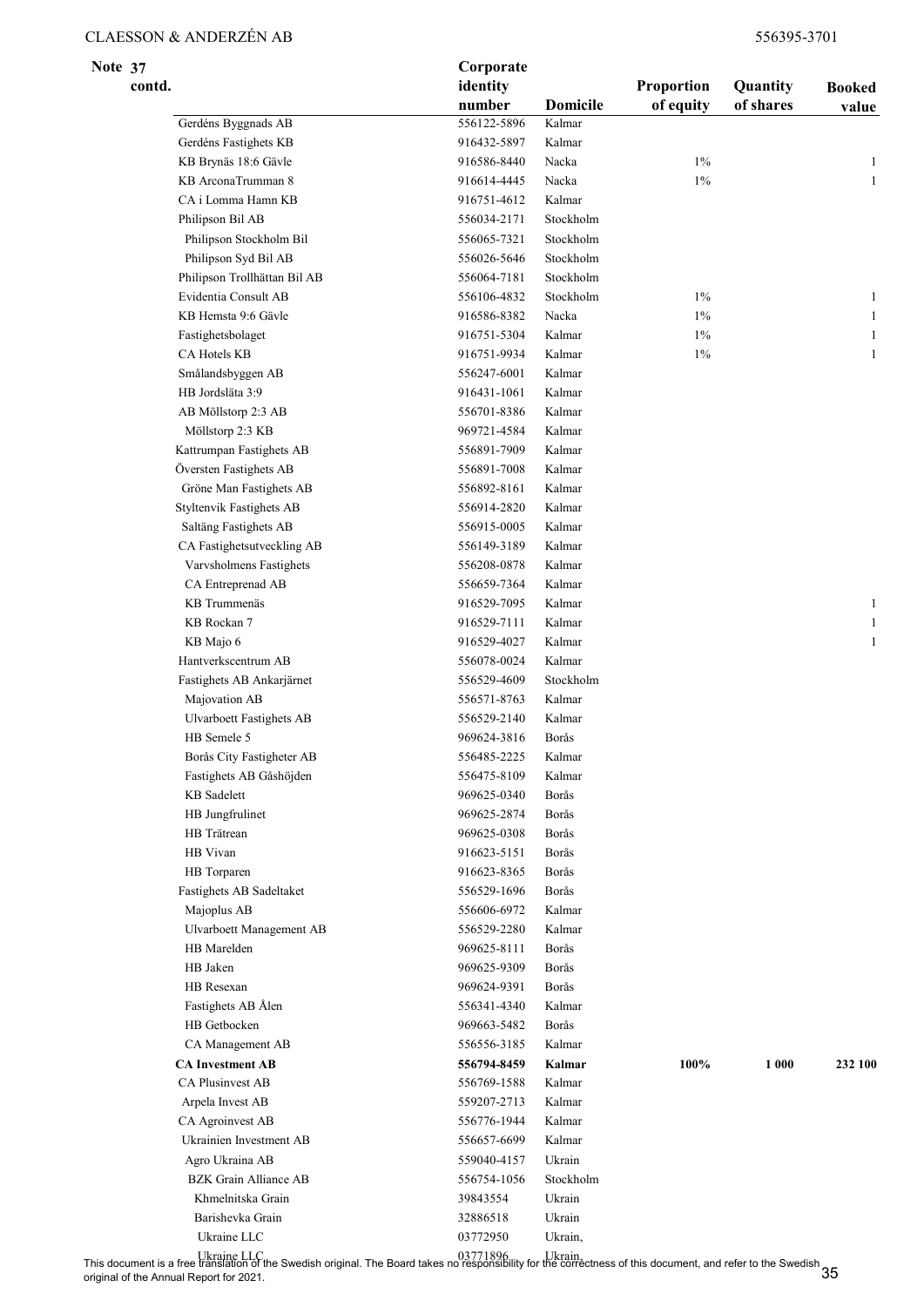| Note 37 | contd. |                                                                          | Corporate<br>identity                               |                                     |           | Quantity  | <b>Booked</b> |
|---------|--------|--------------------------------------------------------------------------|-----------------------------------------------------|-------------------------------------|-----------|-----------|---------------|
|         |        | Movesex Fastigheter AB<br>Fastighets AB Korpralen<br>Claesson & Press AB | number<br>559138-1669<br>556034-6032<br>556068-1016 | <b>Domicile</b><br>Kalmar<br>Kalmar | of equity | of shares | value         |
|         |        |                                                                          |                                                     |                                     |           |           |               |
|         |        |                                                                          |                                                     |                                     |           |           |               |
|         |        |                                                                          |                                                     | Kalmar                              |           |           |               |
|         |        | Cretestate Hotel and Tourist Ent S.A.                                    | 16246/01/B/87/ Greece                               |                                     |           |           |               |
|         |        | Ierapetra SA                                                             | 4078/01/B/86/4 Greece                               |                                     |           |           |               |
|         |        | Movesju Fastigheter AB                                                   | 559144-9433                                         | Kalmar                              |           |           |               |
|         |        | Moveåtta Fastigheter AB                                                  | 559144-9466                                         | Kalmar                              |           |           |               |
|         |        | Movenio Fastigheter AB                                                   | 559144-9508                                         | Kalmar                              |           |           |               |
|         |        | Kalmarett Stock AB                                                       | 559165-8108                                         | Kalmar                              |           |           |               |
|         |        | Total                                                                    |                                                     |                                     |           |           | 317 346       |

Subsidiaries are in bold, the remaining companies are owned by other companies in the Group.

#### Note 38 Shares and proportions of associated companies and jointly controlled companies

|                          | Corporate     |                   |                   | <b>Booked</b> | <b>Booked</b> |
|--------------------------|---------------|-------------------|-------------------|---------------|---------------|
|                          | identity      |                   | <b>Proportion</b> | value         | value         |
|                          | number        | <b>Domicile</b>   | of equity         | 2021          | 2020          |
| * KB Ringvägen 59        | 969697-4360   | Hylte             | 50,0%             | 10486         | 14 3 3 5      |
| $*$ CPC NP1 GmbH         | 106/5719/3343 | <b>Düsseldorf</b> | 40%               | 84 682        | 70 945        |
| * Grand Central Gmbh     | 106/5710/2756 | <b>Düsseldorf</b> | 40%               | $-390$        | $-390$        |
| * Glasbtn 2 AB           | 556924-7504   | Stockholm         | 50%               | 1937          | 2 2 7 6       |
| $\ast$<br>Almarken HB    | 969780-0515   | Kalmar            | 50%               | 4 4 6 3       | 2 7 6 7       |
| Glaskullen Linköping HB  | 969787-9725   | Kalmar            | 50%               | 5 2 4 1       | 5 2 7 5       |
| $\ast$<br>Glasskärvan HB | 969795-0203   | Kalmar            | 50%               | 11899         |               |
| ∗<br>A/O Dom Shvetsii    | P-4401.16.4   | St Petersburg     | 49.0%             | 55 297        | 54 518        |
| ∗<br>Kuldi Holding AB    | 559058-5195   | Kalmar            | 37,0%             | 21            | 21            |
| Catella AB (publ)        | 556079-1419   | Solna             | 48,7%             | 867 140       | 767251        |
| PCH Investment AB        | 556725-7679   | Kalmar            | 37,0%             | 813           | 813           |
| <b>Total</b>             |               |                   |                   | 1 041 587     | 917811        |

The companies marked with \* above refer to companies that mainly own and manage properties and property development projects. Management's assessment is that the value of the holdings in these companies in a market valuation of the companies' assets has a market value of SEK 0.3 billion (0.3).

#### Note 39 Development properties

| Company/                                |                |               |
|-----------------------------------------|----------------|---------------|
| <b>Property name</b>                    | <b>Address</b> | Municipality  |
| <b>CA Fastigheter AB</b>                |                |               |
| Märlspiken 1                            | Only land area | Kalmar        |
| Splitsen 1                              | Only land area | Kalmar        |
| Tampen 1                                | Only land area | Kalmar        |
| <b>Varvsholmens Fastighets AB</b>       |                |               |
| Warehouse in construction               |                |               |
| <b>CA Entreprenad AB</b>                |                |               |
| Warehouse in construction               |                |               |
| <b>Gasverket Projektering AB</b>        |                |               |
| Warehouse in construction               |                |               |
| Byggnadsf:a Claesson & Anderzén HB      |                |               |
| Allarp 4:1                              |                | Bromölla      |
| Lomma 25:1, 25:2                        |                | Lomma         |
| Lilla Habo 2:1, 2:4, 3:1, 3:2, 3:3, 3:4 |                |               |
| Amarea Bostäder AB                      |                |               |
| 3 apartments in Brf Maria Skolgata      |                | Stockholm     |
| 1 commercial area in Brf Strato         |                | Stockholm     |
| <b>Lopema Fastighets AB</b>             |                |               |
| Wassertorsstrassse 20,21                |                | <b>Berlin</b> |
| <b>KB</b> Trummenäs                     |                |               |
| Säby 4:14                               |                | Karlskrona    |
| <b>Crete Estate SA</b>                  |                |               |

# This document is a **Areatrafristatiom sfotinth&wedishtor**iginal. The Board takes no responsibility for the correctness of this document, and refer to the Swedish 36<br>original of the Annual Report for 2021.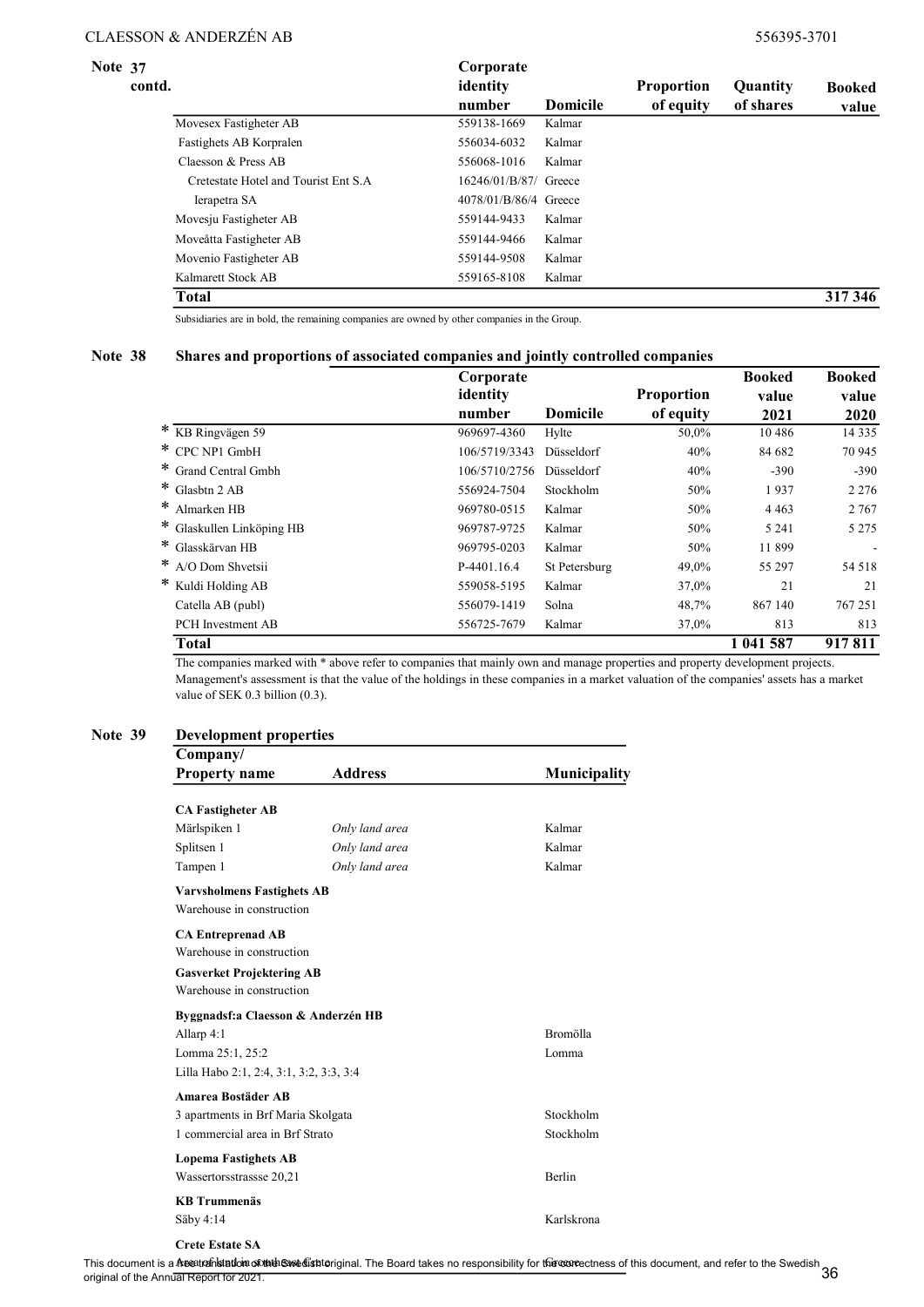#### Note 40 Pledged assets

|                                          | <b>The Group</b>         |           | <b>The Parent Company</b> |       |
|------------------------------------------|--------------------------|-----------|---------------------------|-------|
|                                          | 2021                     | 2020      | 2021                      | 2020  |
| For debts to credit institutions:        |                          |           |                           |       |
| Property mortgages                       | 6 0 59 5 7 5             | 5 727 552 |                           |       |
| Floating charges                         | 3 500                    | 3 500     |                           |       |
| Shares and participation in subsidiaries | 87 669                   | 84 170    |                           |       |
| Fixed assets                             | 402 898                  | 327 150   |                           |       |
| Inventories                              | 97 924                   | 31 051    |                           |       |
| Premissory note receivables              | $\overline{\phantom{a}}$ | 165 000   |                           |       |
| For other long-term liabilities:         |                          |           |                           |       |
| Capital insurance for future pensions    | 9 9 0 4                  | 7 5 4 1   | 8 7 9 6                   | 7 541 |
| <b>Total</b>                             | 6 661 470                | 6 345 964 | 8796                      | 7541  |

#### Note 41 Contingent liabilities

|                                                          | The Group |         | <b>The Parent Company</b> |         |
|----------------------------------------------------------|-----------|---------|---------------------------|---------|
|                                                          | 2021      | 2020    | 2021                      | 2020    |
| Guarantees                                               | 118816    | 121 006 | $\overline{\phantom{a}}$  |         |
| Guarantees in favour of subsidiaries                     |           |         | 221476                    | 386 079 |
| Responsibility as a partner in partnership for its debts | -         | ۰.      | 679 930                   | 604 668 |
| Blocked bank funds for other contingent liabilities      | 156 690   | 14 740  | $\overline{\phantom{a}}$  |         |
| <b>Total</b>                                             | 275 506   | 135 746 | 901 406                   | 990 747 |

#### Note 42 Significant events after the closing of the financial year

After a prolonged Russian military escalation on the border with Ukraine, Russia launched a further invasion of Ukraine on the morning of February 24, 2022. Claesson & Anderzén AB has through its subsidiary BZK Grain Alliance AB an extensive agricultural business in Ukraine. Upon the submission of this annual report, the CA Group has full focus on trying to help our employees in the country.

Financially, the company had at the end of the year stockpiled grain with a value of approximately SEK 500 million. Until the outbreak of war, deliveries corresponding to values of approximately SEK 200 million have been carried out, which is why the remaining stocks of cereals have a corresponding value of approximately SEK 300 million. The liquidity surplus in BZK Grain Alliance AB in connection with the outbreak of war amounts to approximately SEK 150 million and is secured in a bank account in a Swedish bank.

As the situation in Ukraine at the time of the release of this annual report is extremely uncertain, the Board of Directors and the Executive Management of Claesson & Anderzén AB have, for precautionary reasons, wanted to write down the 2021 result in agricultural operations by SEK 350 million, corresponding to the value of stocks of cereals and inputs at the outbreak of war. According to the company's auditor, this write-down is not in accordance with the applicable accounting rules, so no write-down has been carried out.

At the time of the invasion, the company had contracts for cereals with several counterparties, partly for warehouses where payment was received but delivery was not made, and partly warehouses with delivery time and payment during the spring and partly agreements for future deliveries of 2022 production. Formal terminations of all these contracts have been sent to the counterparty with reference to Force Majeure.

The implicit book value of the CA Group's agricultural activities amounts to just over SEK 800 million, which is to be seen against the values in stocks of cereals and inputs, fixed assets in the form of mainly modern warehouse and drying facilities corresponding to a capacity of 250,000 tonnes, modern machines for all operational tasks and a liquidity secured in Sweden of SEK 150 million. The value of agricultural activities is currently uncertain, at least in part, as the Board of Directors and the Executive Management would like to point out clearly.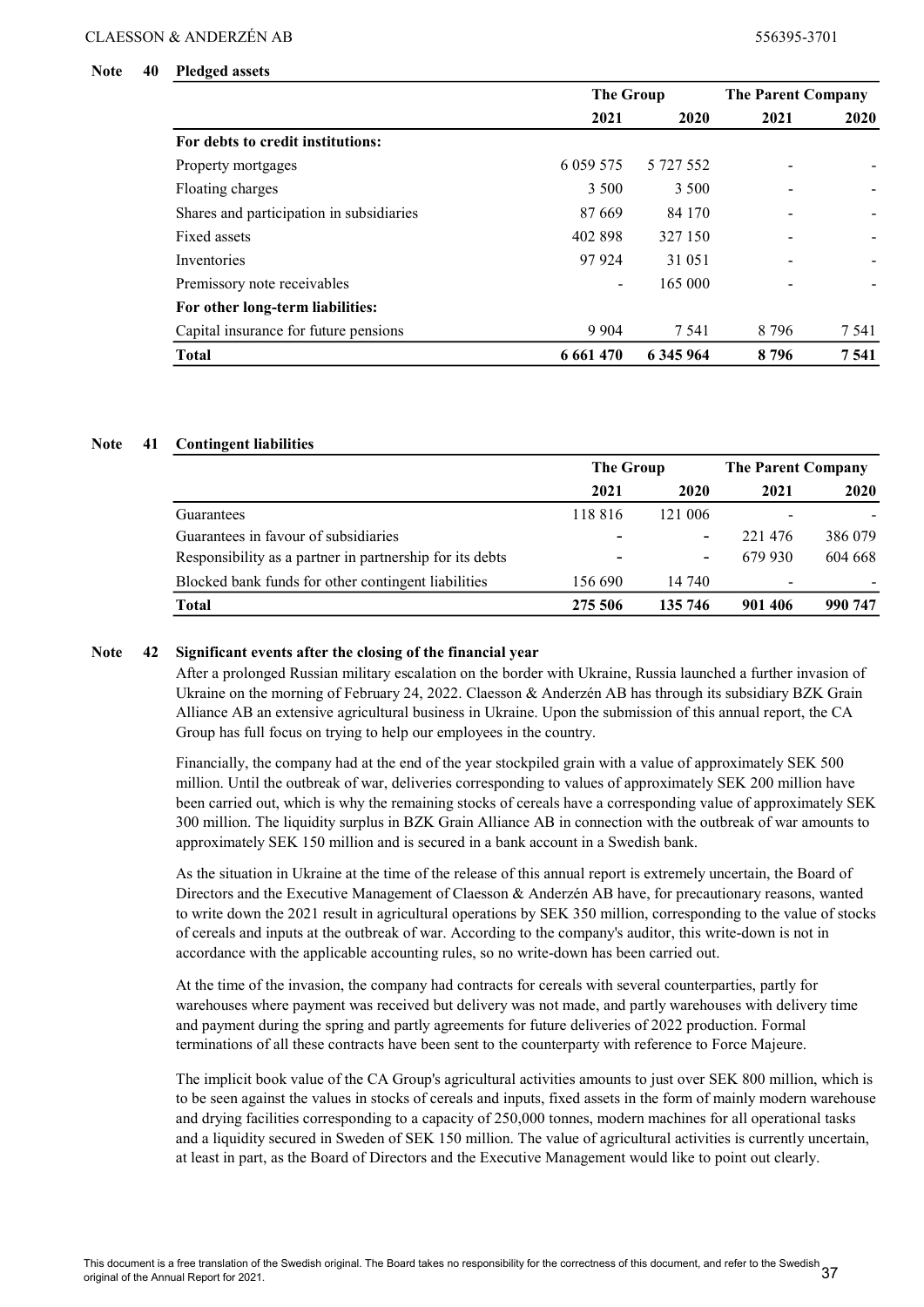Kalmar March 7, 2022

Chairman of the Board Managing Director

Johan Claesson Magnus Claesson Johan Damne

Anders Ek Leif Andersson

My audit report was submitted on March 8, 2022

Franz Lindström

Authorized Public Accountant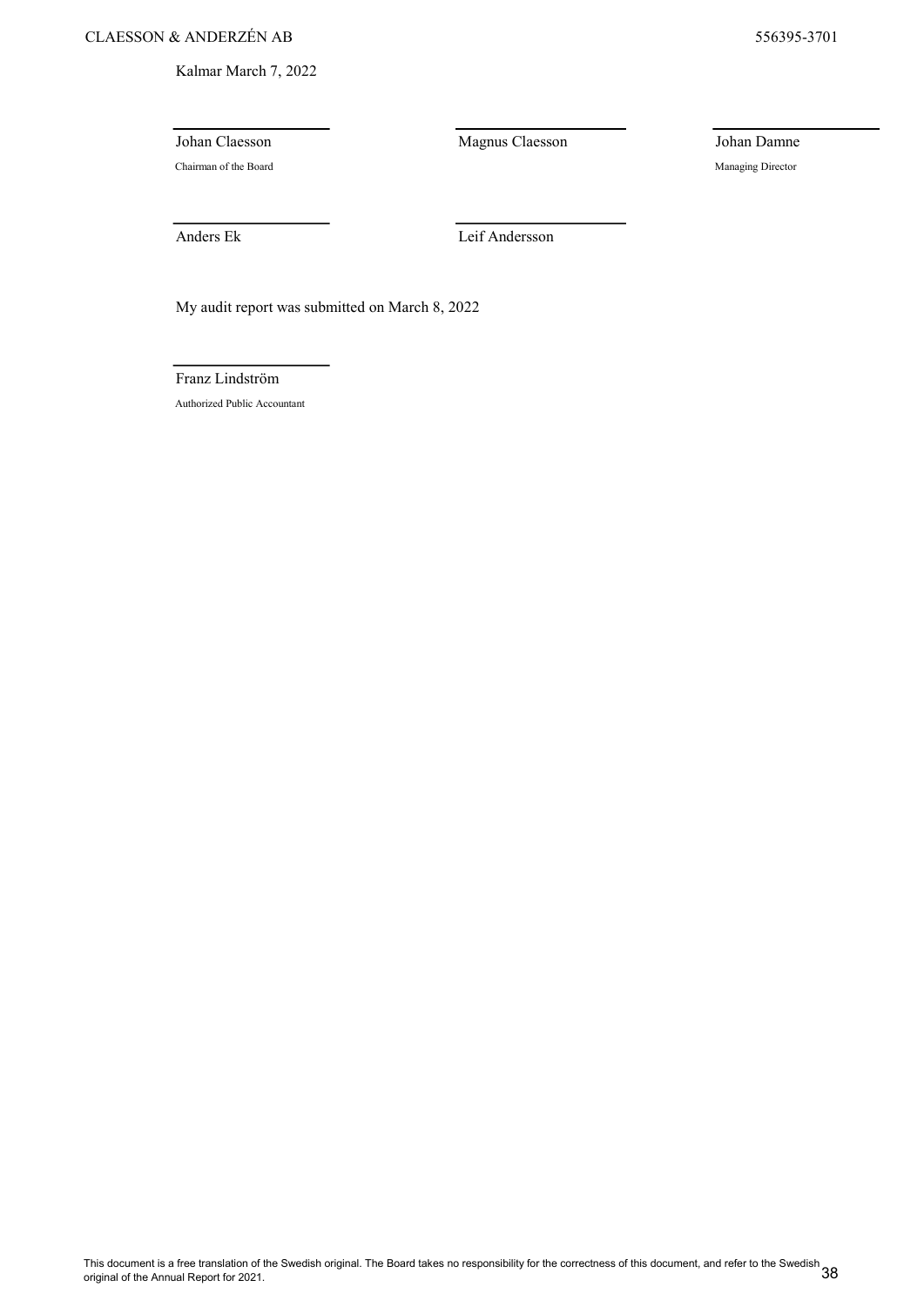#### Auditor's report

To the general meeting of the shareholders of Claesson & Anderzén AB, corporate identity number 556395-3701

Report on the annual accounts and consolidated accounts

#### Opinions

I have audited the annual accounts and consolidated accounts of Claesson & Anderzén AB for the year 2021-01-01 - 2021-12-31.

In my opinion, the annual accounts and consolidated accounts have been prepared in accordance with the Annual Accounts Act and present fairly, in all material respects, the financial position of the parent company and the group as of December 31, 2021 and their financial performance and cash flow for the year then ended in accordance with the Annual Accounts Act. The statutory administration report is consistent with the other parts of the annual accounts and consolidated accounts.

I therefore recommend that the general meeting of shareholders adopts the income statement and balance sheet for the parent company and the group.

#### Basis for Opinions

I conducted my audit in accordance with International Standards on Auditing (ISA) and generally accepted auditing standards in Sweden. My responsibilities under those standards are further described in the Auditor's Responsibilities section. I am independent of the parent company and the group in accordance with professional ethics for accountants in Sweden and have otherwise fulfilled my ethical responsibilities in accordance with these requirements.

I believe that the audit evidence I have obtained is sufficient and appropriate to provide a basis for my opinions.

#### Responsibilities of the Board of Directors and the Managing Director

The Board of Directors and the Managing Director are responsible for the preparation of the annual accounts and consolidated accounts and that they give a fair presentation in accordance with the Annual Accounts Act. The Board of Directors and the Managing Director are also responsible for such internal control as they determine is necessary to enable the preparation of annual accounts and consolidated accounts that are free from material misstatement, whether due to fraud or mistake.

In preparing the annual accounts and consolidated accounts, the Board of Directors and the Managing Director are responsible for the assessment of the company's and the group's ability to continue as a going concern. They disclose, as applicable, matters related to going concern and using the going concern basis of accounting. The going concern basis of accounting is however not applied if the Board of Directors and the Managing Director intend to liquidate the company, to cease operations, or has no realistic alternative but to do so.

#### Auditor's responsibility

My objectives are to obtain reasonable assurance about whether the annual accounts and consolidated accounts as a whole are free from material misstatement, whether due to fraud or error, and to issue an auditor's report that includes my opinions. Reasonable assurance is a high level of assurance, but is not a guarantee that an audit conducted in accordance with ISAs and generally accepted auditing standards in Sweden will always detect a material misstatement when it exists. Misstatements can arise from fraud or error and are considered material if, individually or in the aggregate, they could reasonably be expected to influence the economic decisions of users taken on the basis of these annual accounts and consolidated accounts.

As part of an audit in accordance with ISAs, I exercise professional judgment and maintain professional skepticism throughout the audit. I also:

- Identify and assess the risks of material misstatement of the annual accounts and consolidated accounts, whether due to fraud or error, design and perform audit procedures responsive to those risks, and obtain audit evidence that is sufficient and appropriate to provide a basis for my opinions. The risk of not detecting a material misstatement resulting from fraud is higher than for one resulting from mistake, as fraud may involve collusion, forgery, intentional omissions, misrepresentations, or the override of internal control.
- Obtain an understanding of the company's internal control relevant to my audit in order to design audit procedures that are appropriate in the circumstances, but not for the purpose of expressing an opinion on the effectiveness of the company's internal control.
- Evaluate the appropriateness of accounting policies used and the reasonableness of accounting estimates and related disclosures made by the Board of Directors and the Managing Director.
- Conclude on the appropriateness of the Board of Directors' and the Managing Director's use of the going concern basis of accounting in preparing the annual accounts and consolidated accounts. I also draw a conclusion, based on the audit evidence obtained, as to whether any material uncertainty exists related to events or conditions that may cast significant doubt on the company's and the group's ability to continue as a going concern. If I conclude that a material uncertainty exists, I am required to draw attention in my auditor's report to the related disclosures in the annual accounts and consolidated accounts or, if such disclosures are inadequate, to modify my opinion about the annual accounts and consolidated accounts. My conclusions are based on the audit evidence obtained up to the date of my auditor's report. However, future events or conditions may cause a company and a group to cease to continue as a going concern.
- Evaluate the overall presentation, structure and content of the annual accounts and consolidated accounts, including the disclosures, and whether the annual accounts and consolidated accounts represent the underlying transactions and events in a manner that achieves fair presentation.
- Obtain sufficient and appropriate audit evidence regarding the financial information of the entities or business activities within the group to express an opinion on the consolidated accounts. I am responsible for the direction, supervision and performance of the group audit. I remain solely responsible for my opinions.

I must inform the Board of Directors of, among other matters, the planned scope and timing of the audit. I must also inform of significant audit findings during my audit, including any significant deficiencies in internal control that I identified.